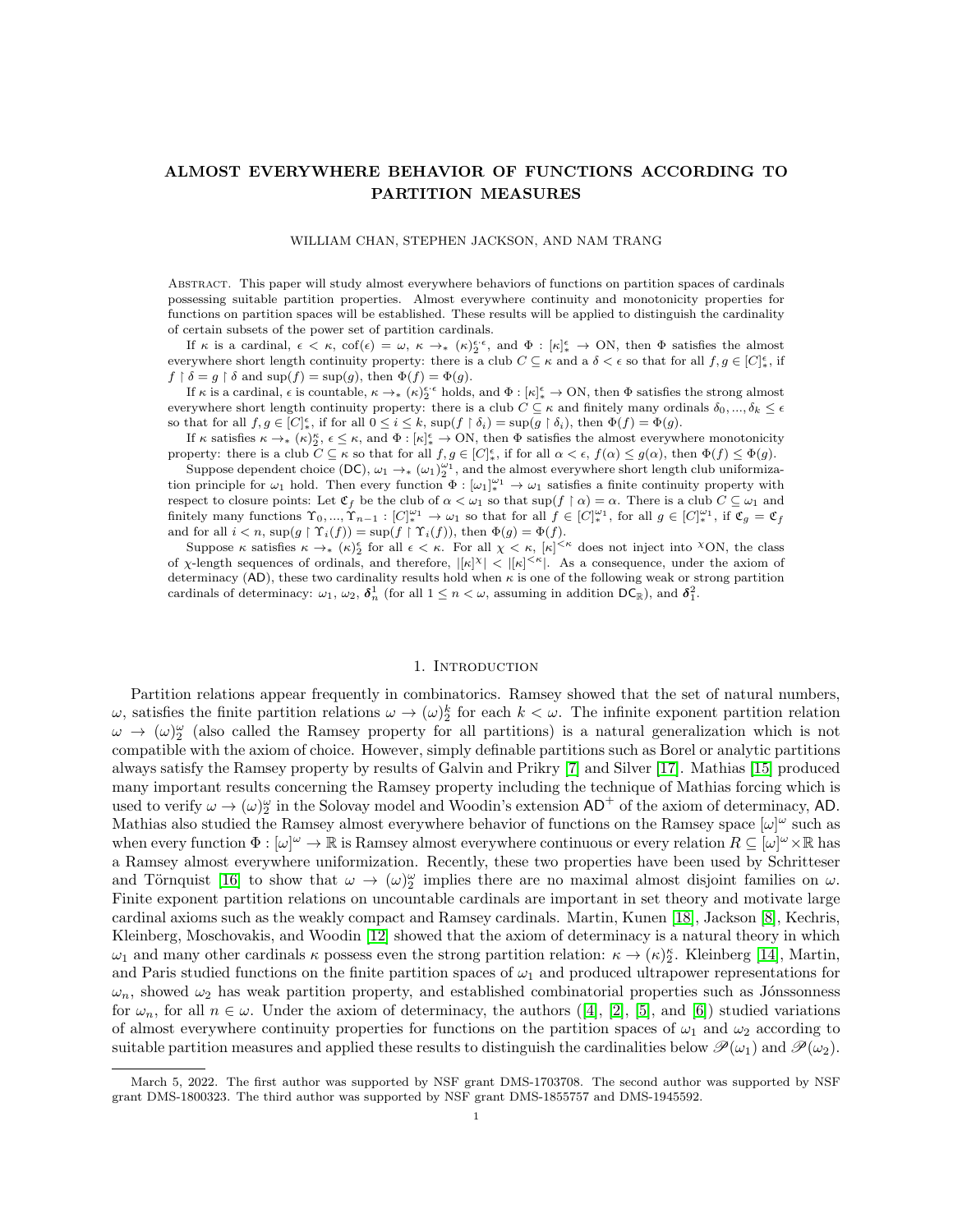There, AD provided useful motivation and elegant arguments, but the techniques have severe limitations. Here, the authors will prove stronger almost everywhere behaviors for functions on partition spaces (such as continuity and monotonicity) from pure combinatorial principles, and these results will be applied to distinguish important cardinalities below the power set of partition cardinals. This will lead to new results about the most important weak and strong partition cardinals of determinacy.

A basic question of infinitary combinatorics is the computation of the size of infinite sets. Cantor formalized the notion of size and the comparison of sizes. Let X and Y be two sets. One says X and Y have the same cardinality (denoted  $|X| = |Y|$ ) if and only if there is a bijection  $\Phi : X \to Y$ . The cardinality of X is the (proper) class of sets Y which are in bijection with X. The cardinality of X is less than or equal the cardinality of Y (denoted  $|X| \leq |Y|$ ) if and only if there is an injection  $\Phi: X \to Y$ . The cardinality of X is strictly smaller than the cardinality of Y (denoted  $|X| < |Y|$ ) if and only if  $|X| \leq |Y|$  but  $\neg(|Y| \leq |X|)$ .

The axiom of choice, AC, implies every set is wellorderable. Thus the class of cardinalities forms a wellordered class under the injection relation. Each cardinality class has a canonical wellordered member (an ordinal) called the cardinal of the class. Wellorderings of sets (even  $\mathbb{R}$ ) are incompatible with certain definability perspectives. This is usually the consequence of definable sets possessing combinatorial regularity properties.

Let  $\omega$  denote the set of natural numbers or the first infinite cardinal. Cantor showed that  $\omega$  does not surject onto  $\mathscr{P}(\omega)$ . Thus  $\omega < |\mathscr{P}(\omega)|$ . Let  $\omega_1$  denote the first uncountable cardinal. With the axiom of choice,  $\omega_1 \leq |\mathcal{P}(\omega)|$  using a wellordering of  $\mathcal{P}(\omega)$  or R. However, if the axiom of choice is omitted and instead R is assumed to satisfy the perfect set property and the property of Baire, then a classical argument involving the Kuratowski-Ulam theorem would show that there is no injection of  $\omega_1$  into  $\mathbb R$  or  $\mathscr{P}(\omega)$ . Thus  $\omega_1$ and  $|\mathscr{P}(\omega)| = |\mathbb{R}|$  are incompatible cardinalities. Moreover, the perfect set property completely characterizes the structure of the cardinalities below  $|\mathscr{P}(\omega)|$  in a manner which satisfies a choiceless continuum hypothesis: The only uncountable cardinality below  $|\mathscr{P}(\omega)|$  is  $|\mathscr{P}(\omega)|$ .

With the perfect set property and the Baire property, the structure of the cardinalities below  $\mathcal{P}(\omega_1)$  is non-linear since  $\omega_1$  and  $|\mathbb{R}| = |\mathscr{P}(\omega)|$  are two incompatible cardinalities below  $|\mathscr{P}(\omega_1)|$ . For each  $\epsilon \leq \omega_1$ , let  $[\omega_1]^\epsilon$  be the increasing sequence space consisting of increasing functions  $f : \epsilon \to \omega_1$ .  $\mathscr{P}(\omega_1)$  and  $[\omega_1]^{\omega_1}$  are in bijection. Therefore, sequence spaces represent natural combinatorial cardinalities below  $|\mathscr{P}(\omega_1)| = |[\omega_1]^{\omega_1}|$ . Another important example is  $[\omega_1]^{<\omega_1} = \bigcup_{\epsilon<\omega_1} [\omega_1]_{*}^{\epsilon}$ , which is the set of countable length increasing sequences of countable ordinals. A natural question is to distinguish  $|[\omega_1]^{\omega}$ ,  $|[\omega_1]^{<\omega_1}$ , and  $|\mathscr{P}(\omega_1)| = |[\omega_1]^{\omega_1}|$  under suitable regularity properties. A helpful combinatorial property possessed by  $\omega_1$  (in some natural theories) is the strong partition property,  $\omega_1 \rightarrow_{\ast} (\omega_1)_2^{\omega_1}$ .

Partition properties will be discussed in detail in Section [2.](#page-5-0) Let  $\kappa$  be a cardinal,  $\epsilon \leq \kappa$ , and  $A \subseteq \kappa$ . Let  $[A]_{*}^{\epsilon}$  be the collection of increasing functions  $f : \epsilon \to A$  of the correct type (i.e. discontinuous everywhere and has uniform cofinality  $\omega$ ). The partition relation  $\kappa \to_* (\kappa)_{2}^{\epsilon}$  is the assertion that for all  $P : [\kappa]_{*}^{\epsilon} \to 2$ , there is a closed and unbounded (club)  $C \subseteq \omega_1$  and  $i \in 2$  so that for all  $f \in [C]_*^{\epsilon}$ ,  $P(f) = i$ . If for all  $\epsilon < \kappa$ ,  $\kappa \to_{\ast} (\kappa)_{2}^{\epsilon}$  holds, then  $\kappa$  is called a weak partition cardinal. If  $\kappa \to_{\ast} (\kappa)_{2}^{\kappa}$ , then  $\kappa$  is called a strong partition cardinal. If  $\epsilon \leq \kappa$  and  $\kappa \to_{*} (\kappa)_{2}^{\epsilon}$  holds, then the partition filter  $\mu_{\epsilon}^{\kappa}$  on  $[\kappa]_{*}^{\epsilon}$  defined by  $X \in \mu_{\epsilon}^{\kappa}$  if and only if there is a club  $C \subseteq \kappa$  so that  $[C]_{*}^{\epsilon} \subseteq X$  is an ultrafilter.

If  $\kappa$  satisfies suitable partition relations, then the partition spaces  $[\kappa]_{*}^{\epsilon}$  for  $\epsilon < \kappa$ ,  $[\kappa]_{*}^{<\kappa}$ , and  $[\kappa]_{*}^{\kappa}$  represent important cardinalities below  $\mathscr{P}(\kappa)$ . Distinguishing the cardinality of these partition spaces involve understanding the possible injections that exist between these partition spaces. To answer such questions, this paper will use partition properties to obtain very deep understandings of the behavior of functions  $\Phi: [\kappa]_*^\epsilon \to \text{ON}$  on measure one sets according to the relevant partition measure,  $\mu_\epsilon^\kappa$ .

In [\[2\]](#page-31-9), it is shown that if  $\kappa \to_{*} (\kappa)_{2}^{\kappa}$ , then every function  $\Lambda : [\kappa]_{*}^{\kappa} \to ON$ , there is an ordinal  $\alpha$  so that  $\Lambda^{-1}[\{\alpha\}] = |[\kappa]_*^{\kappa}|$ . This asserts that  $|[\kappa]_*^{\kappa}| = |\mathscr{P}(\kappa)|$  satisfies a regularity property with respect to wellordered decompositions. The set  $\kappa$ <sup>{''</sup>\* does not satisfy such regularity. This is used in [\[2\]](#page-31-9) to show that  $|[\kappa]_*^{<\kappa}| < |[\kappa]_*^*| = |\mathscr{P}(\kappa)|$ . This paper is motivated by the question of distinguishing the cardinality of  $[\kappa]_{\kappa}$ for  $\epsilon < \kappa$  and  $[\kappa]_{*}^{<\kappa}$ . For these computations, it will be important to understand functions  $\Phi : [\kappa]_{*}^{\epsilon} \to \kappa$ through continuity properties.

To motivate continuity, suppose  $\Phi : [\kappa]_*^{\epsilon} \to ON$ . Given  $f \in [\kappa]_*^{\epsilon}$ ,  $\Phi$  can be considered as an abstract procedure which uses information about f to assign an ordinal value. Example of such information include specific values of  $f(\alpha)$  for  $\alpha < \epsilon$ , initial segments  $f \restriction \alpha$  for  $\alpha < \epsilon$ , or possibly the entirety of f or the values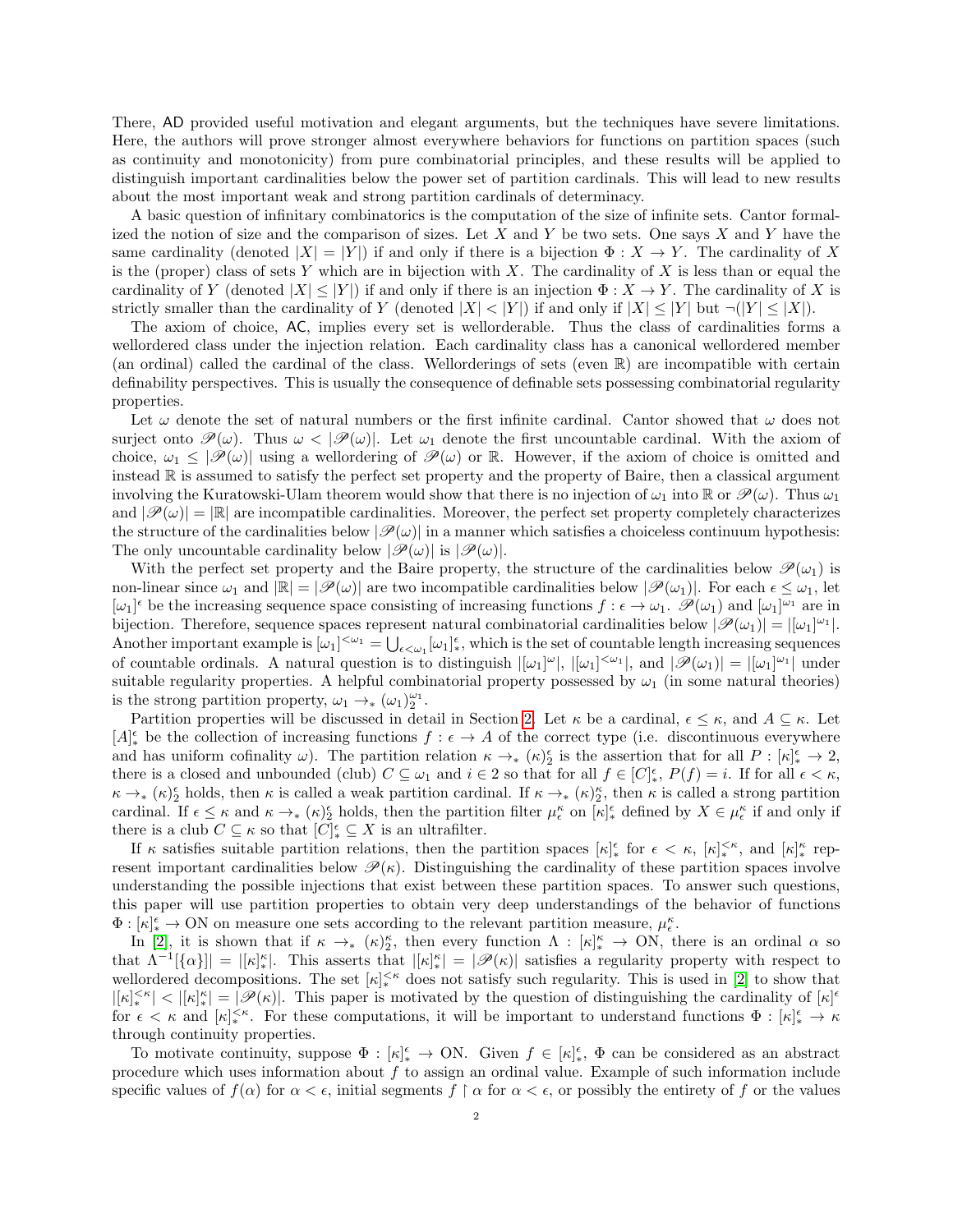of f on some unbounded subsets of  $\epsilon$ . An almost everywhere continuity property intuitively asserts that for  $\mu_{\epsilon}^{\kappa}$ -almost all  $f$ ,  $\Phi$  can assign an ordinal to  $f$  using only information from  $f$  which comes from a well-defined bounded subset of  $\epsilon$ .

One appealing continuity property for a function  $\Phi: [\kappa]_*^{\epsilon} \to \kappa$  (with  $\epsilon < \kappa$ ) would be that for  $\mu_{\epsilon}^{\kappa}$ -almost all f, there exists a  $\delta < \epsilon$  so that  $\Phi(f)$  only depends on f  $\restriction \delta$ . However, such a property is impossible by the following illustrative example. If  $\kappa$  satisfies  $\kappa \to (\kappa)^2_*$ , then  $\kappa$  is a regular cardinal. Thus the function  $\Psi : [\kappa]_*^{\epsilon} \to \kappa$  defined by  $\Psi(f) = \sup(f)$  is well defined and it depends on more than any initial segment. This suggests that that perhaps a general function  $\Phi : [\kappa]^{\epsilon} \to \kappa$  might have a fixed  $\delta < \epsilon$  so that for  $\mu_{\epsilon}^{\kappa}$ -almost all f,  $\Phi(f)$  depends only on the initial segment  $f \restriction \delta$  and sup(f). Under suitable partition properties, such a continuity will be true more generally for functions  $\Phi : [\kappa]_*^{\epsilon} \to ON$  with  $\mathrm{cof}(\epsilon) = \omega$  (and this cofinality assumption is generally necessary).

Fix  $\epsilon < \kappa$  a limit ordinal with  $\cot(\kappa) = \omega$ . Define an equivalence relation  $E_0$  on  $[\kappa]^\epsilon$  by f  $E_0$  g if and only if there exists an  $\alpha < \epsilon$  so that for all  $\beta$  with  $\alpha < \beta < \epsilon$ ,  $f(\beta) = g(\beta)$ . A function  $\Phi : [\kappa]_*^{\epsilon} \to ON$ is E<sub>0</sub>-invariant if and only if whenever  $f E_0 g$ ,  $\Phi(f) = \Phi(g)$ . The first step is the following independently interesting result that functions which are  $E_0$ -invariant  $\mu_{\epsilon}^{\kappa}$ -almost everywhere depend only on the supremum  $\mu_{\epsilon}^{\kappa}\textrm{-almost everywhere under suitable partition relations.}$ 

**Theorem [3.6.](#page-10-0)** Suppose  $\kappa$  is a cardinal,  $\epsilon < \kappa$  is a limit ordinal with  $\cot(\epsilon) = \omega$ , and  $\kappa \to_{*} (\kappa)_{2}^{\epsilon_{*}\epsilon}$  holds. Let  $\Phi: [\kappa]_*^{\epsilon} \to \text{ON}$  be a function which is  $E_0$ -invariant  $\mu_{\epsilon}^{\kappa}$ -almost everywhere. Then there is a club  $C \subseteq \kappa$  so that for all  $f, g \in [C]_*^{\epsilon}$ , if  $\sup(f) = \sup(g)$ , then  $\Phi(f) = \Phi(g)$ .

Using this theorem, the desired almost everywhere short length continuity result is established.

**Theorem [3.7.](#page-10-1)** Suppose  $\kappa$  is a cardinal,  $\epsilon < \kappa$  is a limit ordinal with  $\cot(\epsilon) = \omega$ , and  $\kappa \to_{*} (\kappa)_{2}^{\epsilon_{*}\epsilon}$  holds. For any function  $\Phi: [\kappa]_*^{\epsilon} \to \text{ON}$ , there is a club  $C \subseteq \kappa$  and a  $\delta < \epsilon$  so that for all  $f, g \in [C]_*^{\epsilon}$ , if  $f \restriction \delta = g \restriction \delta$  and  $\sup(f) = \sup(g)$ , then  $\Phi(f) = \Phi(g)$ .

The almost everywhere short length continuity of Theorem [3.7](#page-10-1) is used to show that if  $\kappa$  is a weak partition cardinal, then for any  $\chi < \kappa$ ,  $\zeta \kappa$  does not inject into  $\chi$  or even  $\chi$  for any ordinal  $\delta$  by providing a sufficiently complete analysis of potential injections.

**Theorem [4.3.](#page-15-0)** Suppose  $\kappa$  is a cardinal so that  $\kappa \to_{\kappa} (\kappa)_{2}^{\kappa}$ . Then for all  $\chi < \kappa$ , there is no injection of  $\leq^k \kappa$  into  $\propto$  ON, the class of  $\chi$ -length sequences of ordinals. In particular, for all  $\chi < \kappa$ ,  $|\chi_{\kappa}| < |\leq^k \kappa|$ .

A stronger continuity notion would assert that a function  $\Phi : [\kappa]_*^{\epsilon} \to ON$  (with  $\epsilon < \kappa$ ) has finitely many locations in  $\epsilon$  depending solely on  $\Phi$  so that  $\Phi(f)$  depends only on the behavior of f at these finitely many locations. (By the previous example, one of these locations must be allowed to be the supremum of  $f$ .) The next result states that if  $\epsilon$  is countable and  $\kappa$  satisfies a suitable partition relation, then  $\Phi: [\kappa]_*^{\epsilon} \to \text{ON}$ will satisfy a strong almost everywhere short length continuity.

**Theorem [3.9.](#page-13-0)** Suppose  $\kappa$  is a cardinal,  $\epsilon < \omega_1$ , and  $\kappa \to_{*} (\kappa)_{2}^{\epsilon \cdot \epsilon}$  holds. Let  $\Phi : [\kappa]_{*}^{\epsilon} \to ON$ . Then there is a club  $C \subseteq \kappa$  and finitely many ordinals  $\delta_0, ..., \delta_k \leq \epsilon$  so that for all  $f, g \in [C]_*^{\epsilon}$ , if for all  $0 \leq i \leq k$ ,  $\sup(f \restriction \delta_i) = \sup(g \restriction \delta_i)$ , then  $\Phi(f) = \Phi(g)$ .

Suppose  $\epsilon \leq \kappa$  and  $\Phi : [\kappa]_*^{\epsilon} \to ON$ . A natural question is that if one increases the information stored in f by increasing the values of f, could the value of  $\Phi$  possibly decrease? An almost everywhere monotonicity property for  $\Phi$  would assert that for  $\mu_{\epsilon}^{\kappa}$  almost all  $f, g \in [\kappa]_{*}^{\epsilon}$ , if for all  $\alpha < \epsilon$ ,  $f(\alpha) \leq g(\alpha)$ , then  $\Phi(f) \leq \Phi(g)$ . By Fact [5.1,](#page-17-0) for all functions of the form  $\Phi : [\kappa]_*^{\epsilon} \to ON$  to satisfy this almost everywhere monotonicity property, one must at least have the partition relation  $\kappa \to_{\ast} (\kappa)^{\epsilon}_{\ast}$ . If  $\epsilon$  is countable, the strong almost everywhere short length continuity of Theorem [3.9](#page-13-0) implies the following almost everywhere monotonicity result.

**Theorem [4.7.](#page-16-0)** Suppose  $\kappa$  is a cardinal,  $\epsilon < \omega_1$ ,  $\kappa \to_{\ast} (\kappa)_{2}^{\epsilon \cdot \epsilon}$  holds, and  $\Phi : [\kappa]_{\ast}^{\epsilon} \to ON$ . Then there is a club  $C \subseteq \kappa$  so that for all  $f, g \in [C]_*^{\epsilon}$ , if for all  $\alpha < \epsilon$ ,  $f(\alpha) \leq g(\alpha)$ , then  $\Phi(f) \leq \Phi(g)$ .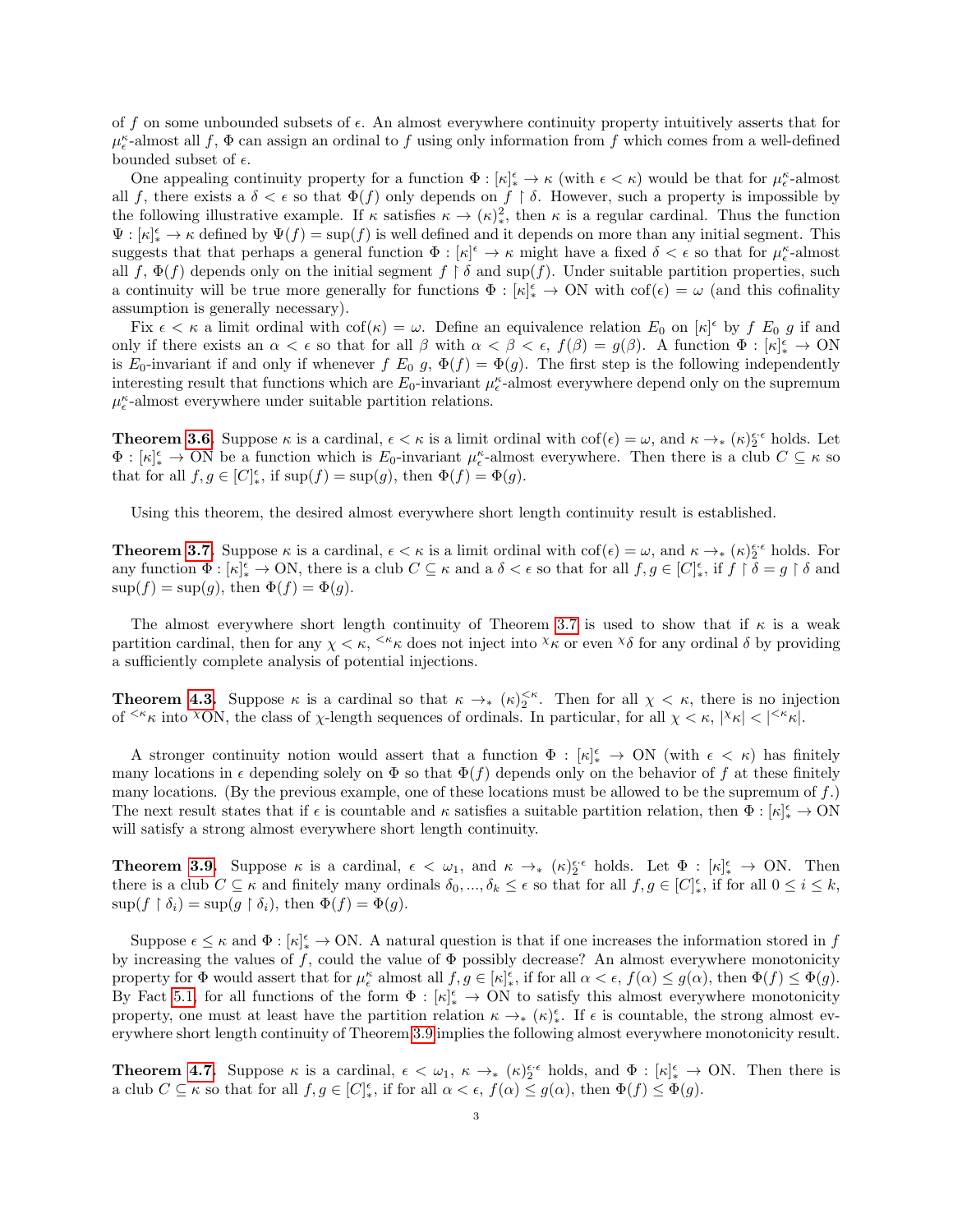When  $\text{cof}(\epsilon) = \omega$ , one only has the weaker almost everywhere short length continuity property of Theorem [3.7.](#page-10-1) Moreover, there are functions on partition spaces of high dimension which do not satisfy a recognizable continuity property. Regardless, almost everywhere monotonicity still holds for functions on partition spaces assuming the appropriate partition relation.

**Theorem [5.3.](#page-19-0)** Suppose  $\kappa$  is a cardinal satisfying  $\kappa \to_{*} (\kappa)_{2}^{\kappa}$ . For any function  $\Phi : [\kappa]_{*}^{\kappa} \to ON$ , there is a club  $C \subseteq \kappa$  so that for all  $f, g \in [C]_{*}^{\kappa}$ , if for all  $\alpha < \kappa$ ,  $f(\alpha) \leq g(\alpha)$ , then  $\Phi(f) \leq \Phi(g)$ .

Adapting this argument, one can also show monotonicity for  $\Phi : [\kappa]_*^{\epsilon} \to ON$  when  $\epsilon < \kappa$ .

**Theorem [5.7.](#page-24-0)** Suppose  $\kappa$  is a weak partition cardinal. For any  $\epsilon < \kappa$  and function  $\Phi : [\kappa]_*^{\epsilon} \to ON$ , there is a club  $C \subseteq \kappa$  so that for all  $f, g \in [\kappa]_{*}^{\epsilon}$ , if for all  $\alpha < \epsilon$ ,  $f(\alpha) \leq g(\alpha)$ , then  $\Phi(f) \leq \Phi(g)$ .

The last section will establish the strongest known continuity result for functions of the form Φ :  $[\omega_1]_*^{\omega_1} \to \omega_1$  from the strong partition relation on  $\omega_1$  and a certain club selection principle. Let  $\mathsf{club}_{\omega_1}$ denote the set of club subset of  $\omega_1$ . The almost everywhere short length club uniformization principle at  $\omega_1$  is the assertion that for all  $R \subseteq [\omega_1]_*^{\langle \omega_1 \rangle} \times$  club<sub>k</sub> which is  $\subseteq$ -downward closed (in the sense that for all  $\ell \in [\omega_1]_{*}^{<\omega_1}$ , for all clubs  $C \subseteq D$ , if  $R(\ell, D)$  holds, then  $R(\sigma, C)$  holds), there is a club  $C \subseteq \omega_1$  and a function  $\Lambda: [C]_{*}^{<\omega_1} \cap \text{dom}(R) \to \text{club}_{\omega_1}$  so that for all  $\ell \in [C]_{*}^{<\omega_1} \cap \text{dom}(R), R(\ell, \Lambda(\ell)).$ 

Consider a function  $\Phi : [\omega_1]^{\omega_1} \to \omega_1$ . Asking that there exists a  $\delta < \omega_1$  so that  $\Phi(f)$  only depending on  $f \restriction \delta$  for  $\mu_{\omega_1}^{\omega_1}$ -almost  $f \in [\omega_1]_{*}^{\omega_1}$  is impossible in general. (For instance, consider  $\Phi(f) = f(f(0))$ . See Example [6.1.](#page-24-1)) Using the almost everywhere short length club uniformization at  $\omega_1$ , [\[4\]](#page-31-8) showed that functions  $\Phi : [\omega_1]_*^{\omega_1} \to \omega_1$  do satisfy  $\mu_{\omega_1}^{\omega_1}$ -almost everywhere continuity where  $[\omega_1]_*^{\omega_1}$  is endowed with the topology generated by a basis consisting of  $N_\ell = \{f \in [\omega_1]_\ast^{\omega_1} : \ell \subseteq f\}$  for each  $\ell \in [\omega_1]_\ast^{\omega_1}$  and  $\omega_1$  is given the discrete topology. Explicitly, there is a club  $C \subseteq \omega_1$  so that for all  $f \in [C]_{*}^{\omega_1}$ , there exists an  $\alpha < \omega_1$ so that for all  $g \in [C]_{*}^{\omega_1}$ , if  $f \restriction \alpha = g \restriction \alpha$ , then  $\Phi(f) = \Phi(g)$ . [\[2\]](#page-31-9) showed that the almost everywhere short length club uniformization at  $\omega_1$  can be used to get an even finer continuity result which asserts that there is a club  $C \subseteq \omega_1$  so that for all  $f \in [C]_{*}^{\omega_1}$  and all  $\alpha < \omega_1$ , if  $\Phi(f) < f(\alpha)$ , then  $f \restriction \alpha$  is a continuity point for  $\Phi$  relative to C. (For these results, the condition that  $\Phi$  maps into  $\omega_1$  is generally necessary.)

A natural question is whether  $\Phi : [\omega_1]^{\omega_1} \to \omega_1$  satisfies any form of continuity in which  $\Phi(f)$  depends only on the behavior of f at finitely many locations on  $\omega_1$ . By the function from Example [6.1,](#page-24-1) it is impossible to have finitely many ordinals  $\delta_0, ..., \delta_{n-1} < \omega_1$  which are independent of any input f so that  $\Phi(f)$  depends only on the behavior of  $f$  at these finitely many points. One can conjecture if there are finitely many continuity locations for  $\Phi$  which do depend on f. That is, are there finitely many functions  $\Upsilon_0, ..., \Upsilon_{n-1}$  so that there is a club  $C \subseteq \omega_1$  with the property that for all  $f \in [C]^{\omega_1}$ , for all  $g \in [C]^{\omega_1}$ , if for all  $i < n$ ,  $\sup(g \upharpoonright \Upsilon_i(f)) = \sup(f \upharpoonright \Upsilon_i(f)),$  then  $\Phi(f) = \Phi(g)$ ? This is also not possible. For each  $f \in [\omega_1]_{*}^{\omega_1}$ , call an ordinal  $\alpha$  a closure point of f if and only if for all  $\beta < \alpha$ ,  $f(\beta) < \alpha$  or equivalently sup(f  $\uparrow \alpha$ ) =  $\alpha$ . Let  $\mathfrak{C}_f$  denote the club set of closure points of f. Let  $\Psi : [\omega_1]_*^{\omega_1} \to \omega_1$  be defined by  $\Psi(f) = \min(\mathfrak{C}_f)$ , i.e, the smallest closure point of f. Example [6.3](#page-24-2) shows that there is no collection of finite functions  $\Upsilon_0, ..., \Upsilon_{n-1}$ which satisfies the proposed continuity property with respect to  $\Psi$ . Closure points necessarily contain infinite information concerning f. The next result shows that closure points are the only obstruction to a  $\mu_{\omega_1}^{\omega_1}$ -almost everywhere continuity property asserting finite dependence:

**Theorem [6.18.](#page-30-0)** Assume DC,  $\omega_1 \to_{\ast} (\omega_1)_2^{\omega_1}$ , and that the almost everywhere short length club uniformization principle holds at  $\omega_1$ . Let  $\Phi : [\omega_1]_*^{\omega_1} \to \omega_1$ . There is a club  $C \subseteq \omega_1$  and finitely many functions  $\Upsilon_0, ..., \Upsilon_{n-1}$ so that for all  $f \in [C]_*^{\omega_1}$ , for all  $g \in [C]_*^{\omega_1}$ , if  $\mathfrak{C}_g = \mathfrak{C}_f$  and for all  $i < n$ ,  $\sup(g \upharpoonright \Upsilon_i(f)) = \sup(f \upharpoonright \Upsilon_i(f))$ , then  $\Phi(f) = \Phi(g)$ .

To put these results in context and discuss examples, one need to consider the natural theories which possess combinatorial regular properties. Let  $A \subseteq \omega$ . Consider a game  $G_A$  where two players take turns picking natural numbers to jointly produce an infinite sequence f. Player 1 is said to win  $G_A$  if and only if  $f \in A$ . The basic axiom of determinacy, denoted AD, asserts that for all  $A \subseteq \omega_{\omega}$ , one of the two players has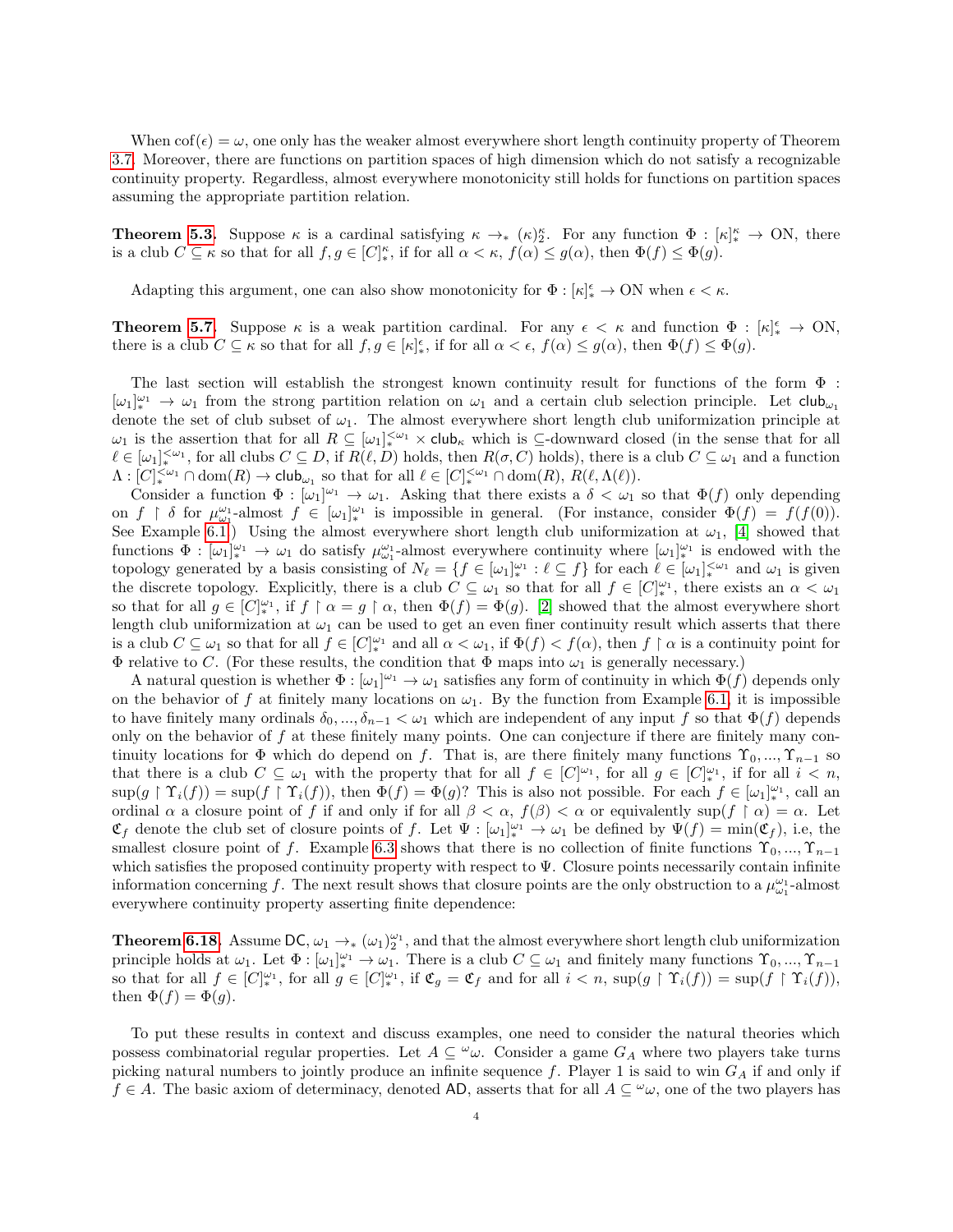a winning strategy for  $G_A$ . Under AD, the perfect set property and the Baire property hold for all sets of reals, and  $\omega_1$  and many other cardinals possess partition properties. Many weak versions of the continuity results mentioned here have been previously established for  $\omega_1$  and  $\omega_2$  under AD. This paper evolved from attempts to establish continuity properties and cardinality computations at the most important weak and strong partition cardinals of determinacy.

See Section [2](#page-5-0) for a summary of partition properties under AD. Martin showed under AD that  $\omega_1$  is a strong partition cardinal and  $\omega_2$  is a weak partition cardinal which is not a strong partition cardinal. Jackson [\[8\]](#page-31-5) showed under AD and DC<sub>R</sub> that for all  $n \in \omega$ ,  $\delta_{2n+1}^1$  is a strong partition cardinal and  $\delta_{2n+2}^1$  is a weak partition cardinal which is not a strong partition cardinal. The next strong partition cardinal after  $\omega_1$  is  $\delta_3^1 = \omega_{\omega+1}$ . Kechris, Kleinberg, Moschovakis, and Woodin [\[12\]](#page-31-6) showed that  $\delta_1^2$  and the  $\Sigma_1$ -stable ordinals  $\delta_A$  of  $L(A, \mathbb{R})$  for any  $A \subseteq \mathbb{R}$  are strong partition cardinals under AD.

Previously known continuity results at  $\omega_1$  and  $\omega_2$  heavily used determinacy methods. For instance, Kunen treesand functions ([\[9\]](#page-31-12) and [\[3\]](#page-31-13)) are very important for many combinatorial questions at  $\omega_1$  and for the description analysis below  $\omega_\omega$  which leads to the strong partition property for  $\delta_3^1 = \omega_{\omega+1}$ . [\[5\]](#page-31-10) and [\[6\]](#page-31-11) Fact 2.5 used these Kunen functions to provide a very simple argument that every function  $\Phi : [\omega_1]^\epsilon \to \omega_1$  with  $\epsilon < \omega_1$ satisfies the almost everywhere short length continuity expressed in Theorem [3.7](#page-10-1) and even the stronger ver-sion expressed in Theorem [3.9](#page-13-0) (but only when the range of the function goes into  $\omega_1$ ). [\[5\]](#page-31-10) used this result to show that  $|[\omega_1]^\omega| < |[\omega_1]^{<\omega_1}|$  under AD. Using Martin's ultrapower representation of  $\omega_{n+1} = \prod_{[\omega_1]^n} / \mu_n^{\omega_1}$  for each  $1 \leq n < \omega$ , [\[6\]](#page-31-11) showed that  $[\omega_1]^{<\omega_1}$  does not inject into  $\omega(\omega_\omega)$ . Using a variety of determinacy specific techniques (the full wellordered additivity of the meager ideal, generic coding arguments, Banach-Mazur games, Wadge theory, and Steel's Suslin bounding), [\[6\]](#page-31-11) showed that  $[\omega_1]^{<\omega_1}$  does not inject into  $\omega$ ON under AD and  $DC_{\mathbb{R}}$ . (Note that Theorem [4.3](#page-15-0) improved this result to just the hypothesis AD.) Extending these methods to studying the next strong partition cardinal  $\delta_3^1 = \omega_{\omega+1}$  seems difficult. Although  $\omega_{\omega+1}$  have analogs of Kunen functions and generic coding functions([\[13\]](#page-31-14)) using supercompactness measures, there is no analog of the full wellordered additivity of the meager ideal which can be a major obstacle to generalizing results to  $\omega_{\omega+1}$  as observed by Becker at the end of [\[1\]](#page-31-15). Moreover,  $\delta_1^2$  and the  $\Sigma_1$ -stable ordinals  $\delta_A$   $(A \subseteq \mathbb{R})$ are strong partition cardinals which are limit cardinals and cannot possess analogs of the desired Kunen functions. The methods for  $\omega_1$  are much less applicable here. Although,  $\delta_3^1$ ,  $\delta_4^2$ , and  $\delta_A$  are important cardinals of determinacy possessing numerous scales and reflection properties, unlike  $\omega_1$ , these properties do not seem to facilitate the analysis of cardinality. The pure combinatorial methods of Theorem [3.7,](#page-10-1) [4.3,](#page-15-0) [3.9,](#page-13-0) [5.3,](#page-19-0) and [5.7](#page-24-0) are the only known method for establishing these properties for these important strong partition cardinals of determinacy.

**Corollary [3.10.](#page-13-1)** Assume AD. Suppose  $\kappa$  is  $\omega_1$ ,  $\omega_2$ ,  $\delta_n^1$  for  $1 \leq n \leq \omega$ ,  $\delta_1^2$ , or  $\delta_A$  where  $A \subseteq \mathbb{R}$ . If  $\epsilon < \omega_1$  and  $\Phi : [\kappa]_*^{\epsilon} \to ON$ , then there are finitely many ordinal  $\beta_0 < \beta_1 < ... < \beta_{p-1} \leq \epsilon$  (where  $p \in \omega$ ) so that for all  $f, g \in [C]_*^{\epsilon}$ , if for all  $i < p$ ,  $\sup(f \upharpoonright \beta_i) = \sup(g \upharpoonright \beta_i)$ , then  $\Phi(f) = \Phi(g)$ .

Assume AD. Suppose  $\kappa$  is  $\omega_1, \omega_2, \delta_1^2$ , or  $\delta_A$  where  $A \subseteq \mathbb{R}$ . If  $\epsilon < \kappa$  with  $\cot(\epsilon) = \omega$  and  $\Phi : [\kappa]_*^{\epsilon} \to ON$ , then there is a club  $C \subseteq \kappa$  and a  $\delta < \epsilon$  so that for all  $f, g \in [C]_{*}^{\epsilon}$ , if  $\sup(f) = \sup(g)$  and  $f \restriction \delta = g \restriction \delta$ , then  $\Phi(f) = \Phi(g).$ 

Assume  $AD + DC_{\mathbb{R}}$ . If  $1 \leq n < \omega$ ,  $\epsilon < \delta_n^1$  with  $\mathrm{cof}(\epsilon) = \omega$ , and  $\Phi : [\delta_n^1]_{*}^{\epsilon} \to ON$ , then there is a club  $C \subseteq \boldsymbol{\delta}_n^1$  and  $\delta < \boldsymbol{\delta}_n^1$  so that for all  $f, g \in [C]_*^{\epsilon}$ , if  $f \restriction \delta = g \restriction \delta$  and  $\sup(f) = \sup(g)$ , then  $\Phi(f) = \Phi(g)$ .

**Corollary [4.5.](#page-16-1)** Assume AD. If  $\kappa$  is  $\omega_1, \omega_2, \delta_A$  for some  $A \subseteq \mathbb{R}$ , or  $\delta_1^2$ , then for any  $\chi < \kappa$ ,  $|\chi_{\kappa}| < |\kappa_{\kappa}|$  and  $\langle \kappa \kappa \rangle$  does not inject into  $\chi$ ON.

Assume  $AD + DC_{\mathbb{R}}$ . If  $\kappa$  is  $\delta_n^1$  for some  $1 \leq n < \omega$ , then for any  $\chi < \kappa$ ,  $|\chi_{\kappa}| < |\kappa_{\kappa}|$  and  $\kappa_{\kappa}$  does not inject into  $^{\chi}$ ON.

**Corollary [5.5.](#page-22-0)** Assume AD. Suppose  $\kappa$  is  $\omega_1$ ,  $\delta_1^2$ , or  $\delta_A$  where  $A \subseteq \mathbb{R}$ . For any  $\epsilon \leq \kappa$  and any function  $\Phi : [\kappa]_*^{\epsilon} \to \text{ON}$ , there is a club  $C \subseteq \kappa$  so that for all  $f, g \in [C]_*^{\epsilon}$ , if for all  $\alpha < \epsilon$ ,  $f(\alpha) \leq g(\alpha)$ , then  $\Phi(f) \leq \Phi(g).$ 

Assume  $AD + DC_{\mathbb{R}}$ . For any  $n \in \omega$ , for any  $\epsilon \leq \delta_{2n+1}^1$ , and any function  $\Phi : [\delta_{2n+1}^1]_*^{\epsilon} \to ON$ , there is a club  $C \subseteq \boldsymbol{\delta}_{2n+1}^1$  so that for all  $f, g \in [C]_*^{\epsilon}$ , if for all  $\alpha < \epsilon$ ,  $f(\alpha) \leq g(\alpha)$ , then  $\Phi(f) \leq \Phi(g)$ .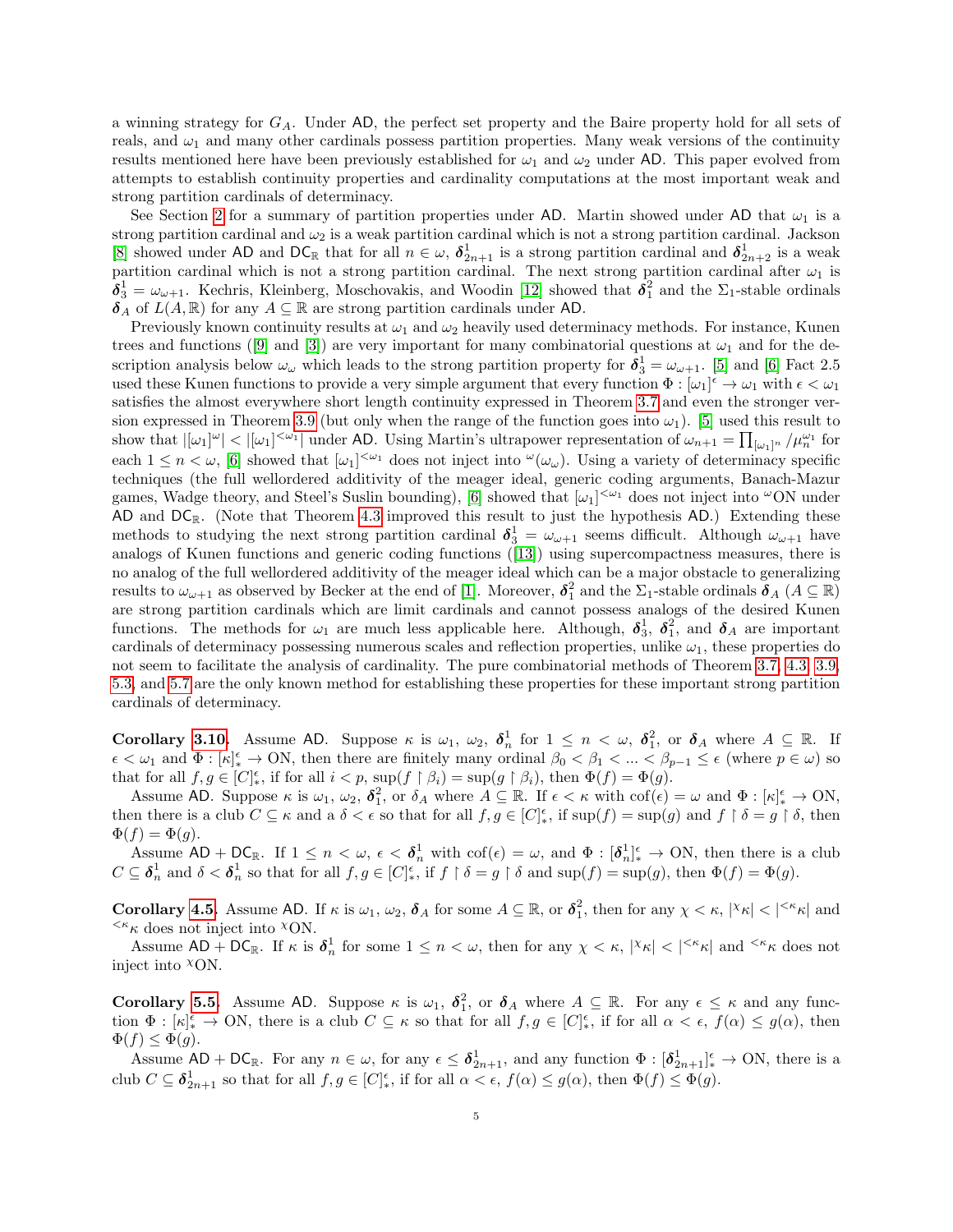**Corollary [5.8.](#page-24-3)** Assume AD. Let  $\kappa$  be  $\omega_1$ ,  $\omega_2$ ,  $\delta_1^2$ , or  $\delta_A$  where  $A \subseteq \mathbb{R}$ . For any  $\epsilon < \kappa$  and  $\Phi : [\kappa]_*^{\epsilon} \to \text{ON}$ , there is a club  $C \subseteq \omega_2$  so that for all  $f, g \in [C]_*^{\epsilon}$ , if for all  $\alpha < \epsilon$ ,  $f(\alpha) \leq g(\alpha)$ , then  $\Phi(f) \leq \Phi(g)$ .

Assume  $AD + DC_{\mathbb{R}}$ . For any  $1 \leq n < \omega$ ,  $\epsilon < \delta_n^1$ , and  $\Phi : [\delta_n^1]_{\epsilon}^{\epsilon} \to ON$ , there is a club  $C \subseteq \delta_n^1$  so that for any  $f, g \in [C]_*^{\epsilon}$ , if for all  $\alpha < \epsilon$ ,  $f(\alpha) \le g(\alpha)$ , then  $\Phi(f) \le \Phi(g)$ .

Determinacy provides examples to show that the hypothesis in Theorem [3.7](#page-10-1) and Theorem [3.9](#page-13-0) are generally necessary. Let  $\Psi : [\omega_2]^{\omega_1} \to \omega_3$  be defined by  $\Phi(f) = [f]_{\mu_1^{\omega_1}}$ , i.e. the ordinal represented by f in the ultrapower  $\prod_{\omega_1} \omega_2/\mu_1^{\omega_1}$  of  $\omega_2$  by the club measure on  $\omega_1$ .  $\Psi$  will not satisfy the weak or strong ver-sion of the almost everywhere short length continuity. (See Example [3.13.](#page-14-0)) Letting  $\Upsilon : [\omega_2]^{\omega_1 + \omega} \to \omega_3$ defined by  $\Upsilon(f) = \Psi(f \mid \omega_1)$  is an example of a function satisfying the weak short length continuity (note  $\cot(\omega_1 + \omega) = \omega$ ) and does not satisfy the strong short length continuity (note that  $\omega_1 < \omega_1 + \omega$ ). In the two examples above, the range goes into  $\omega_3$ . Curiously, it is shown in [\[5\]](#page-31-10) that every function  $\Phi : [\omega_2]_{*}^{\omega_1} \to \omega_2$ satisfies even the strong almost everywhere short length continuity property (despite  $\text{cof}(\omega_1) > \omega$ ). This remarkable property is unique only to  $\omega_2$  and is made possible by Martin's ultrapower representation of  $\omega_2$ under AD.

[\[4\]](#page-31-8) shows the almost everywhere short length club uniformization holds for  $\omega_1$  under AD. (By a more general argument, [\[2\]](#page-31-9) shows that nearly all known strong partition cardinals of AD also satisfies this club uniformization principle.) By absorbing functions  $\Phi : [\omega_1]_*^{\omega_1} \to \omega_1$  into the inner model  $L(\mathbb{R})$  which satisfies AD and DC, Theorem [6.18](#page-30-0) implies the following holds in AD.

**Theorem [6.22.](#page-31-16)** Assume AD. Let  $\Phi : [\omega_1]_*^{\omega_1} \to \omega_1$ . There is a club  $C \subseteq \omega_1$  and finitely many function  $\Gamma_0, ..., \Gamma_{n-1}$  so that for all  $f \in [C]_*^{\omega_1}$ , for all  $g \in [C]_*^{\omega_1}$ , if  $\mathfrak{C}_g = \mathfrak{C}_f$  and for all  $i < n$ ,  $\sup(g \restriction \Gamma_i(f)) =$  $\sup(f \restriction \Gamma_i(f))$ , then  $\Phi(f) = \Phi(g)$ .

In this result, it is necessary that the range goes into  $\omega_1$ . For example under AD, the function  $\Phi$ :  $[\omega_1]_*^{\omega_1} \to \omega_2$  defined by  $\Psi(f) = [f]_{\mu_1^{\omega_1}}$  (f is mapped to the ordinal below  $\omega_2$  represented by f in the ultrapower of  $\omega_1$  by the club measure on  $\omega_1$ ) does not satisfy any recognizable continuity property.

### 2. Partition Properties

<span id="page-5-0"></span>ON will denote the class of ordinals.

**Definition 2.1.** Suppose  $\epsilon \in ON$  and  $f : \epsilon \to ON$  is a function. The function f is discontinuous everywhere if and only if for all  $\alpha < \epsilon$ ,  $\sup(f \restriction \alpha) = \sup\{f(\beta) : \beta < \alpha\} < f(\alpha)$ .

The function f has uniform cofinality  $\omega$  if and only if there is a function  $F : \epsilon \times \omega \to ON$  with the following properties:

- (1) For all  $\alpha < \epsilon$ , for all  $n \in \omega$ ,  $F(\alpha, n) < F(\alpha, n+1)$ .
- (2) For all  $\alpha < \epsilon$ ,  $f(\alpha) = \sup\{F(\alpha, n) : n \in \omega\}.$

The function f has the correct type if and only if f is both discontinuous everywhere and has uniform cofinality  $\omega$ .

**Definition 2.2.** If A and B are two sets, then <sup>A</sup>B denote the set of functions  $f : A \rightarrow B$ .

Let  $\epsilon \in \text{ON}$  and X be a class of ordinals. Let  $[X]^{\epsilon}$  be the class of increasing functions  $f : \epsilon \to X$ . Let  $[X]_{*}^{\epsilon}$  be the class of increasing functions  $f : \epsilon \to X$  of the correct type.

**Definition 2.3.** (Ordinary partition relation) Suppose  $\kappa$  is a cardinal and  $\epsilon \leq \kappa$ , then let  $\kappa \to (\kappa)_{2}^{\epsilon}$  state that for all  $P: [\kappa]^{\epsilon} \to 2$ , there is an  $A \subseteq \kappa$  with  $|A| = \kappa$  and an  $i \in 2$  so that for all  $f \in [A]^{\epsilon}$ ,  $P(f) = i$ .

**Definition 2.4.** (Correct type partition relations) Suppose  $\kappa$  is a cardinal,  $\epsilon \leq \kappa$ , and  $\gamma < \kappa$ , let  $\kappa \to_{*} (\kappa)_{\gamma}^{\epsilon}$ assert that for all  $\Phi: [\kappa]_*^{\epsilon} \to \gamma$ , there is a club  $C \subseteq \kappa$  and an  $\eta < \gamma$  so that for all  $f \in [C]_*^{\epsilon}$ ,  $\Phi(f) = \eta$ .

 $\kappa$  is a strong partition cardinal if and only if  $\kappa \to_{\ast} (\kappa)^{\kappa}_{2}$ .  $\kappa$  is a very strong partition cardinal if and only if  $\kappa \to (\kappa)_{\leq \kappa}^{\kappa}$ .  $\kappa$  is a weak partition cardinal if and only if  $\kappa \to (\kappa)_{2}^{\leq \kappa}$ .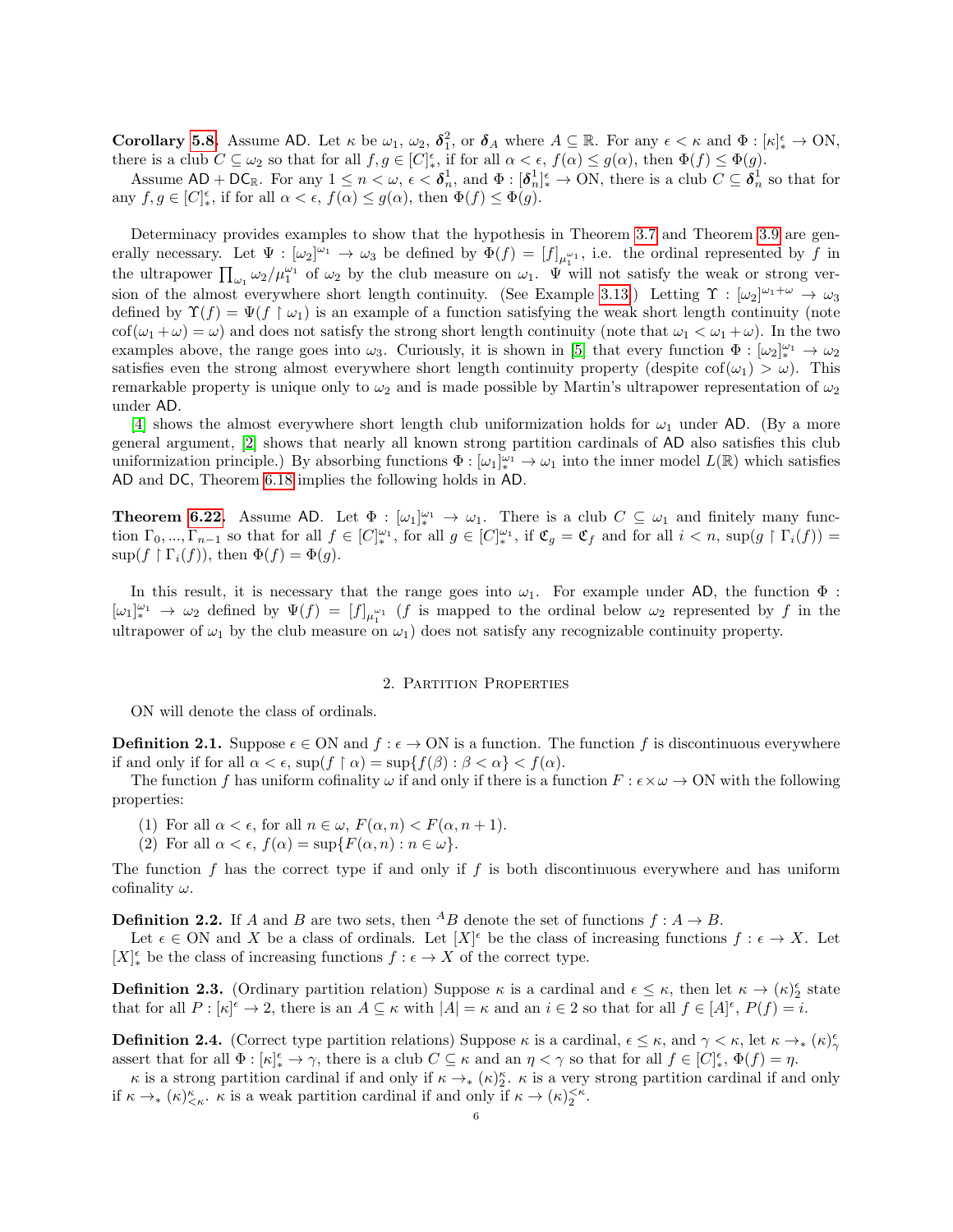The correct type partition relations will be used in this paper. Under the axiom of determinacy, partition relations are often established by proving the correct type partition relation. The ordinary and correct type partition relations are nearly equivalent by the following result.

Fact 2.5. Suppose  $\kappa$  is a cardinal and  $\epsilon \leq \kappa$ .  $\kappa \to_{*} (\kappa)_{2}^{\epsilon}$  implies  $\kappa \to (\kappa)_{2}^{\epsilon}$ .  $\kappa \to (\kappa)_{2}^{\omega \cdot \epsilon}$  implies  $\kappa \to_{*} (\kappa)_{2}^{\epsilon}$ .

It is not known if  $\kappa \to (\kappa)^{\kappa}_{2}$  implies  $\kappa \to (\kappa)^{\kappa}_{\leq \kappa}$ , i.e. whether a strong partition cardinal is a very strong partition cardinal. (Although all known strong partition cardinals are very strong partition cardinals.) However, one does have the following related results for weak partition cardinals.

<span id="page-6-2"></span>**Fact 2.6.** Suppose  $\kappa$  is a cardinal and  $\epsilon \leq \kappa$ .  $\kappa \to_{\ast} (\kappa)_{2}^{\epsilon}$  implies  $\kappa \to_{\ast} (\kappa)_{n}^{\epsilon}$  for all  $n \in \omega$ .

<span id="page-6-0"></span>**Fact 2.7.** Suppose  $\kappa$  is a cardinal and  $\epsilon < \kappa$ . Then  $\kappa \to (\kappa)_{2}^{\epsilon+\epsilon}$  implies  $\kappa \to (\kappa)_{\leq \kappa}^{\epsilon}$ . Thus  $\kappa \to_{\ast} (\kappa)_{2}^{<\kappa}$  implies  $\kappa \to_{\ast} (\kappa)_{<\kappa}^{<\kappa}$ .

**Definition 2.8.** If  $\kappa$  is a cardinal and  $\epsilon \leq \kappa$ , then let  $\mu_{\epsilon}^{\kappa}$  be the filter on  $[\kappa]_{*}^{\epsilon}$  defined by  $X \in \mu_{\epsilon}^{\kappa}$  if and only if there is a club  $C \subseteq \kappa$  so that  $[C]_*^{\epsilon} \subseteq X$ .

If  $\kappa \to_\ast (\kappa)^\epsilon_2$  holds, then  $\mu_\epsilon^\kappa$  is an ultrafilter and is called the  $\epsilon$ -partition measure on  $\kappa$ . If  $\kappa \to_\ast (\kappa)^\kappa_2$  holds, then  $\mu_{\kappa}^{\kappa}$  is called the strong partition measure on  $\kappa$ .

Note that  $\mu_{\epsilon}^{\kappa}$  is  $\kappa$ -complete if and only if  $\kappa \to_{*} (\kappa)_{\leq \kappa}^{\epsilon}$  holds. Thus if  $\epsilon < \kappa$  and  $\kappa \to_{*} (\kappa)_{2}^{\epsilon+\epsilon}$  holds, then  $\mu_{\epsilon}^{\kappa}$  is  $\kappa$ -complete by Fact [2.7.](#page-6-0)

**Definition 2.9.** Suppose A is a set of ordinals. Let  $\xi = \text{ot}(A)$ . Let enum<sub>A</sub> :  $\xi \to A$  denote the increasing enumeration of A.

Suppose κ be a regular cardinal. Let  $X \subseteq \kappa$  be an unbounded subset of  $\kappa$ . Let next $X : \kappa \to X$  be defined by next $_X(\alpha)$  is the least element of X greater than  $\alpha$ . Let next $_X^0: \kappa \to \kappa$  be the identity function. For each  $0 < \gamma < \kappa$ , let next $^{\gamma}_X : \kappa \to X$  be defined by next $^{\gamma}_X(\alpha)$  is the  $\gamma^{\text{th}}$ -element of X strictly greater than  $\alpha$ . (Note that  $\mathsf{next}_X(\alpha) = \mathsf{next}_X^1(\alpha)$ .)

Suppose  $\kappa$  is a cardinal,  $\epsilon \leq \kappa$ , and  $f : \epsilon \to \kappa$ . Let  $\mathcal{C}_f$  denote the closure of  $f[\epsilon]$  in  $\kappa$ .

If  $\epsilon \in \text{ON}, f : \epsilon \to \text{ON}, \text{ and } \alpha < \epsilon$ , then let  $\text{drop}(f, \alpha) : (\epsilon - \alpha) \to \text{ON}$  be defined by  $\text{drop}(f, \alpha)(\beta) =$  $f(\alpha+\beta)$ .

<span id="page-6-1"></span>**Fact 2.10.** Suppose  $\kappa$  is a cardinal,  $\epsilon \leq \kappa$ , and  $\kappa \to_{*} (\kappa)_{\leq \kappa}^{\epsilon}$  holds. (By Fact [2.7,](#page-6-0) if  $\epsilon < \kappa$ , then  $\kappa \to_{*} (\kappa)_{2}^{\epsilon+\epsilon}$ is enough to ensure this condition.) Let  $\Phi : [\kappa]_*^{\epsilon} \to \kappa$  have the property that for  $\mu_{\epsilon}^{\kappa}$ -almost all  $f, \Phi(f) < f(0)$ . Then there is a club  $C \subseteq \kappa$  and  $a \zeta < \kappa$  so that for all  $f \in [C]_{*}^{\epsilon}$ ,  $\Phi(f) = \zeta$ .

Proof. Let  $C_0 \subseteq \kappa$  be such that for all  $f \in [C_0]_*^{\epsilon}$ ,  $\Phi(f) < f(0)$ . Define  $P : [\kappa]_*^{1+\epsilon} \to 2$  by  $P(g) = 0$  if and only if  $\Phi(\text{drop}(g,1)) < g(0)$ . By  $\kappa \to_{*} (\kappa)_{2}^{\epsilon}$ , there is a club  $C_1 \subseteq C_0$  which is homogeneous for P. Let  $C_2 \subseteq C_1$  be the club of limit points of  $C_1$ . Take any  $f \in [C_2]_*^{\epsilon}$ . By the stated property of  $C_0$ ,  $\Phi(f) < f(0)$ . Since  $f(0) \in C_2$ , there is a  $\gamma \in C_1$  so that  $\Phi(f) < \gamma < f(0)$ . Let  $g \in [C_1]_*^{1+\epsilon}$  be defined by  $g(0) = \gamma$  and  $\text{drop}(g, 1) = f$ . Then  $\Phi(\text{drop}(g,1)) = \Phi(f) < \gamma = g(0)$  and hence  $P(g) = 0$ . This shows that  $C_1$  must be homogeneous for P taking value 0. Let  $f \in [C_2]_*^{\epsilon}$ . Since  $f(0) \in C_2$ ,  $\min(C_1) < f(0)$ . Let  $g \in [C_1]_*^{1+\epsilon}$  be defined so that  $\text{drop}(g, 1) = f$  and  $g(0) = \min(C_1)$ . Then  $P(g) = 0$  implies that  $\Phi(f) = \Phi(\text{drop}(g, 1)) < g(0) = \min(C_1)$ . Since f was arbitrary, it has been shown that for all  $f \in [C_2]_*^{\epsilon}$ ,  $\Phi(f) < \min(C_1)$ . Since  $\kappa \to_{*} (\kappa)_{\leq \kappa}^{\epsilon}$  implies that  $\mu_{\epsilon}^{\kappa}$  is  $\kappa$ -complete, there is a  $C_3 \subseteq C_2$  and a  $\zeta < \kappa$  so that for all  $f \in [C_3]_{*}^{\epsilon}$ ,  $\Phi(f) = \zeta$ .

<span id="page-6-3"></span>Fact 2.11. Assume  $\kappa \to_{*} (\kappa)^2$ . Then  $\mu_1^{\kappa}$  (i.e. the  $\omega$ -club filter on  $\kappa$ ) is a normal  $\kappa$ -complete ultrafilter.

Proof. Let  $\Phi : \kappa \to \kappa$  be a  $\mu_1^{\kappa}$ -almost everywhere regressive function. Then there is a club  $C \subseteq \kappa$  so that for all  $\alpha \in [C]^1_*, \Phi(\alpha) < \alpha$ . By Fact [2.10,](#page-6-1) there is a club  $D \subseteq \kappa$  and a  $\zeta < \kappa$  so that for all  $\alpha \in [D]^1_*, \Phi(\alpha) = \zeta$ . So  $\Phi$  is  $\mu_1^{\kappa}$ -almost everywhere constant.

An ordinal  $\gamma$  is additively indecomposable if and only if for all  $\alpha < \gamma$  and  $\beta < \gamma$ ,  $\alpha + \beta < \gamma$ . An ordinal  $\gamma$  is multiplicatively indecomposable if and only if for all  $\alpha < \gamma$  and  $\beta < \gamma$ ,  $\alpha \cdot \beta < \gamma$ . An ordinal is indecomposable if and only if it is additively and multiplicatively indecomposable. In all discussions, 0 and 1 will be excluded and hence additively indecomposable ordinals will always be limit ordinals. For every limit ordinal  $\epsilon$ , there exists  $\epsilon_0 < \epsilon$  and  $\epsilon_1 \leq \epsilon$  so that  $\epsilon = \epsilon_0 + \epsilon_1$  and  $\epsilon_1$  is additively indecomposable. Because of this decomposition, it will be useful to establish results for sequences whose lengths are additively indecomposable (but possibly not multiplicatively indecomposable) before deducing the general result. One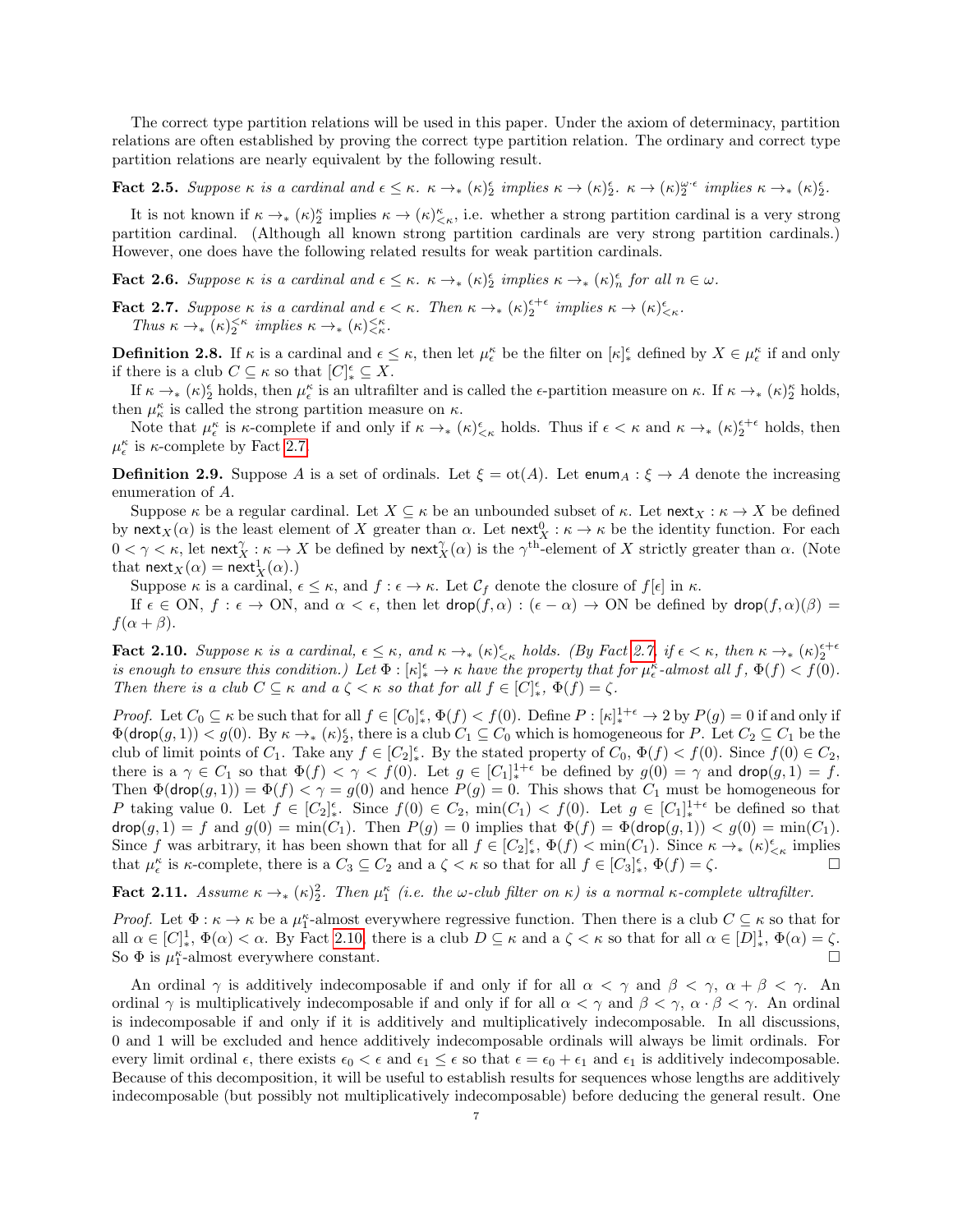will frequently assume club subsets consists entirely of (additively and multiplicatively) indecomposable ordinals.

<span id="page-7-2"></span>**Fact 2.12.** Let  $C_0 \subseteq \kappa$  be a club subset of  $\kappa$  consisting entirely of indecomposable ordinals. Let  $C_1 = \{\alpha \in \kappa\}$  $C_0$  : enum $_{C_0}(\alpha) = \alpha$ . Then  $C_1 \subseteq C_0$  is a club subset of  $\kappa$  consisting entirely of indecomposable ordinals. For any  $\gamma < \kappa$ ,  $\alpha < \gamma$ , and  $\beta < \gamma$  with  $\gamma \in C_1$ ,  $\mathsf{next}_{C_0}^{\beta}(\alpha) < \gamma$  and in particular,  $\mathsf{next}_{C_0}^{\omega \cdot (\beta+1)}(\alpha) < \gamma$ .

*Proof.* Fix  $\gamma \in C_1$  and  $\alpha < \gamma$ . Let  $\zeta = \sup\{\eta < \kappa : \text{enum}_{C_0}(\eta) \leq \alpha\}$ . Note that  $\text{next}_{C_0}^0(\alpha) = \alpha$  and if  $0 < \beta < \gamma$ ,  $\mathsf{next}^{\beta}_{C_0}(\alpha) = \mathsf{enum}_{C_0}(\zeta + \beta)$ . Since  $\alpha < \gamma$  and  $\gamma \in C_1$ ,  $\zeta < \mathsf{enum}_{C_0}^{-1}(\gamma) = \gamma$ . Because  $\gamma$  is additively indecomposable,  $\zeta + \beta < \gamma$ . Thus  $\mathsf{next}_{C_0}^{\beta}(\alpha) = \mathsf{enum}_{C_0}(\zeta + \beta) < \mathsf{enum}_{C_0}(\gamma) = \gamma$ . The last statement follows from the first statement and the fact that since  $\gamma$  is additively and multiplicatively indecomposable, for all  $\beta < \gamma$ ,  $\omega \cdot (\beta + 1) < \gamma$ .

<span id="page-7-1"></span>Fact 2.13. (Almost everywhere fixed length measure witness uniformization) Let  $\kappa$  be a cardinal,  $1 \leq \delta < \kappa$ , and  $1 \leq \epsilon \leq \kappa$ . Suppose  $\kappa \to_{\ast} (\kappa)_{2}^{\delta+\epsilon}$  holds. Let  $R \subseteq [\kappa]_{\ast}^{\delta} \times [\kappa]_{\ast}^{\epsilon}$  be such that for all  $f \in [\kappa]_{\ast}^{\delta}$ ,  $R_{f} = \{g \in$  $\{\kappa\}_{*}^{\epsilon}: R(f,g)\}\in\mu_{\epsilon}^{\kappa}$ . Then there is a club  $C\subseteq\omega_{1}$  so that for  $f\in[C]{\epsilon}_{*}^{{\delta}}, [C\setminus\sup(f)+1]_{*}^{\epsilon}\subseteq R_{f}$ .

*Proof.* If  $h \in [\kappa]_*^{\delta+\epsilon}$ , then let  $h^0 \in [\kappa]_*^{\delta}$ , and  $h^1 \in [\kappa]_*^{\epsilon}$  be defined by  $h^0 = h \restriction \delta$  and  $h^1 = \text{drop}(h, \delta)$ . Define a partition  $P: [\kappa]_*^{\delta+\epsilon} \to 2$  by  $P(h) = 0$  if and only if  $R(h^0, h^1)$ . By  $\kappa \to_* (\kappa)_{2}^{\delta+\epsilon}$ , there is a club  $C \subseteq \omega_1$ which is homogeneous for P. Fix an  $f \in [C]_*^{\delta}$ . Since  $R_f \in \mu_{\epsilon}^{\kappa}$ , there is a club  $D \subseteq C$  so that for all  $g \in [D]_*^{\epsilon}$ ,  $R(f,g)$  holds. Pick a  $g \in [D]_*^{\epsilon}$  with  $\sup(f) < g(0)$  and let  $h \in [C]_*^{\delta+\epsilon}$  be defined so that  $h^0 = f$ and  $h^1 = g$ . Then  $P(h) = 0$ . Thus C is homogeneous for P taking value 0. Now fix an  $f \in [C]_*^{\delta}$ . Take any  $g \in [C \setminus \sup(f) + 1]_{*}^{\epsilon}$ . Let  $h \in [C]_{*}^{\delta+\epsilon}$  be defined so that  $h^{0} = f$  and  $h^{1} = g$ .  $P(h) = 0$  implies that  $R(f, g)$ . Thus  $[C \setminus \sup(f) + 1]_*^{\epsilon} \subseteq R_f$ .  $\frac{e}{\ast} \subseteq R_f.$ 

If  $\kappa$  is a cardinal, then let  $\mathsf{club}_\kappa$  denote the collection of club subsets of  $\kappa$ .

<span id="page-7-0"></span>Fact 2.14. ([\[2\]](#page-31-9)) Let  $\kappa$  be a cardinal satisfying  $\kappa \to_{*} (\kappa)_{2}^{\kappa}$  and  $1 \leq \epsilon < \kappa$ . Suppose  $R \subseteq [\kappa]_{*}^{\epsilon} \times$  club $\kappa$ is a relation which is  $\subseteq$ -downward closed in the club coordinate in the sense that for all  $\ell \in [\kappa]^{\epsilon}$  and all clubs  $C \subseteq D$ , if  $R(\ell, D)$ , then  $R(\ell, C)$ . Then there is a club  $C \subseteq \kappa$  so that for all  $\ell \in [C]_*^{\epsilon} \cap \text{dom}(R)$ ,  $R(\ell, C \setminus (\sup(\ell + 1)).$ 

Fact [2.14](#page-7-0) will not be used here. Fact 2.14 implies Fact [2.13](#page-7-1) however, it requires  $\kappa \to_{*} (\kappa)_{2}^{\kappa}$ . Fact 2.14 is generally not true for weak partition cardinals which are not strong partition cardinals. For instance, under AD, Fact [2.14](#page-7-0) fails at  $\omega_2$ . Fact 2.14 gives slightly easier proof in the case of strong partition cardinals, but the paper seeks to prove these results for weak partition cardinals so Fact [2.13](#page-7-1) must be used in a more indirect way.

<span id="page-7-4"></span>Fact 2.15. (Everywhere wellordered measure witness uniformization) Let  $\kappa$  be a cardinal,  $\epsilon < \kappa$ , and assume  $\kappa \to_{*} (\kappa)_{2}^{\epsilon+\epsilon}$ . If  $R \subseteq \kappa \times [\kappa]_{*}^{\epsilon}$  has the property that for all  $\alpha < \kappa$ ,  $R_{\alpha} \in \mu_{\epsilon}^{\kappa}$ , then there is a club  $C \subseteq \omega_{1}$  so that for all  $\alpha < \kappa$ ,  $[C \setminus \text{next}_{C}^{\omega}(\alpha) + 1]_{*}^{\epsilon} \subseteq R_{\alpha}$ .

*Proof.* Define a new relation  $S \subseteq \kappa \times [\kappa]_*^{\epsilon}$  by  $S(\alpha, f)$  if and only if for all  $\beta \leq \alpha$ ,  $R(\beta, f)$ . Note that  $S_{\alpha} \in \mu_{\epsilon}^{\kappa}$ since  $S_{\alpha} = \bigcap_{\beta \leq \alpha} R_{\beta}, R_{\beta} \in \mu_{\epsilon}^{\kappa}$  for each  $\beta \leq \alpha$ , and  $\mu_{\epsilon}^{\kappa}$  is  $\kappa$ -complete by Fact [2.7.](#page-6-0) Applying Theorem [2.13,](#page-7-1) there is a club  $C \subseteq \omega_1$  so that for all  $\alpha \in [C]_*^1$ ,  $[C \setminus \alpha + 1]_*^{\epsilon} \subseteq R_{\alpha}$ .

Let  $\alpha < \kappa$ . Note that  $\operatorname{next}_{\mathbb{C}}^{\omega}(\alpha)$  is an element of C of cofinality  $\omega$  and thus  $\operatorname{next}_{\mathbb{C}}^{\omega}(\alpha) \in [C]^1_*$ . Thus  $[C \setminus \text{next}_{C}^{\omega}(\alpha) + 1]_{*}^{\epsilon} \subseteq S_{\text{next}_{C}^{\omega}(\alpha)}$ . Since  $S_{\text{next}_{C}^{\omega}(\alpha)} \subseteq R_{\alpha}$ ,  $[C \setminus \text{next}_{C}^{\omega}(\alpha) + 1]_{*}^{\epsilon} \subseteq R_{\alpha}$ .

The axiom of determinacy AD provides a rich theory with an abundance of partition cardinals possessing desirable structures. For each  $n \in \omega$ , let  $\delta_n^1$  be the supremum of the ranks of prewellordering on R which belong to the pointclass  $\Delta_n^1$ . Under AD,  $\delta_1^1 = \omega_1$ ,  $\delta_2^1 = \omega_2$ ,  $\delta_3^1 = \omega_{\omega+1}$ ,  $\delta_4^1 = \omega_{\omega+2}$ . Similarly, let  $\delta_1^2$  be the supremum of the ranks of prewellorderings on R which belong to the pointclass  $\Delta_1^2$ . If  $A \subseteq \mathbb{R}$ , then let  $\delta_A$ be the least  $\Sigma_1$ -stable ordinals of  $L(A, \mathbb{R})$ , which is the least ordinal  $\delta$  so that  $L_{\delta}(A, \mathbb{R}) \prec_1 L(A, \mathbb{R})$ . It is the case that  $(\boldsymbol{\delta}_1^2)^{L(\mathbb{R})} = \boldsymbol{\delta}_{\emptyset}$ .

### <span id="page-7-3"></span>Fact 2.16. Assume AD.

(1) (Martin; [\[10\]](#page-31-17) Theorem 12.2, [\[3\]](#page-31-13) Corollary 4.27)  $\omega_1 \rightarrow_{\ast} (\omega_1)^{\omega_1}_{\leq \omega_1}$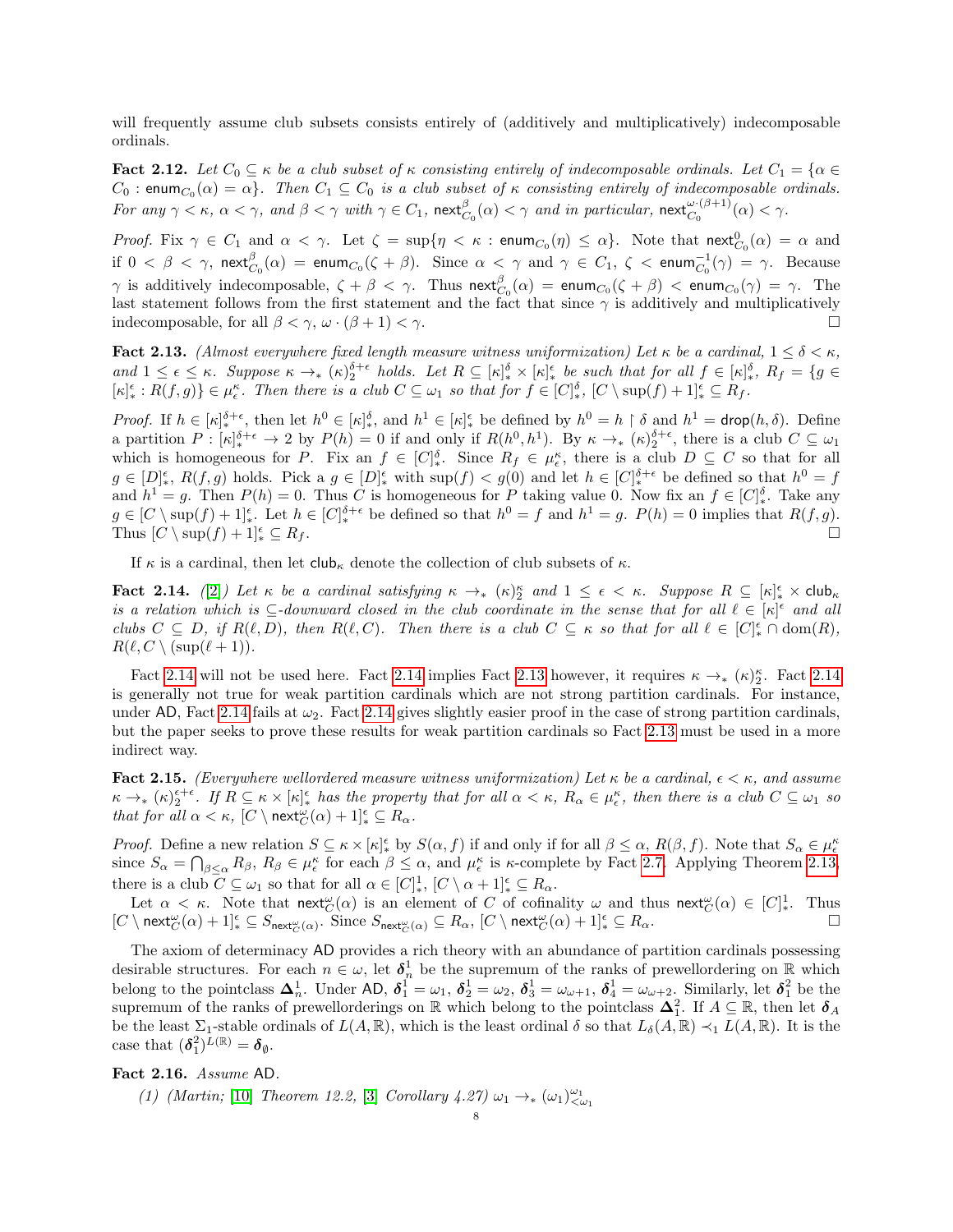- (2) (Martin-Paris; [\[10\]](#page-31-17) Corollary 13.5, [\[3\]](#page-31-13) Theorem 5.19 and Corollary 6.17)  $\omega_2 \rightarrow_{\ast} (\omega_2)^{\leq \omega_2}_{2}$ .  $\neg(\omega_2 \rightarrow_{\ast}$  $(\omega_2)_2^{\omega_2}$ ).
- (3) (Martin; [\[10\]](#page-31-17) Theorem 11.2; Theorem [\[9\]](#page-31-12) 2.36) For any  $n \in \omega$ ,  $\delta_{2n+1}^1 \rightarrow_{*} (\delta_{2n+1}^1)^{\leq \omega_1}$ .
- (4) (Kunen; [\[10\]](#page-31-17) Theorem 15.3) For all  $n \in \omega$ ,  $\delta_{2n+2}^1 \rightarrow_{\ast} (\delta_{2n+2}^1)^{\leq \omega_1}$ .
- (5) ([\[12\]](#page-31-6)) For any  $A \subseteq \mathbb{R}$ ,  $\delta_A \rightarrow_* (\delta_A)^{\delta_A}_{\leq \delta_A}$ .
- (6) ([\[12\]](#page-31-6))  $\delta_1^2 \rightarrow_{\ast} (\delta_1^2) \frac{\delta_1^2}{\delta_1^2}$ .

Assume  $AD + DC_{\mathbb{R}}$ . Let  $n \in \omega$ .

- (1) ([\[8\]](#page-31-5))  $\delta^1_{2n+1} \rightarrow_{*} (\delta^1_{2n+1})^{\delta^1_{2n+1}}_{< \delta^1_{2n+1}}$ .
- (2) ([\[8\]](#page-31-5))  $\delta_{2n+2}^1 \rightarrow_{\ast} (\delta_{2n+2}^1)^{\leq \delta_{2n+2}^1}$ .  $\neg(\delta_{2n+2}^1 \rightarrow_{\ast} (\delta_{2n+2}^1)^{\delta_{2n+2}^1}$ .

## 3. Almost Everywhere Short Length Continuity

**Definition 3.1.** Let  $\kappa$  be a cardinal and  $\epsilon \leq \kappa$ . Define an equivalence relation on  $\kappa$  by f E<sub>0</sub> g if and only if there is an  $\alpha < \epsilon$  so that for all  $\beta$  with  $\alpha \leq \beta < \epsilon$ ,  $f(\beta) = g(\beta)$ .

Suppose  $\Phi : [\kappa]_*^{\epsilon} \to ON$  is a function.  $\Phi$  is  $E_0$ -invariant  $\mu_{\epsilon}^{\kappa}$ -almost everywhere if and only if there is a club  $C \subseteq \kappa$  so that for all  $f, g \in [C]_{*}^{\epsilon}$ , if  $f \mathrel{E_0} g$ , then  $\Phi(f) = \Phi(g)$ .

**Definition 3.2.** Let  $\kappa$  be a cardinal and  $\epsilon \leq \kappa$ . Define  $\subseteq$  on  $[\kappa]_{*}^{\epsilon}$  by  $g \subseteq f$  if and only if  $g \in [\mathcal{C}_f]_{*}^{\epsilon}$ .

(This notion depends on  $\kappa$  and  $\epsilon$ . Implicitly,  $g \sqsubseteq f$  implies f and g are functions of the correct type.)

<span id="page-8-0"></span>**Lemma 3.3.** Suppose  $\kappa$  is a cardinal,  $\epsilon < \kappa$  is an additively indecomposable ordinal with  $\cot(\epsilon) = \omega$ , and  $\kappa \to_{\ast} (\kappa)_{2}^{\epsilon \cdot \epsilon}$  holds. Let  $\Phi : [\kappa]_{\ast}^{\epsilon} \to \text{ON}$  be a function which is  $E_0$ -invariant  $\mu_{\epsilon}^{\kappa}$ -almost everywhere. Then there is a club  $C \subseteq \kappa$  so that for all  $f, g \in [C]_{*}^{\epsilon}$ , if  $\sup(f) = \sup(g)$ , then  $\Phi(f) = \Phi(g)$ .

Proof. Since  $\Phi$  is  $E_0$ -invariant  $\mu_{\epsilon}^{\kappa}$ -almost everywhere, let  $C_0 \subseteq \kappa$  be a club so that for all  $f, g \in [C_0]_{*}^{\epsilon}$ , if  $f E_0 g$ , then  $\Phi(f) = \Phi(g)$ . Define  $P_0: [C_0]_*^{\epsilon} \to 2$  by  $P(f) = 0$  if and only if for all  $g \sqsubseteq f$ ,  $\Phi(g) = \Phi(f)$ . By  $\kappa \to_{\ast} (\kappa)_{2}^{\epsilon \cdot \epsilon}$ , there is a club  $C_1 \subseteq C_0$  which is homogeneous for  $P_0$ .

The claim is that  $C_1$  is homogeneous for  $P_0$  taking value 0. For the sake of obtaining a contradiction, suppose  $C_1$  is homogeneous for  $P_0$  taking value 1. Define  $P_1: [C_1]_*^{\epsilon} \to 2$  by  $P_1(f) = 0$  if and only if there exists a  $g \subseteq f$  so that  $\Phi(g) > \Phi(f)$ . By  $\kappa \to_{*} (\kappa)_{2}^{\epsilon}$ , there is a club  $C_2 \subseteq C_1$  which is homogeneous for  $P_1$ .

Case 1: Suppose  $C_2$  is homogeneous for  $P_1$  taking value 1. Let  $Z = {\Phi(f) : f \in [C_2]_{\ast}^{\epsilon}}$ . Z has a minimal element since Z is a nonempty set of ordinals. Pick  $f \in [C_2]_*^{\epsilon}$  with  $\Phi(f) = \min(Z)$ . Note that  $P_0(f) = 1$ and  $P_1(f) = 1$  imply that there exists a  $g \subseteq f$  so that  $\Phi(g) < \Phi(f)$ . However because  $g \in [C_2]_*^{\epsilon}$  since  $C_2$  is a club,  $\Phi(g) \in Z$  and  $\Phi(g) < \Phi(f) = \min(Z)$  which is a contradiction.

Case 2: Suppose  $C_2$  is homogeneous for  $P_1$  taking value 0. For any function  $h : \epsilon \cdot \epsilon \to \kappa$ , define  $\textsf{main}(h): \epsilon \to \kappa$  by  $\textsf{main}(h)(\alpha) = \sup\{h(\epsilon \cdot \alpha + \beta) : \beta < \epsilon\}.$  Define  $P_2: [C_2]_{*}^{\epsilon \cdot \epsilon} \to 2$  by  $P_2(h) = 0$  if and only if there is an  $f \in [C_h]_*^{\epsilon}$  so that main $(h) \sqsubseteq f$  and  $\Phi(f) < \Phi(\text{main}(h))$ . (Recall  $C_h$  is the closure  $f[\epsilon \cdot \epsilon]$ ).) By  $\kappa \to_{*} (\kappa)_{2}^{\epsilon_{*}\epsilon_{*}}$ , there is a club  $C_3 \subseteq C_2$  which is homogeneous for  $P_2$  and consists entirely of indecomposable ordinals. Let  $C_3^1 = \{ \alpha \in C_3 : \text{enum}_{C_3}(\alpha) = \alpha \}.$  Let  $f \in [C_3^1]_{*}^{\epsilon}$  with  $f(0) > \epsilon$ . Since  $P_1(f) = 0$ , there exists some  $g \subseteq f$  such that  $\Phi(f) < \Phi(g)$ . As  $C_3^1$  is a club,  $g \in [C_3^1]_{*}^{\epsilon}$ . Because g has the correct type, let  $G: \epsilon \times \omega \to ON$  witness that g has uniform cofinality  $\omega$ . Since g is discontinuous everywhere, by modifying G if necessary, one may assume that for all  $\alpha < \epsilon$ , sup( $g \restriction \alpha$ )  $\lt G(\alpha, 0)$ . Since  $\cot(\epsilon) = \omega$ , let  $\rho : \omega \to \epsilon$  be an increasing cofinal sequence through  $\epsilon$ . For each  $\eta < \epsilon$ , let  $\varpi(\eta)$  be the least n so that  $\eta < \rho(n)$ .

Fix  $\alpha < \epsilon$ . Let  $\iota_0^{\alpha} = G(\alpha, 0)$ . Let  $\iota_{n+1}^{\alpha} = \max\{\text{next}_{C_3}^{(\omega \cdot (\rho(n)+1)}(\iota_n^{\alpha}), G(\alpha, n+1)\}\.$  Suppose inductively, one has shown  $\iota_n^{\alpha} < g(\alpha)$ . Then since  $\iota_n^{\alpha} < g(\alpha)$  and  $\omega \cdot (\rho(n) + 1) < g(\alpha)$ , Fact [2.12](#page-7-2) implies that  $\iota_{n+1}^{\alpha} <$  $g(\alpha)$ . For each  $\eta < \epsilon$ , let  $r^{\alpha}(\eta) = \text{next}_{C_3}^{\omega \cdot (\eta + 1)}(\iota_{\varpi(\eta)}^{\alpha})$ . Note that  $\iota_{\varpi(\eta)}^{\alpha} < \text{next}_{C_3}^{\omega \cdot (\eta + 1)}(\iota_{\varpi(\eta)}^{\alpha}) = r^{\alpha}(\eta) <$  ${\sf next}_{C_3}^{\omega \cdot (\rho(\varpi(\eta))+1)}(\iota_{\varpi(\eta)}^{\alpha}) \leq \iota_{\varpi(\eta)+1}^{\alpha}, \ r^{\alpha} \in [C_3]^{\epsilon}_*, \ {\rm and} \ \sup(r^{\alpha}) = \sup\{\iota_n^{\alpha} : n \in \omega\} = g(\alpha).$  Let  $F_{\alpha}$  be the collection of  $\gamma \in f[\epsilon]$  such that  $\sup(g \restriction \alpha) < \gamma < g(\alpha)$  and there is no ordinal  $\eta < \epsilon$  so that  $\sup(r^{\alpha} \restriction \eta) = \gamma$ . Note that  $\text{ot}(F_\alpha) < \epsilon$  since  $g \subseteq f$ . Thus  $\text{ot}(r^\alpha[\epsilon] \cup F_\alpha) = \epsilon$  since  $\epsilon$  is additively indecomposable,  $\text{ot}(F_\alpha) < \epsilon$ , and  $\sup(F_\alpha) \leq g(\alpha) = \sup(r^\alpha)$ . Let  $s^\alpha : \epsilon \to (r^\alpha[\epsilon] \cup F_\alpha)$  be the unique increasing function which enumerates  $r[\epsilon] \cup F_\alpha$ . Note that  $s^\alpha$  has the correct type and  $\sup(s^\alpha) = g(\alpha)$ . Define  $h : \epsilon \cdot \epsilon \to C_3$  by  $h(\epsilon \cdot \alpha + \eta) = s^\alpha(\eta)$ whenever  $\alpha, \eta < \epsilon$ . Note that  $h \in [C_3]_*^{\epsilon, \epsilon}$ ,  $f \in [C_h]_*^{\epsilon}$ , main $(h) = g \sqsubseteq f$ , and  $\Phi(\text{main}(h)) = \Phi(g) > \Phi(f)$ . So  $P_2(h) = 0$  and thus  $C_3$  is homogeneous for  $P_2$  taking value 0.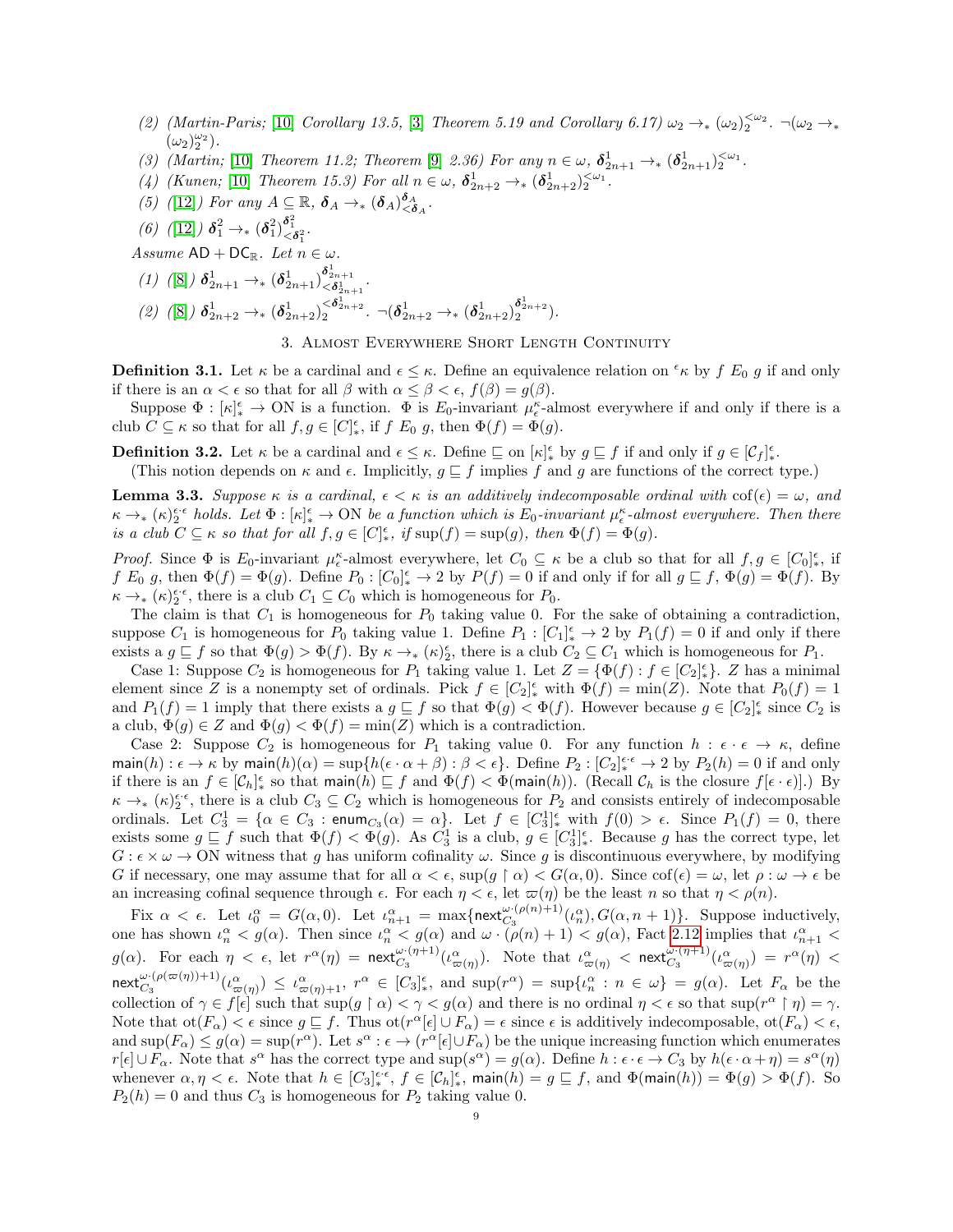Let  $C_3^0 = C_3$ . If  $C_3^n$  has been defined, then let  $C_3^{n+1} = \{ \alpha \in C_3^n : \text{enum}_{C_3^n}(\alpha) = \alpha \}$ . For  $\alpha \in C_3$ , let  $\varsigma(\alpha) = \sup\{n \leq \overline{\omega}(\alpha) + 1 : \alpha \in C_3^n\}$ . Let Y be the collection of  $f \in [C_3^1]_*^{\epsilon}$  with the property that for all  $1 \leq n < \omega$ , there exists an  $\alpha < \epsilon$  so that for all  $\beta \geq \alpha$ ,  $\varsigma(f(\beta)) \geq n$ . Let  $Z = \{\Phi(f) : f \in Y\}$ . Since Z is a nonempty set of ordinals, Z has a minimal element. Let  $g \in Y$  be such that  $\Phi(g) = \min(Z)$ . Since g is of the correct type, let  $G : \epsilon \times \omega \to \kappa$  witness that g has uniform cofinality  $\omega$ . Since g is discontinuous, one may assume that for all  $\alpha < \epsilon$ , sup $(g \restriction \alpha) < G(\alpha, 0)$ .

Fix  $\alpha < \epsilon$ . Let  $\iota_0^{\alpha} = G(\alpha, 0)$ . Let  $\iota_{n+1}^{\alpha} = \max\{\text{next}_{C_3^{(g(\alpha)) - 1}}^{(\varphi(n)+1)}(\iota_n^{\alpha}), G(\alpha, n + 1)\}\}\.$  Suppose inductively it has been shown that  $\iota_n^{\alpha} < g(\alpha)$ . Then since  $\iota_n^{\alpha} < g(\alpha)$ ,  $\omega \cdot (\rho(n+1) < g(\alpha)$ , and  $g(\alpha) \in C_3^{\varsigma(g(\alpha))}$  $\{\gamma \in C_3^{\varsigma(g(\alpha))-1} : \mathsf{enum}_{C_3^{\varsigma(g(\alpha))-1}}(\gamma) = \gamma\},$  Fact [2.12](#page-7-2) implies that  $\iota_{n+1}^{\alpha} < g(\alpha)$ . For each  $\eta < \epsilon$ , let  $r^{\alpha}(\eta) =$  $\text{next}^{\omega \cdot (\eta+1)}(\iota_{\varpi(\eta)}^{\alpha}).$  Note that  $\iota_{\varpi(\eta)}^{\alpha} < r^{\alpha}(\eta) < \iota_{\varpi(\eta)+1}^{\alpha}, r^{\alpha} \in [C_3^{\varsigma(g(\alpha))-1}]^{\epsilon}_{*}$ , and  $\sup(r^{\alpha}) = \sup\{\iota_n^{\alpha} : n \in \omega\} =$  $g(\alpha)$ . Let  $h: \widetilde{\epsilon} \cdot \epsilon \to C_3$  be defined by  $h(\epsilon \cdot \alpha + \eta) = r^{\alpha}(\eta)$  whenever  $\alpha, \eta < \epsilon$ . Note that  $h \in [C_3]_{*}^{\epsilon \cdot \epsilon}$  and  $\text{main}(h) = g.$  Since  $P_2(h) = 0$ , there is an  $f \in [\mathcal{C}_h]_*^{\epsilon}$  so that  $g = \text{main}(h) \sqsubseteq f$  and  $\Phi(f) < \Phi(\text{main}(h)) = \Phi(g)$ . For each  $n \in \omega$ , let  $\delta_n < \epsilon$  be least ordinal  $\delta$  so that for all  $\alpha$  with  $\delta \leq \alpha < \epsilon$ ,  $\varsigma(g(\alpha)) - 1 \geq n$ . For each  $n \in \omega$ , let  $\eta_n < \epsilon$  be the least  $\eta$  so that  $f(\eta) \geq g(\delta_n)$  which exists since  $g = \min(h) \sqsubseteq f$ . For all  $\eta \geq \eta_n$ , since  $f \in [C_h]_*^{\epsilon}$ , there is a unique  $\alpha \geq \delta_n$  so that  $f(\eta) \in C_{r^{\alpha}} \subseteq C_3^{s(g(\alpha))-1} \subseteq C_3^n$ . Thus it has been shown that for all  $n \in \omega$ , there is a  $\eta_n < \epsilon$  so that for all  $\eta$  with  $\eta_n \leq \eta < \epsilon$ ,  $\varsigma(f(\eta)) \geq n$ . In particular,  $\varsigma(f(\eta_2)) \in C_3^2$ . (There is a possibility that  $f \notin Y$  since  $f \notin [C_3^1]_*^{\epsilon}$  because an initial segment of f takes value in  $C_3^0 \setminus C_3^1$ . However, an initial segment of f can be swapped to obtain an element  $k \in Y$ . The details follow.) Let  $\sigma \in [C_3^1]_\ast^{\eta_2}$  be defined by  $\sigma(\nu) = \operatorname{next}_{C_3^1}^{\omega \cdot (\nu+1)}(0)$  for each  $\nu < \eta_2$ . Note that  $\sup(\sigma) \leq \operatorname{next}_{C_3^1}^{\omega \cdot (\eta_2+1)}(0) < f(\eta_2)$ by Fact [2.12](#page-7-2) since  $\omega \cdot (\eta_2 + 1) < f(\eta_2)$ ,  $f(\eta_2) \in C_3^2$ , and  $C_3^2 = \{ \alpha \in C_3^1 : \text{enum}_{C_3^1}(\alpha) = \alpha \}.$  Let  $k \in [C_3^1]_{*}^{\epsilon}$ be defined as  $k = \sigma \text{drop}(f, \eta_2)$ . Note that k also has the property that for all  $1 \leq n < \omega$ , there is an  $\eta < \epsilon$ so that for all  $\alpha$  with  $\eta \leq \alpha < \epsilon$ ,  $\varsigma(k(\alpha)) \geq n$ . Thus  $k \in Y$  and  $\Phi(k) \in Z$ . Since k  $E_0$  f, one has that  $\Phi(k) = \Phi(f) < \Phi(g) = \min(Z)$ . Contradiction.

Since Case 1 and Case 2 both lead to contradictions,  $P_1$  is a partition with no homogeneous club which is impossible since  $\kappa \to_{*} (\kappa)_{2}^{\epsilon}$  holds. Thus  $C_1$  must be homogeneous for  $P_0$  taking value 0.

Now suppose  $f, g \in [C_1]_*^{\epsilon}$  with  $\sup(f) = \sup(g)$ . Since  $\epsilon$  is additively indecomposable,  $\text{ot}(f[\epsilon] \cup g[\epsilon]) = \epsilon$ . Define  $h \in [C_1]_*^{\epsilon}$  by recursion as follows: Let  $h(0) = \min(f[\epsilon] \cup g[\epsilon])$ . If  $\beta < \epsilon$  and  $h \restriction \beta$  has been defined, then let  $h(\beta)$  be the least element of  $f[\epsilon] \cup g[\epsilon]$  greater than sup $(h \restriction \beta) + 1$ . Note that h is increasing, discontinuous, and can be shown to have uniform cofinality  $\omega$  using the witnesses to f and g having uniform cofinality  $\omega$ . Observe that  $P_1(h) = 0$ ,  $f \subseteq h$ , and  $g \subseteq h$  imply that  $\Phi(f) = \Phi(h) = \Phi(g)$ . The proof is  $\Box$ complete.  $\Box$ 

**Definition 3.4.** Let  $\kappa$  be cardinal,  $\epsilon < \kappa$ ,  $\kappa \to_{*} (\kappa)_{2}^{\epsilon}$  holds,  $C \subseteq \kappa$  be a club, and  $\Phi : [\kappa]_{*}^{\epsilon} \to ON$  be a function. Say that  $\Phi$  depends only on the supremum relative to C if and only if for all  $f, g \in [C]_*^{\epsilon}$ , if  $\sup(f) = \sup(g)$ , then  $\Phi(f) = \Phi(g)$ . Say that  $\Phi$  is  $\sqsubseteq$ -constant on  $[C]_{*}^{\epsilon}$  if and only if for all  $f \in [C]_{*}^{\epsilon}$ , for all  $g \sqsubseteq f$ ,  $\Phi(f) = \Phi(g)$ .

A property  $\varphi(f)$  on  $[\kappa]_*^{\epsilon}$  holds  $\mu_{\epsilon}^{\kappa}$ -almost everywhere if and only if there is a club  $C \subseteq \kappa$  so that for all  $f \in [C]_{*}^{\kappa}$ ,  $\varphi(f)$  holds. To express  $\Phi$  is  $\sqsubseteq$ -constant  $\mu_{\epsilon}^{\kappa}$ -almost everywhere involves a formula  $\varphi_0(f)$  which only involves f. To express  $\Phi$  depends only on the supremum relative to C requires a formula  $\varphi_1(f)$  which has C itself as a parameter. This causes some technical difficulties which can easily be resolved using the club uniformization principle, Fact [2.14,](#page-7-0) if  $\kappa \to_{*} (\kappa)^{\kappa}_{2}$ . However, at weak partition cardinals which are not strong partition cardinals, Fact [2.13](#page-7-1) will need to be used together with the next result.

<span id="page-9-0"></span>**Fact 3.5.** Suppose  $\kappa$  is a cardinal,  $\epsilon < \kappa$  is an additively indecomposable ordinal,  $\kappa \to_{*} (\kappa)_{2}^{\epsilon}$ , and  $C \subseteq \kappa$  is a club.  $\Phi$  depends on supremum relative to C if and only if  $\Phi$  is  $\sqsubseteq$ -constant on  $[C]_{*}^{\epsilon}$ .

*Proof.* Suppose  $\Phi$  depends only on the supremum relative to C. Suppose  $f \in [C]_*^{\epsilon}$  and  $g \subseteq f$ . Then  $\sup(f) = \sup(g)$  and thus  $\Phi(f) = \Phi(g)$ .

Suppose  $\Phi$  is  $\sqsubseteq$ -constant on  $[C]_{*}^{\epsilon}$ . Let  $f, g \in [C]_{*}^{\epsilon}$  be such that  $\sup(f) = \sup(g)$ . Since  $\epsilon < \kappa$  is an additively indecomposable ordinal and  $\sup(f) = \sup(g)$ ,  $\text{ot}(f[\epsilon] \cup g[\epsilon]) = \epsilon$ . Let  $h : \epsilon \to C$  be defined by  $h(0) = \min(f[\epsilon] \cup g[\epsilon])$ . If  $\beta < \epsilon$  and  $h \upharpoonright \beta$  has been defined, then let  $h(\beta)$  be the least element of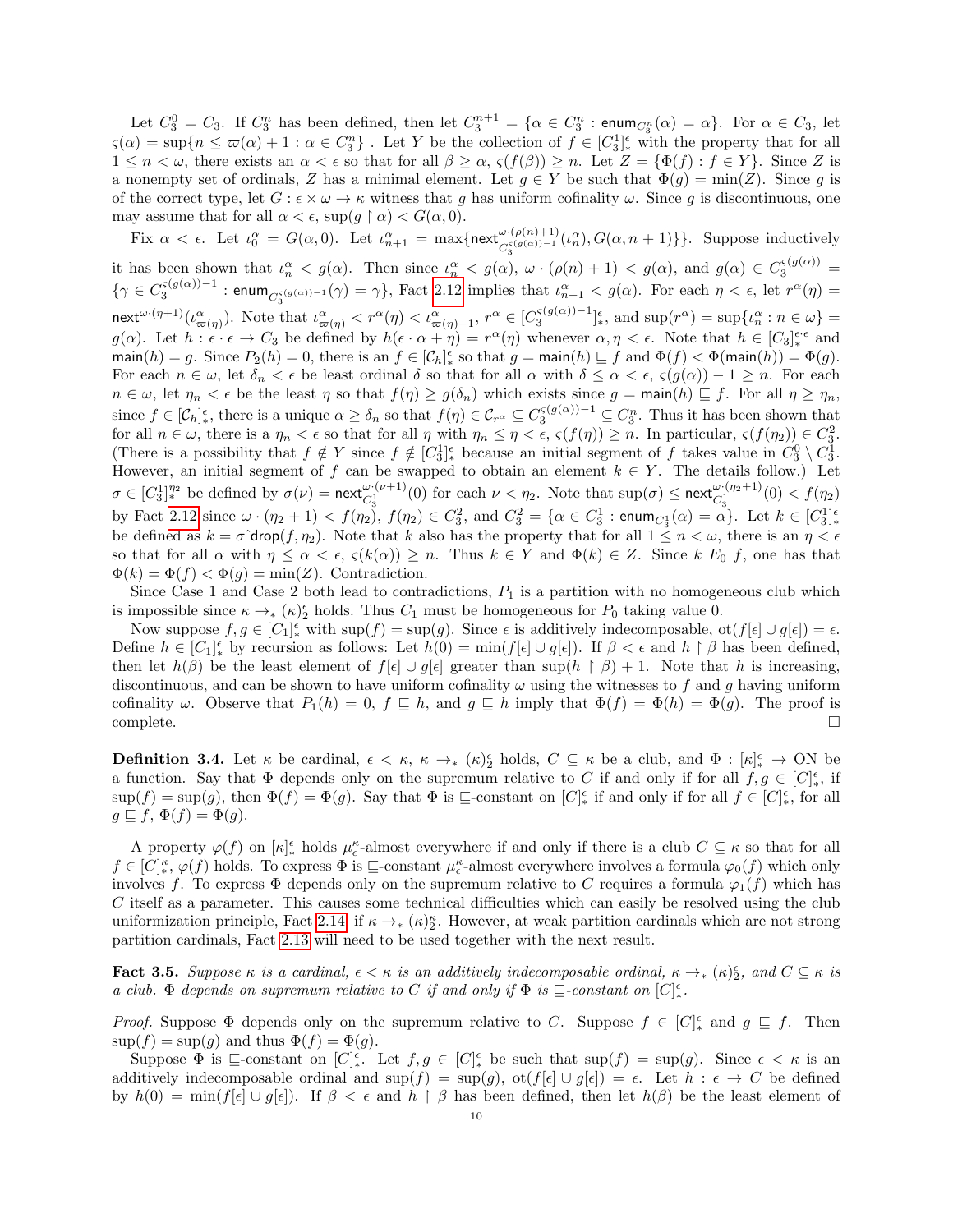$f[\epsilon] \cup g[\epsilon]$  greater than sup( $h \restriction \beta$ ). Then  $f \sqsubseteq h$  and  $g \sqsubseteq h$ . Since  $\Phi$  is  $\sqsubseteq$ -constant on  $[C]_{*}^{\epsilon}$ , one has that  $\Phi(f) = \Phi(h) = \Phi(g).$ 

<span id="page-10-0"></span>**Theorem 3.6.** Suppose  $\kappa$  is a cardinal and  $\epsilon < \kappa$  is a limit ordinal with  $\cot(\epsilon) = \omega$ . Let  $\epsilon_0 < \epsilon$  and  $\epsilon_1 \leq \epsilon$ be such that  $\epsilon = \epsilon_0 + \epsilon_1$  and  $\epsilon_1$  is an additively indecomposable ordinal. Suppose  $\kappa \to_{\ast} (\kappa)_{2}^{\epsilon}$  and  $\kappa \to_{\ast} (\kappa)_{2}^{\epsilon_{1} \cdot \epsilon_{1}}$ hold. Let  $\Phi : [\kappa]_*^{\epsilon} \to \text{ON}$  be a function which is  $E_0$ -invariant  $\mu_{\epsilon}^{\kappa}$ -almost everywhere. Then there is a club  $C \subseteq \kappa$  so that for all  $f, g \in [C]_{*}^{\epsilon}$ , if  $\sup(f) = \sup(g)$ , then  $\Phi(f) = \Phi(g)$ .

Proof. Since  $\Phi : [\kappa]_*^{\epsilon} \to ON$  is  $E_0$ -invariant  $\mu_{\epsilon}^{\kappa}$ -almost everywhere, let  $C_0 \subseteq \kappa$  be a club so that for all  $f, g \in [C_0]_*^{\epsilon}$ , if  $f \to g$ , then  $\Phi(f) = \Phi(g)$ . For each  $\sigma \in [C_0]_*^{\epsilon_0}$ , define  $\Phi_{\sigma} : [C_0 \setminus \sup(\sigma) + 1]_*^{\epsilon_1} \to \text{ON}$ by  $\Phi_{\sigma}(\ell) = \Phi(\sigma^{\gamma}\ell)$ . Note that  $\Phi_{\sigma}$  is  $E_0$ -invariant on  $[C_0 \setminus (\sup(\sigma) + 1)]_*^{\epsilon_1}$ . Since  $\text{cof}(\epsilon) = \omega$  implies that  $\text{cof}(\epsilon_1) = \omega, \ \kappa \to_* (\kappa)_{2}^{\epsilon_1 \cdot \epsilon_1}, \text{ and Lemma 3.3 imply there is a club } D \subseteq C_0 \setminus (\text{sup}(\sigma) + 1) \text{ so that for all }$  $\text{cof}(\epsilon_1) = \omega, \ \kappa \to_* (\kappa)_{2}^{\epsilon_1 \cdot \epsilon_1}, \text{ and Lemma 3.3 imply there is a club } D \subseteq C_0 \setminus (\text{sup}(\sigma) + 1) \text{ so that for all }$  $\text{cof}(\epsilon_1) = \omega, \ \kappa \to_* (\kappa)_{2}^{\epsilon_1 \cdot \epsilon_1}, \text{ and Lemma 3.3 imply there is a club } D \subseteq C_0 \setminus (\text{sup}(\sigma) + 1) \text{ so that for all }$  $\ell, \iota \in [D]_*^{\epsilon_1}$ , if  $\text{sup}(\ell) = \text{sup}(\iota)$ , then  $\Phi_{\sigma}(\ell) = \Phi_{\sigma}(\iota)$ .

Define  $R \subseteq [C_0]_*^{\epsilon_0} \times [\kappa]_*^{\epsilon_1}$  by  $R(\sigma, \ell)$  if and only if for all  $\iota \sqsubseteq \ell$ ,  $\Phi_{\sigma}(\iota) = \Phi_{\sigma}(\ell)$ . By the observation of the previous paragraph, for each  $\sigma \in [C_0]_*^{\epsilon_0}$ , there is a club D so that  $\Phi_{\sigma}$  depends only on supremum relative to D. By Fact [3.5,](#page-9-0)  $\Phi_{\sigma}$  is  $\sqsubseteq$ -constant on  $[D]_{*}^{\epsilon_{1}}$ . Thus  $[D]_{*}^{\epsilon_{1}} \subseteq R_{\sigma}$ . This shows that for all  $\sigma \in [C_{0}]_{*}^{\epsilon_{0}}$ ,  $R_{\sigma} \in \mu_{\epsilon_{1}}^{\kappa}$ . By  $\kappa \to_{*} (\kappa)_{2}^{\epsilon}$  and Fact [2.13,](#page-7-1) there is a club  $C_1 \subseteq C_0$  so that for all  $\sigma \in [C_1]_{*}^{\epsilon_0}$ ,  $[C_1 \setminus (\sup(\sigma) + 1)]_{*}^{\epsilon_1} \subseteq R_{\sigma}$ .

Let  $\tau \in [C_1]_{*0}^{\epsilon_0}$  be defined by  $\tau(\alpha) = \text{enum}_{C_1}(\omega \cdot \alpha + \omega)$  for each  $\alpha < \epsilon_0$ . Let  $C_2 = C_1 \setminus \text{sup}(\tau) + 1$ . Now suppose  $f, g \in [C_2]_*^{\epsilon}$  and  $\sup(f) = \sup(g)$ . Let  $\sigma_0, \sigma_1 \in [C_2]_*^{\epsilon_0}$  and  $\ell_0, \ell_1 \in [C_2]_*^{\epsilon_1}$  be such that  $f = \sigma_0^{\hat{}}\ell_0$  and  $g = \sigma_1^{\hat{}}\ell_1$ . Let  $f' = \tau^{\hat{}}\ell_0$  and  $g' = \tau^{\hat{}}\ell_1$ . Note that  $f \to f'$  and  $g \to g'$ . Since  $\Phi$  is  $E_0$ -invariant,  $\Phi(f) = \Phi(f')$  and  $\Phi(g) = \Phi(g')$ . However,  $\Phi_\tau$  is  $\sqsubseteq$ -constant on  $[C_2]_{*}^{\epsilon_1}$  and so by Fact [3.5,](#page-9-0)  $\Phi_{\tau}$  depends only on supremum relative to  $C_2$ . Since  $\sup(\ell_0) = \sup(\ell_1), \Phi_{\tau}(\ell_0) = \Phi_{\tau}(\ell_1)$ . In summary,  $\Phi(f) = \Phi(f') = \Phi_\tau(\ell_0) = \Phi_\tau(\ell_1) = \Phi(g') = \Phi(g)$ . Thus  $C_2$  is the desired club which completes the  $\Box$ 

<span id="page-10-1"></span>**Theorem 3.7.** Suppose  $\kappa$  is a cardinal and  $\epsilon < \kappa$  with  $\cot(\epsilon) = \omega$ . Let  $\epsilon_0 < \epsilon$  and  $\epsilon_1 \leq \epsilon$  be such that  $\epsilon = \epsilon_0 + \epsilon_1$  and  $\epsilon_1$  is an additively indecomposable ordinal. Suppose  $\kappa \to_{\ast} (\kappa)_{2}^{\epsilon+\epsilon}$  and  $\kappa \to_{\ast} (\kappa)_{2}^{\epsilon_{1}+\epsilon_{1}}$  hold. For any function  $\Phi : [\kappa]_*^{\epsilon} \to \text{ON}$ , there is a club  $C \subseteq \kappa$  and a  $\delta < \epsilon$  so that for all  $f, g \in [C]_*^{\epsilon}$ , if  $f \restriction \delta = g \restriction \delta$ and  $\text{sup}(f) = \text{sup}(g)$ , then  $\Phi(f) = \Phi(g)$ .

Proof. Since  $\text{cof}(\epsilon) = \omega$ , let  $\rho : \omega \to \epsilon$  be a cofinal increasing sequence through  $\epsilon$  with  $\rho(0) = \epsilon_0$ . For  $n \in \omega$ , let  $A^n = \{(0,0,\alpha) : \alpha < \rho(n)\}\$ and for each  $1 \leq m < \omega$ ,  $B_m^n = \{(m,i,\alpha) : i \in 2 \wedge \rho(n+m-1) \leq \alpha < \rho(n+m)\}.$ Let  $L^n = A^n \cup \bigcup_{1 \leq m < \omega} B^n_m$  and note that  $L^n \subseteq \omega \times 2 \times \epsilon$ . Let  $\mathcal{L}^n = (L^n, \prec)$  where  $\prec$  is the lexicographic ordering on  $\omega \times 2 \times \epsilon$ . Since  $\rho(0) = \epsilon_0$  and  $\epsilon_1$  is additively indecomposable,  $ot(\mathcal{L}^n) = \epsilon_0 + \epsilon_1 = \epsilon$ . For any function  $h \in [\kappa]_{*}^{\mathcal{L}^n}$  and  $i \in 2$ , let  $h^{n,i} \in [\kappa]_{*}^{\epsilon}$  be defined by

$$
h^{n,i}(\alpha) = \begin{cases} h(m,0,\alpha) & m = 0 \land \alpha < \rho(n) \\ h(m,i,\alpha) & m = 1 \land \rho(n) \le \alpha < \rho(n+1) \\ h(m,1-i,\alpha) & m > 1 \land \rho(n+m-1) \le \alpha < \rho(n+m) \end{cases}.
$$

The following picture indicates the relation between  $h, h^{n,0}$ , and  $h^{n,1}$ .



In other words,  $h^{n,0}$  and  $h^{n,1}$  is extracted from h in a manner so that  $h^{n,0}$  and  $h^{n,1}$  share the same  $k^{\text{th}}$ -block for  $k < n$  (i.e, the functions agree before  $\rho(n)$ ), the n<sup>th</sup>-block of  $h^{n,0}$  comes before the n<sup>th</sup>-block of  $h^{n,1}$ , and for  $k > n$ , the  $k^{\text{th}}$ -block of  $h^{n,1}$  comes before the  $k^{\text{th}}$ -block of  $h^{n,0}$ .

If  $f, g \in [\kappa]_{*}^{\epsilon}$ , then say that the pair  $(f, g)$  has type n if and only if the following holds.

- For all  $\alpha < \rho(n)$ ,  $f(\alpha) = g(\alpha)$ .
- $\sup(f \restriction \rho(n+1)) < g(\rho(n)).$
- For all  $m \geq n+1$ ,  $\sup(g \restriction \rho(m+1)) < f(\rho(m))$ .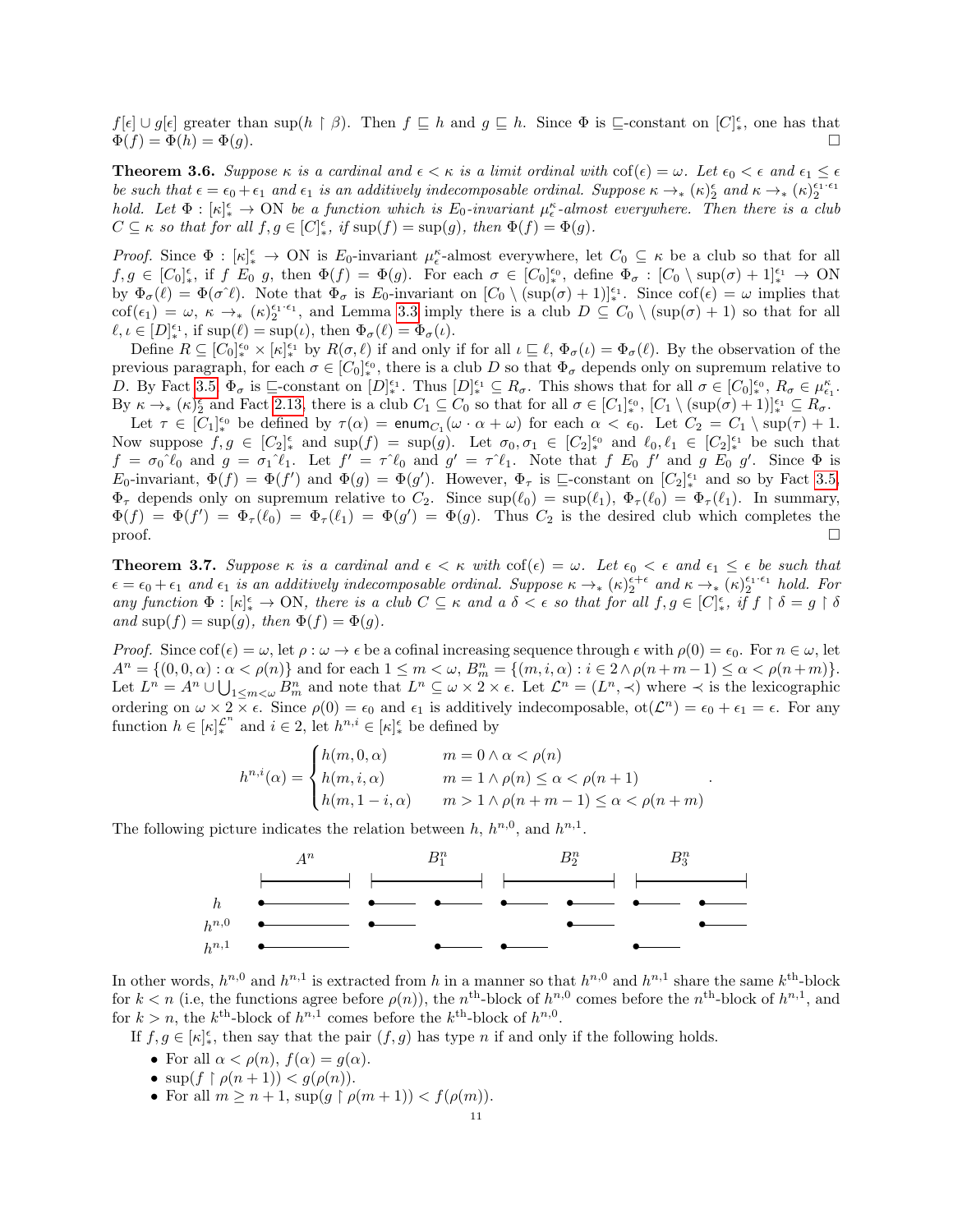Observe that  $(f, g)$  has type n if and only if there is an  $h \in [\kappa]_{*}^{\mathcal{L}^n}$  so that  $h^{n,0} = f$  and  $h^{n,1} = g$ . For each  $n \in \omega$ , let  $P^n : [\kappa]_{*}^{\mathcal{L}^n} \to 3$  be defined by

$$
P^{n}(h) = \begin{cases} 0 & \Phi(h^{n,0}) = \Phi(h^{n,1}) \\ 1 & \Phi(h^{n,0}) < \Phi(h^{n,1}) \\ 2 & \Phi(h^{n,0}) > \Phi(h^{n,1}) \end{cases}.
$$

By the fact that  $\text{ot}(\mathcal{L}^n) = \epsilon$  and Fact [2.6,](#page-6-2)  $\kappa \to_{*} (\kappa)_{3}^{\epsilon}$  implies that for each  $n \in \omega$ , there is a club  $C \subseteq \kappa$  and an  $i_n \in \mathcal{S}$  so that for all  $h \in [C]_{*}^{\mathcal{L}^n}$ ,  $P(h) = i_n$ . For each  $n \in \omega$ , let  $K_n = \{h \in [\kappa]_{*}^{\epsilon} : P^n(h) = i_n\}$  where  $\mathcal{L}^n$  is identified with  $\epsilon$ . For each  $n \in \omega$ ,  $K_n \in \mu_{\epsilon}^{\kappa}$ . Since  $\kappa \to_{\ast} (\kappa)_{2}^{\epsilon+\epsilon}$  implies  $\mu_{\epsilon}^{\kappa}$  is  $\kappa$ -complete by Fact [2.7,](#page-6-0) there is a club  $C \subseteq \kappa$  so that  $[C]_{*}^{\epsilon} \subseteq K_n$  for all  $n \in \omega$ . Thus for all  $n \in \omega$  and all  $h \in [C]_{*}^{\epsilon}$ ,  $P^{n}(h) = i_n$ . By thinning C, one may assume C consists entirely of indecomposable ordinals and  $\omega \cdot \epsilon < \min(C)$ . Let  $C^0 = C$ . If  $C^n$ has been defined, then let  $C^{n+1} = \{ \alpha \in C^n : \text{enum}_{C^n}(\alpha) = \alpha \}.$  For each  $\alpha$  with  $\alpha \geq \epsilon_0 = \rho(0)$ , let  $\varsigma(\alpha)$  be the unique *n* so that  $\rho(n) \leq \alpha < \rho(n+1)$ .

(Case 1) For all  $m \in \omega$ , there exists an  $n \geq m$  so that  $i_n = 1$ .

Let  $\langle n_j : j \in \omega \rangle$  be an increasing enumeration of  $\{n \in \omega : i_n = 1\}$ . Let  $\iota_n = \text{enum}_{C^2}(n)$ , the  $n^{\text{th}}$ -element of C<sup>2</sup>. Let  $\tau \in [C]_*^{\epsilon_0}$  be defined by  $\tau(\alpha) = \operatorname{next}_{C}^{\omega \cdot (\alpha+1)}(0)$ . Note that  $\sup(\tau) < \iota_0$  since  $\iota_0 \in C^2$ ,  $\omega \cdot (\epsilon_0 + 1) < \iota_0$ , and Fact [2.12.](#page-7-2) A sequence  $\langle f_j : j \in \omega \rangle$  will be constructed so that all  $j \in \omega$ , the pair  $(f_{j+1}, f_j)$  has type  $n<sub>j</sub>$ . This will be accomplished by recursively constructing the sequence while maintaining the following properties:

- (1) For all  $j \in \omega$ ,  $f_j \in [C]_*^{\epsilon}$ .
- (2) For all  $j \in \omega$ ,  $f_j \upharpoonright \epsilon_0 = \tau$ .
- (3) For all  $j, n \in \omega$ ,  $\iota_n < f_j(\rho(n)) < \sup(f_j \restriction \rho(n+1)) < \iota_{n+1}$ .
- (4) For all  $j \in \omega$  and  $\alpha < \rho(n_j)$ ,  $f_j(\alpha) = f_{j+1}(\alpha)$ .
- (5) For all  $j \in \omega$ ,  $\sup(f_{j+1} \restriction \rho(n_j+1)) < f_j(\rho(n_j)).$
- (6) For all  $j \in \omega$  and  $n > n_j$ ,  $\sup(f_j \restriction \rho(n+1)) < f_{j+1}(\rho(n))$ .
- (7) For all  $j \in \omega$  and  $\alpha \geq \rho(n_j)$ ,  $f_j(\alpha) \in C^1$ .

Define  $f_0$  by  $f_0(\alpha) = \tau(\alpha)$  if  $\alpha < \epsilon_0$  and  $f_0(\alpha) = \operatorname{next}_{C_1}^{\omega \cdot (\alpha+1)}(\iota_{\varsigma(\alpha)})$  if  $\epsilon_0 \leq \alpha < \epsilon$ . Since  $\omega \cdot (\rho(n) + 1) <$  $\iota_{n+1}, \iota_n < \iota_{n+1}$ , and  $C^2 = \{\alpha \in C_1 : \text{enum}_{C^1}(\alpha) = \alpha\}$ , Fact [2.12](#page-7-2) implies that sup $(f_0 \restriction \rho(n+1)) <$  $\text{next}_{C^1}^{\omega \cdot (\rho(n+1)+1)}(\iota_n) < \iota_{n+1}.$ 

Suppose  $f_j$  has been defined. Define  $f_{j+1}$  as follows: If  $\alpha < \rho(n_j)$ , let  $f_{j+1}(\alpha) = f_j(\alpha)$ . If  $\rho(n_j) \leq \alpha <$  $\rho(n_j+1)$ , let  $f_{j+1}(\alpha) = \textsf{next}_{C^0}^{\omega \cdot (\alpha+1)}(\iota_{n_j})$ . Observe that since  $f_j(\rho(n_j)) \in C^1$  by  $(7)$ ,  $\omega \cdot (\rho(n_j+1)) < f_j(\rho(n_j))$ ,  $\iota_{n_j} < f_j(\rho(n_j))$  by (3), and  $C^1 = \{ \alpha \in C^0 : \text{enum}_{C^0}(\alpha) = \alpha \},$  Fact [2.12](#page-7-2) implies that sup $(f_{j+1} \restriction \rho(n_j)$ 1))  $\langle f_j(\rho(n_j)) \rangle$ . For  $\alpha$  with  $\rho(n_j + 1) \leq \alpha < \epsilon$ , let  $f_{j+1}(\alpha) = \text{next}_{C^1}^{\omega,\alpha}(\sup(f_j \upharpoonright \rho(\varsigma(\alpha) + 1)))$ . For all  $n > n_j$ ,  $\sup(f_j \restriction \rho(n+1)) < f_{j+1}(\rho(n)) < \sup(f_{j+1} \restriction \rho(n+1)) < i_{n+1}$  since  $\sup(f_{j+1} \restriction \rho(n+1)) <$  $\operatorname{next}_{C^1}^{\omega \cdot (\rho(n+1)+1)}(\sup(f_j \upharpoonright \rho(n+1))) < \iota_{n+1}$  because  $\omega \cdot (\rho(n+1)+1) < \iota_{n+1}$ ,  $\sup(f_j \upharpoonright \rho(n+1)) < \iota_{n+1} \in C^2$ ,  $C^2 = \{\alpha \in C_1 : \text{enum}_{C^1}(\alpha) = \alpha\}$ , and Fact [2.12.](#page-7-2) This shows that  $f_{j+1}$  has been constructed with the desired relations between  $f_j$  and  $f_{j+1}$ .

By (1), (2), (4), (5), and (6),  $f_j, f_{j+1} \in [C]_*^{\epsilon}$  and  $(f_{j+1}, f_j)$  has type  $n_j$ . Thus for each  $j \in \omega$ , there is a function  $h_j \in [C]_{*}^{\mathcal{L}^{n_j}}$  so that  $h_j^{n_j,0} = f_{j+1}$  and  $h_j^{n_j,1} = f_j$ . Since for all  $j \in \omega$ , C is homogeneous for  $P^{n_j}$ taking value 1,  $P^{n_j}(h_j) = 1$ . This implies  $\Phi(f_{j+1}) = \Phi(h_j^{n_j,0}) < \Phi(h_j^{n_j,1}) = \Phi(f_j)$ . Thus  $\langle \Phi(f_j) : j \in \omega \rangle$  is an infinite descending sequence of ordinals. This shows Case 1 is impossible.

(Case 2) For all  $m \in \omega$ , there exists an  $n \geq m$  so that  $i_n = 2$ .

Let  $\langle n_j : j \in \omega \rangle$  be an increasing enumeration of  $\{n \in \omega : i_n = 2\}$ . For each  $k \in \omega$ , let  $\omega(k) = |\{n \leq k\}|\}$  $k: i_n = 2$ . For  $\alpha < \epsilon_0 = \rho(0)$ , let  $\tau_0 = \operatorname{next}_{C^0}^{\omega \cdot (\alpha+1)}(0)$ . Let  $\iota_0 = \operatorname{next}_{C^0}^{\omega}(\sup(\tau_0))$ . If  $\iota_n$  has been defined, then let  $\iota_{n+1} = \text{next}_{C^{\infty}(n+1)}^{\omega \cdot (\rho(n+1)+1)}(\iota_n)$ . A sequence  $\langle f_j : j \in \omega \rangle$  will be constructed so that for all  $j \in \omega$ , the pair  $(f_j, f_{j+1})$  has type  $n_j$ . This will be accomplished by maintaining the following properties throughout the construction:

- (1) For all  $j \in \omega$ ,  $f_j \in [C]_*^{\epsilon}$ .
- (2) For all  $j \in \omega$ ,  $f_j \restriction \epsilon_0 = \tau$ .
- (3) For all  $j, n \in \omega$ ,  $\iota_n < f_j(\rho(n)) < \sup(f_j \restriction \rho(n+1)) < \iota_{n+1}$ .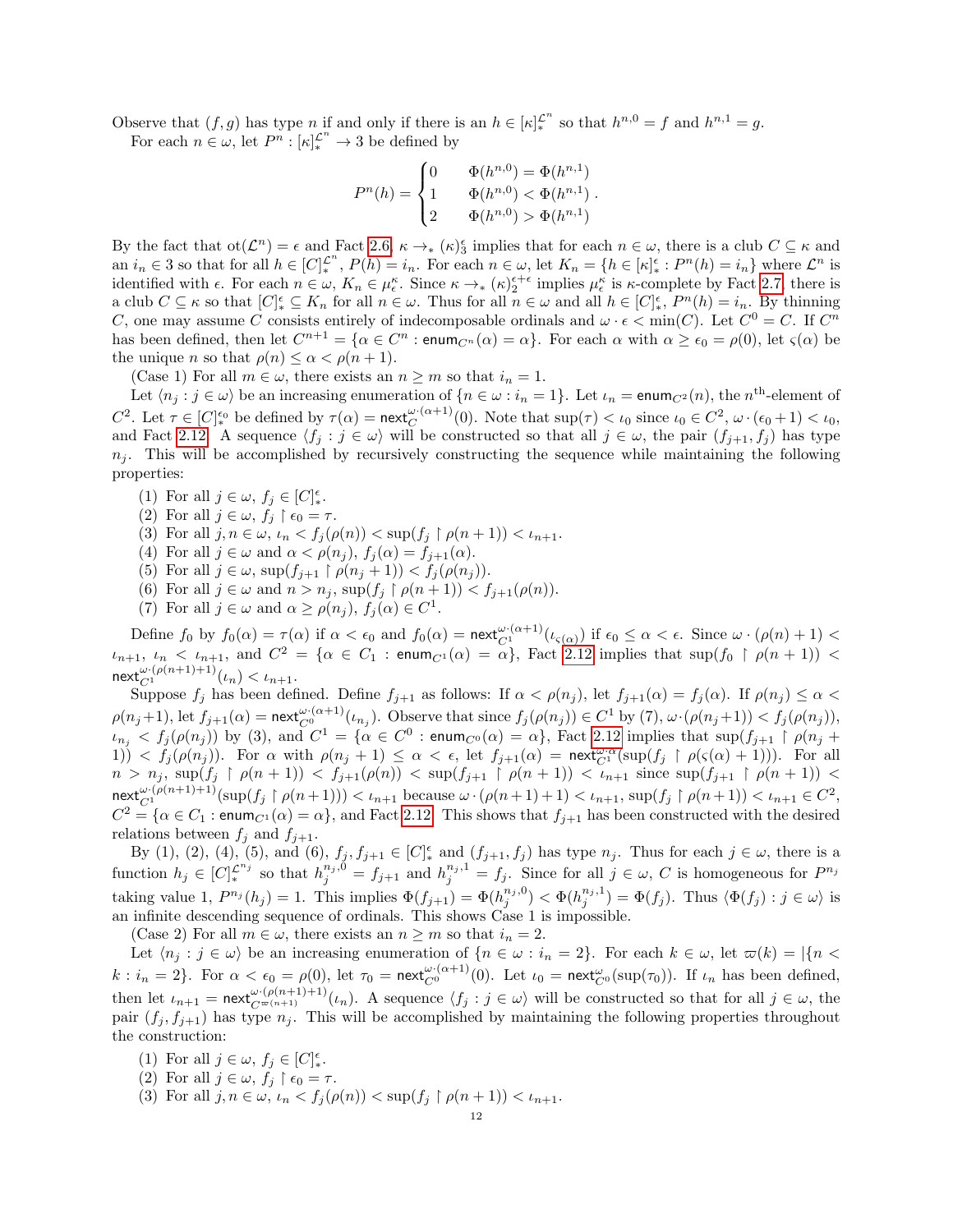- (4) For all  $j \in \omega$  and  $\alpha < \rho(n_i)$ ,  $f_i(\alpha) = f_{i+1}(\alpha)$ .
- (5) For all  $j \in \omega$ ,  $\sup(f_j \restriction \rho(n_j + 1)) < f_{j+1}(\rho(n_j)).$
- (6) For all  $j \in \omega$ ,  $n > n_j$ ,  $\sup(f_{j+1} \restriction \rho(n+1)) < f_j(\rho(n))$ .
- (7) For all  $j \in \omega$  and  $\alpha \ge \rho(n_j + 1)$ ,  $f_j(\alpha) \in C^{\varpi(\varsigma(\alpha)) j}$ .

For  $\alpha < \epsilon_0$ , let  $f_0(\alpha) = \tau(\alpha)$ . For  $\alpha$  with  $\epsilon_0 = \rho(0) \leq \alpha < \epsilon$ , let  $f_0(\alpha) = \text{next}_{C^{\varpi(\varsigma(\alpha))}}^{\omega \cdot (\alpha+1)}(\iota_{\varsigma(\alpha)})$ . Note that for  $\mathrm{each}\; n \in \omega,\, \sup(f_0\restriction\rho(n+1)) \leq \mathsf{next}_{C^{\varpi(n)}}^{\omega\cdot(\rho(n+1))}(\iota_n) \leq \mathsf{next}_{C^{\varpi(n+1)}}^{\omega\cdot(\rho(n+1))}(\iota_n) < \mathsf{next}_{C^{\varpi(n+1)}}^{\omega\cdot(\rho(n+1)+1)}(\iota_n) = \iota_{n+1}.$ 

Suppose  $f_j$  has been defined. Define  $f_{j+1}$  as follows: If  $\alpha < \rho(n_j)$ , let  $f_{j+1}(\alpha) = f_j(\alpha)$ . If  $\rho(n_j) \leq \alpha <$  $\rho(n_j+1)$ , let  $f_{j+1}(\alpha) = \text{next}_{C^0}^{\omega \cdot (\alpha+1)}(\sup(f_j \upharpoonright \rho(n_j+1)))$ . Observe that  $\sup(f_{j+1} \upharpoonright \rho(n_j+1)) < \iota_{n_j+1}$  since  $u_{n_j+1} \in C^{j+1}$ ,  $\sup(f_j \restriction \rho(n_j+1)) < u_{n_j+1}$  by (3),  $\omega \cdot (\rho(n_j+1)+1) < u_{n_j+1}$ , and by Fact [2.12.](#page-7-2) For  $\alpha$  with  $\rho(n_j+1) \leq \alpha < \epsilon$ , let  $f_{j+1}(\alpha) = \text{next}_{C^{\varpi(\varsigma(\alpha))-j-1}}^{\omega(\alpha+1)}(\iota_{\varsigma(\alpha)})$ . Note that for each  $n > n_j$ ,  $\sup(f_{j+1} \upharpoonright \rho(n+1)) \leq$  $\textsf{next}_{C^{\varpi(n)}-j-1}^{\omega \cdot (\rho(n+1)+1)}(\iota_n) < f_j(\rho(n))$  since  $\omega \cdot (\rho(n+1)+1) < f_j(\rho(n)), \iota_n < f(\rho(n)), f_j(\rho(n)) \in C^{\varpi(n)-j}$ , and by Fact [2.12.](#page-7-2) This completes the construction of  $f_{i+1}$  with the desired relation between  $f_i$  and  $f_{i+1}$ .

By (1), (2), (4), (5), and (6),  $f_j, f_{j+1} \in [C]_*^{\epsilon}$  and  $(f_j, f_{j+1})$  has type  $n_j$ . Thus for each  $j \in \omega$ , there is a function  $h_j \in [C]_{*}^{\mathcal{L}^{n_j}}$  so that  $h_j^{n_j,0} = f_j$  and  $h_j^{n_j,1} = f_{j+1}$ . Since for all  $j \in \omega$ , C is homogeneous for  $P^{n_j}$ taking value 2,  $P^{n_j}(h_j) = 2$ . This implies  $\Phi(f_j) = \Phi(h^{n_j,0}) > \Phi(h^{n_j,1}) = \Phi(f_{j+1})$ .  $\langle \Phi(f_j) : j \in \omega \rangle$  is an infinite descending sequence of ordinals. This shows Case 2 is impossible.

The failure of both Case 1 and Case 2 implies that the following Case 3 must holds.

(Case 3) There exists an  $m^* \in \omega$  so that for all  $n \geq m^*$ ,  $i_n = 0$ .

Fix  $\ell \in [C]_{*}^{\rho(m^*)}$ . Define  $\Phi_{\ell} : [C]_{*}^{\epsilon_1} \to \text{ON}$  by  $\Phi_{\ell}(v) = \Phi(\ell^{\hat{}}v)$ . It will be shown that  $\Phi_{\ell}$  is  $E_0$ -invariant  $\mu_{\epsilon_1}^{\kappa}$ -almost everywhere. Suppose  $v, w \in [C^2]_{*}^{\epsilon_1}$  and  $v \mathrel{E}_0 w$ . Let  $f_{m^*} = \ell^{\hat{}}v$  and  $g_{m^*} = \ell^{\hat{}}w$ . Since  $v \mathrel{E}_0 w$ , let  $n^* \geq m^*$  be such that for all  $\alpha \geq \rho(n^*), f_{m^*}(\alpha) = g_{m^*}(\alpha)$ . For  $j \geq m^*$ , let  $\iota_j^f = f_{m^*}(\rho(j))$  and  $u_j^g = g_{m^*}(\rho(j))$ . Note that  $u_j^f, u_j^g \in C^2$  for all  $j \geq m^*$ . One will define two finite sequences  $\langle f_j : m^* \leq j \leq n^* \rangle$ and  $\langle g_j : m^* \leq j \leq n^* \rangle$  with the following properties:

- (1) For all  $m^* \leq j \leq n^*$ ,  $f_j, g_j \in [C]_*^{\epsilon}$ . For all  $m^* \leq j \leq n^*$  and  $\rho(j) \leq \alpha < \epsilon$ ,  $f_j(\alpha), g_j(\alpha) \in C^1$ .
- (2) For all  $m^* \leq j \leq n^*$  and  $m^* \leq k < \omega$ ,  $\sup(f_j \restriction \rho(k)) < \iota_k^f$  and  $\sup(g_j \restriction \rho(k)) < \iota_k^g$ .
- (3) For all  $m^* \leq j \leq n^*$ ,  $f_j \restriction \rho(m^*) = \ell = g_j \restriction \rho(m^*)$ .
- (4) For all  $m^* \leq j \leq n^*$ ,  $f_j \restriction \rho(j) = g_j \restriction \rho(j)$ .
- (5) For all  $m^* \leq j \leq n^*$  and  $\alpha$  with  $\rho(n^*) \leq \alpha < \epsilon$ ,  $f_j(\alpha) = g_j(\alpha)$ .
- (6) For all  $m^* \leq j < n^*$ ,  $\sup(f_{j+1} \upharpoonright \rho(j+1)) < f_j(\rho(j))$  and  $\sup(g_{j+1} \upharpoonright \rho(j+1)) < g_j(\rho(j))$ .
- (7) For all  $m^* \leq j < n^*$  and  $j+1 \leq k < \omega$ ,  $\sup(f_j \restriction \rho(k+1)) < f_{j+1}(\rho(k))$  and  $\sup(g_j \restriction \rho(k+1)) <$  $g_{i+1}(\rho(k)).$

Note that  $f_{m^*}$  and  $g_{m^*}$  have already been defined above. Suppose  $m^* \leq j \leq n^*$  and  $f_j$  and  $g_j$  have already been defined with the above properties. For  $\alpha < \rho(j)$ , let  $f_{j+1}(\alpha)$  and  $g_{j+1}(\alpha)$  be  $f_j(\alpha) = g_j(\alpha)$  by (4) and therefore  $\sup(f_{j+1} \upharpoonright \rho(j)) = \sup(g_{j+1} \upharpoonright \rho(j))$ . For  $\rho(j) \leq \alpha < \rho(j+1)$ , define  $f_{j+1}(\alpha)$  and  $g_{j+1}(\alpha)$ to be  $\operatorname{\mathsf{next}}_{C^0}^{\omega \cdot (\alpha+1)}(\operatorname{sup}(f_{j+1} \restriction \rho(j))) = \operatorname{\mathsf{next}}_{C_0}^{\omega \cdot (\alpha+1)}(\operatorname{sup}(g_{j+1} \restriction \rho(j)))$ . Thus  $f_{j+1} \restriction \rho(j+1) = g_{j+1} \restriction \rho(j+1)$ . Note that since  $f_j(\rho(j)) \in C^1$ ,  $g_j(\rho(j)) \in C^1$ , and  $\omega \cdot (\rho(j+1)+1) < \min\{f_j(\rho(j)), g_j(\rho(j))\}$ , Fact [2.12](#page-7-2) implies that  $\sup(f_{j+1} \upharpoonright \rho(j+1)) = \sup(g_{j+1} \upharpoonright \rho(j+1)) < \min\{f_j(\rho(j)), g_j(\rho(j))\}.$  For  $\alpha \ge \rho(j+1),$ let  $f_{j+1}(\alpha) = \text{next}_{C^1}^{\omega \cdot (\alpha+1)}(\text{sup}(f_j \upharpoonright \rho(\varsigma(\alpha))))$  and  $g_{j+1}(\alpha) = \text{next}_{C^1}^{\omega \cdot (\alpha+1)}(\text{sup}(g_j \upharpoonright \rho(\varsigma(\alpha))))$ . Since for all  $k \geq j+1$ ,  $\sup(f_j \upharpoonright \rho(k)) < \iota_k^f$  and  $\sup(g_j \upharpoonright \rho(k)) < \iota_k^g$  by (2),  $\omega \cdot (\rho(k)+1) < \min\{\iota_j^g, \iota_k^f\}$ , and  $\iota_k^f, \iota_k^g \in$  $C^2$ , Fact [2.12](#page-7-2) implies that  $\sup(f_{j+1} \restriction \rho(k)) < \iota_k^f$  and  $\sup(g_{j+1} \restriction \rho(k)) < \iota_k^f$ . By (5), for any  $k \geq n^*$ ,  $\sup(f_j \restriction \rho(k)) = \sup(g_j \restriction \rho(k))$ . This implies that for all  $\alpha \ge \rho(n^*), f_{j+1}(\alpha) = g_{j+1}(\alpha)$ . This completes the construction of  $f_{j+1}$  and  $g_{j+1}$ .

By (1), (3), (4), (5), (6), and (7),  $(f_{j+1}, f_j)$  and  $(g_{j+1}, g_j)$  are of type j for each j such that  $m^* \leq j < n^*$ . For each j so that  $m^* \leq j < n^*$ , let  $h_j, p_j \in [C]_*^{\mathcal{L}^j}$  be such that  $h_j^{j,0} = f_{j+1}, h_j^{j,1} = f_j, p_j^{j,0} = g_{j+1}$ , and  $p_j^{j,1} = g_j$ . Since for all  $j \geq m^*$ , C is homogeneous for P<sup>j</sup> taking value 0, one has that for all  $m^* \leq j < n^*$ ,  $P^{j}(h_{j}) = 0$  and  $P^{j}(p_{j}) = 0$ . Thus  $\Phi(f_{j+1}) = \Phi(f_{j})$  and  $\Phi(g_{j+1}) = \Phi(g_{j})$ . Also by (3), (4), and (5),  $f_{n*} = g_{n*}$ . Putting these together, one has that

$$
\Phi_{\ell}(v) = \Phi(\ell^{\hat{}}v) = \Phi(f_{m^*}) = \Phi(f_{m^*+1}) = \dots = \Phi(f_{n^*}) = \Phi(g_{n^*}) = \dots = \Phi(g_{m^*+1}) = \Phi(g_{m^*}) = \Phi(\ell^{\hat{}}v) = \Phi_{\ell}(w).
$$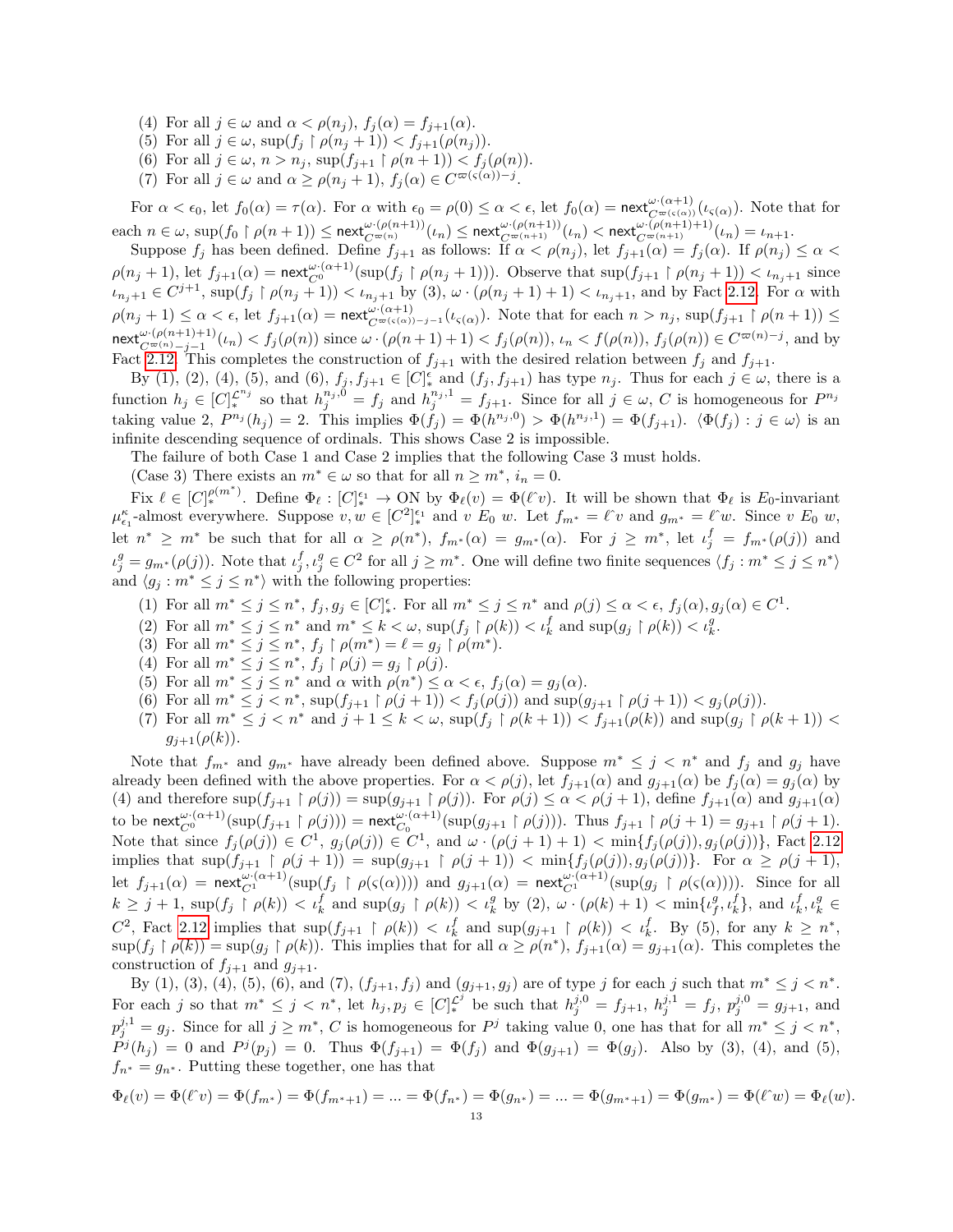It has been shown that for all  $v, w \in [C]_*^{\epsilon_1}$ , if  $v E_0 w$ , then  $\Phi_\ell(v) = \Phi_\ell(w)$ . This shows that  $\Phi_\ell$  is  $E_0$ -invariant  $\mu_{\epsilon_1}^{\kappa}$  -almost everywhere.

Define a relation  $R \subseteq [C]_*^{\rho(m^*)} \times [\kappa]_*^{\epsilon_1}$  by  $R(\ell, v)$  if and only if for all  $w \subseteq v$ ,  $\Phi_{\ell}(w) = \Phi_{\ell}(v)$ . Since it was shown above that for each  $\ell \in [C]^{p(m^*)}$ ,  $\Phi_{\ell}$  is  $E_0$ -invariant  $\mu_{\epsilon_1}^{\kappa}$ -almost everywhere and  $\kappa \to_{*} (\kappa)^{\epsilon_1 \cdot \epsilon_1}$ holds, Theorem [3.7](#page-10-1) implies that there is a club  $D \subseteq \kappa$  so that for all  $v, w \in [D]_{*}^{\epsilon_1}$ , if  $\sup(v) = \sup(w)$ , then  $\Phi_{\ell}(v) = \Phi_{\ell}(w)$ . In particular, for any  $v \in [D]_{*}^{\epsilon_1}$  and any  $w \subseteq v$ ,  $\sup(v) = \sup(w)$  and thus  $\Phi_{\ell}(v) = \Phi_{\ell}(w)$ . This shows  $[D]_*^{\epsilon_1} \subseteq R_\ell$ . For all  $\ell \in [C]_*^{\rho(m^*)}$ ,  $R_\ell \in \mu_{\epsilon_1}^\kappa$ . By Fact [2.13,](#page-7-1) there is a club  $E \subseteq C$  so that for all  $\ell \in [E]^{\rho(m^*)}, [E \setminus (\sup(\ell) + 1)]_*^{\epsilon_1} \subseteq R_{\ell}.$ 

Let  $\delta = \rho(m^*)$ . Suppose  $f, g \in [E]_*^{\epsilon}$ , sup $(f) = \sup(g)$ , and  $f \restriction \delta = g \restriction \delta$ . Let  $\ell = f \restriction \delta = g \restriction \delta$ . There exists  $v, w \in [E]_*^{\epsilon_1}$  so that  $f = \ell^{\hat{}}v$  and  $g = \ell^{\hat{}}w$ .  $\Phi_{\ell}$  is  $\Xi$ -constant on  $[E \setminus (\sup(\ell) + 1)]_*^{\epsilon_1}$  and so by Fact [3.5,](#page-9-0)  $\Phi_{\ell}$  depends on supremum relative to  $E \setminus (\sup(\ell) + 1)$ . Since  $v, w \in [E \setminus (\sup(\ell) + 1)]_*^{\epsilon_1}$  and  $\sup(v) = \sup(w)$ ,  $\Phi(f) = \Phi(\ell^{\gamma}v) = \Phi_{\ell}(v) = \Phi_{\ell}(w) = \Phi(\ell^{\gamma}w) = \Phi(g)$ . It has been shown that there is a  $\delta$  so that for all  $f, g \in [E]_*^{\epsilon}$ , if  $\sup(f) = \sup(g)$  and  $f \restriction \delta = g \restriction \delta$ , then  $\Phi(f) = \Phi(g)$ .

<span id="page-13-2"></span>**Corollary 3.8.** Suppose  $\kappa$  is a cardinal,  $\epsilon < \kappa$  is a limit ordinal with  $\text{cof}(\epsilon) = \omega$ , and  $p \in \omega$ . Let  $\epsilon_0 < \epsilon$ and  $\epsilon_1 \leq \epsilon$  be such that  $\epsilon = \epsilon_0 + \epsilon_1$  and  $\epsilon_1$  is an additively indecomposable ordinal. Assume  $\kappa \to_{\ast} (\kappa)_{2}^{\epsilon+\epsilon+p}$ and  $\kappa \to_{\ast} (\kappa)_{2}^{\epsilon_{1} \cdot \epsilon_{1} + p}$ . Let  $\Phi : [\kappa]_{\ast}^{\epsilon+p} \to \text{ON}$  be a function. Then there is a club  $C \subseteq \kappa$  and a  $\delta < \epsilon$  so that for all  $f, g \in [C]^{\epsilon+p}_{*}$ , if  $f \restriction \delta = g \restriction \delta$ ,  $\sup(f \restriction \epsilon) = \sup(g \restriction \epsilon)$ , and for all  $i < p$ ,  $f(\epsilon + i) = g(\epsilon + i)$ , then  $\Phi(f) = \Phi(g).$ 

*Proof.* The argument is similar to Theorem [3.7](#page-10-1) where all partitions now include p elements at the top.  $\square$ 

<span id="page-13-0"></span>**Theorem 3.9.** Suppose  $\kappa$  is a cardinal,  $\epsilon < \omega_1$ , and  $\kappa \to_{\ast} (\kappa)_{2}^{\epsilon \cdot \epsilon}$  holds. Let  $\Phi : [\kappa]_{\ast}^{\epsilon} \to \text{ON}$ . Then there is a club  $C \subseteq \kappa$  and finitely many ordinals  $\delta_0, ..., \delta_k \leq \epsilon$  so that for all  $f, g \in [C]_*^{\epsilon}$ , if for all  $0 \leq i \leq k$ ,  $\sup(f \restriction \delta_i) = \sup(g \restriction \delta_i), \text{ then } \Phi(f) = \Phi(g).$ 

Proof. Let  $\delta_0 = \epsilon$ . Suppose  $\epsilon = \delta_0 > ... > \delta_i$  have been defined so that there exists a club  $D \subseteq \kappa$  with the property that for all  $f, g \in [C]_*^\kappa$ , if  $f \restriction \delta_i = g \restriction \delta_i$  and for all  $0 \leq j < i$ ,  $\sup(f \restriction \delta_j) = \sup(g \restriction \delta_j)$ , then  $\Phi(f) = \Phi(g)$ . Fix such a club D. If  $\delta_i$  is a successor ordinal, then let  $\delta_{i+1}$  be the predecessor of  $\delta_i$ . If  $\delta_i$ is a limit, then  $\text{cof}(\delta_i) = \omega$  since  $\delta_i \leq \epsilon < \omega_1$ . Define  $\Psi : [D]^{\delta_i + i} \to \text{ON}$  as follows: Suppose  $\ell \in [D]^{\delta_i}$ and  $\gamma_0 > ... > \gamma_{i-1} > \sup(\ell)$  in D. Let  $\Psi(\ell, \gamma_{i-1}, ..., \gamma_0) = \Phi(f)$  where f is any element of  $[D]_*^{\epsilon}$  so that  $\sup(f \restriction \delta_i) = \ell$ ,  $\sup(f \restriction \delta_j) = \gamma_j$  for each  $j < i$ .  $\Psi(\ell, \gamma_{i-1}, ..., \gamma_0)$  is well defined independent of f by the induction hypothesis. By Corollary [3.8,](#page-13-2) there is a  $\delta < \delta_i$  and a club  $C \subseteq D$  so that for all  $\ell, \iota \in [C]_{*}^{\delta_i}$ ,  $\gamma_{i-1} < ... < \gamma_0$  in C, if  $\sup(\ell) = \sup(\iota) < \gamma_{i-1}$ , and  $\ell \restriction \delta = \iota \restriction \delta$ , then  $\Psi(\ell, \gamma_{i-1}, ..., \gamma_0) = \Psi(\iota, \gamma_{i-1}, ..., \gamma_0)$ . Let  $\delta_{i+1}$  be the least  $\delta$  with this property. By definition of  $\Psi$ , it has been shown that there is a club C and ordinals  $\epsilon = \delta_0 > ... > \delta_{i+1}$  so that for all  $f, g \in [C]_*^{\epsilon}$ , if  $f \restriction \delta_{i+1} = g \restriction \delta_{i+1}$  and for all  $j < i+1$ ,  $\sup(f \restriction \delta_j) = \sup(g \restriction \delta_j)$ , then  $\Phi(f) = \Phi(g)$ . By the wellfoundedness of the ordinals, there is some k so that at stage k,  $\delta_k = 0$ . Then the finite sequence  $\epsilon = \delta_0 > \delta_1 > ... > \delta_k = 0$  has the property that there is a club C so that for all  $f, g \in [C]_*^{\epsilon}$ , if for all  $j \leq k$ ,  $\sup(f \restriction \delta_j) = \sup(g \restriction \delta_j)$ , then  $\Phi(f) = \Phi(g)$ .

The rest of this section will put the earlier result in context and provide some additional examples especially under AD.

<span id="page-13-1"></span>Corollary 3.10. Assume AD. Suppose  $\kappa$  is  $\omega_1$ ,  $\omega_2$ ,  $\delta_n^1$  for  $1 \leq n \lt \omega$ ,  $\delta_1^2$ , or  $\delta_A$  where  $A \subseteq \mathbb{R}$ . If  $\epsilon < \omega_1$ and  $\Phi : [\kappa]_*^{\epsilon} \to \text{ON}$ , then there are finitely many ordinal  $\beta_0 < \beta_1 < ... < \beta_{p-1} \leq \epsilon$  (where  $p \in \omega$ ) so that for all  $f, g \in [C]_*^{\epsilon}$ , if for all  $i < p$ ,  $\sup(f \restriction \beta_i) = \sup(g \restriction \beta_i)$ , then  $\Phi(f) = \Phi(g)$ .

Assume AD. Suppose  $\kappa$  is  $\omega_1$ ,  $\omega_2$ ,  $\delta_1^2$ , or  $\delta_A$  where  $A \subseteq \mathbb{R}$ . If  $\epsilon < \kappa$  with  $\text{cof}(\epsilon) = \omega$  and  $\Phi : [\kappa]_*^{\epsilon} \to \text{ON}$ , then there is a club  $C \subseteq \kappa$  and a  $\delta < \epsilon$  so that for all  $f, g \in [C]_{*}^{\epsilon}$ , if  $\sup(f) = \sup(g)$  and  $f \restriction \delta = g \restriction \delta$ , then  $\Phi(f) = \Phi(g).$ 

Assume  $AD + DC_{\mathbb{R}}$ . If  $1 \leq n < \omega$ ,  $\epsilon < \delta_n^1$  with  $\text{cof}(\epsilon) = \omega$ , and  $\Phi : [\delta_n^1]_{*}^{\epsilon} \to ON$ , then there is a club  $C \subseteq \boldsymbol{\delta}_n^1$  and  $\delta < \boldsymbol{\delta}_n^1$  so that for all  $f, g \in [C]_*^{\epsilon}$ , if  $f \restriction \delta = g \restriction \delta$  and  $\sup(f) = \sup(g)$ , then  $\Phi(f) = \Phi(g)$ .

*Proof.* This follows from Fact [2.16,](#page-7-3) Theorem [3.7,](#page-10-1) and Theorem [3.9.](#page-13-0)

The next result shows that the assumption that  $\text{cof}(\epsilon) = \omega$  is necessary in Theorem [3.7.](#page-10-1)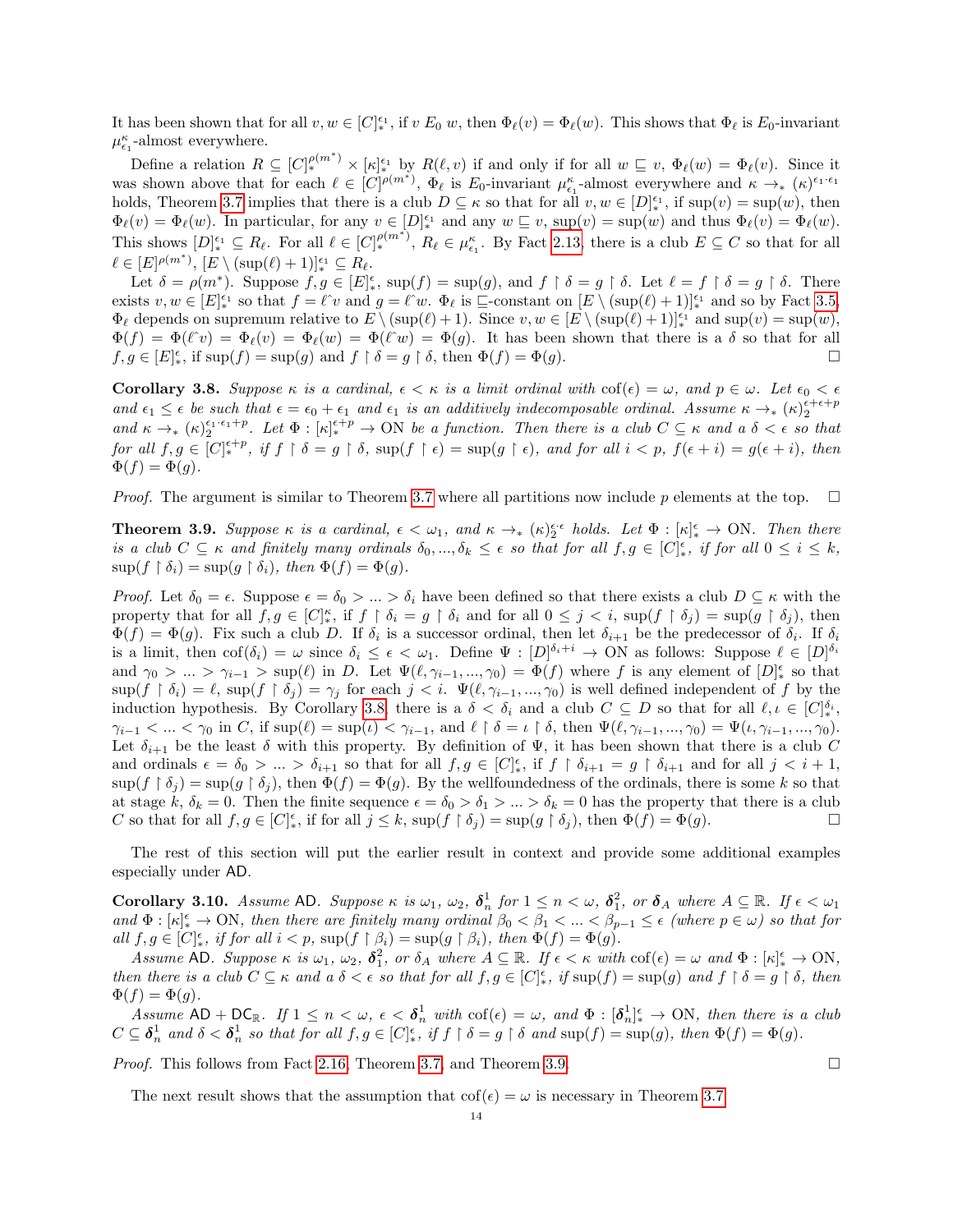<span id="page-14-1"></span>**Fact 3.11.** Suppose  $\zeta < \kappa$  are two cardinals such that  $\zeta \to_{\ast} (\zeta)^2_2$ ,  $\kappa \to_{\ast} (\kappa)^{\zeta}_2$ , and  $\mathsf{DC}_{[\kappa]}\zeta$  hold. Then the ultrapower  $\prod_{\zeta} \kappa/\mu_1^{\zeta}$  is a wellordering (and hence an ordinal) and there is a function  $\Phi : [\kappa]_*^{\zeta} \to \prod_{\zeta} \kappa/\mu_1^{\zeta}$  so that for all clubs  $C \subseteq \kappa$  and all  $\delta < \zeta$ , there are functions  $f, g \in [C]_*^{\zeta}$  with  $\sup(f) = \sup(g), f \restriction \delta = g \restriction \delta$ , and  $\Phi(f) \neq \Phi(g)$ .

*Proof.* The partition relation  $\zeta \to (0, \zeta)^2$  implies that  $\mu_1^{\zeta}$  is a  $\zeta$ -complete ultrafilter on  $\zeta$  and thus cof $(\zeta)$  =  $\zeta > \omega$ . DC<sub>[ $\kappa$ ]</sub>, implies that the ultrapower  $\prod_{\zeta} \kappa / \mu_1^{\zeta}$  is a wellordering which can be identified as an ordinal. If  $f: \zeta \to \kappa$ , then let  $[f]_{\mu_1^{\zeta}}$  denote the element of the ultrapower represented by the function f. Define  $\Phi: [\kappa]_*^{\zeta} \to \prod_{\zeta} \kappa/\mu_1^{\zeta}$  by  $\Phi(f) = [f]_{\mu_1^{\zeta}}$ . Let  $\delta < \zeta$  and  $C \subseteq \kappa$  be a club. Let  $\ell \in [C]_*^{\delta}$ . Let  $\iota_0, \iota_1 \in [C]_*^{\zeta}$  be defined by  $\iota_0(\alpha) = \text{next}_{C}^{\omega \cdot (\alpha+1)}(\text{sup}(\ell))$  and  $\iota_1(\alpha) = \text{next}_{C}^{\omega \cdot (\alpha+2)}(\text{sup}(\ell))$ . Let  $f = \ell^{\gamma} \iota_0$  and  $g = \ell^{\gamma} \iota_1$ . Then  $f, g \in [C]_*^{\zeta}$ ,  $\sup(f) = \sup(g), f \upharpoonright \delta = \ell = g \upharpoonright \delta$ , and  $\Phi(f) < \Phi(g)$  since  $\{\alpha < \zeta : f(\alpha) < g(\alpha)\} \supseteq {\{\alpha < \zeta : \alpha \geq 0\}}$  $\delta$ }  $\in$   $\mu_1^{\zeta}$ .<br>1980 - Paul Barbara, politikar eta aldera eta aldera eta aldera eta aldera eta aldera eta aldera eta aldera e<br>1980 - Paul Barbara, profesora eta aldera eta aldera eta aldera eta aldera eta aldera eta aldera eta aldera e

<span id="page-14-2"></span>**Fact 3.12.** Assume AD. There is a function  $\Phi : [\omega_2]_*^{\omega_1} \to \omega_3$  so that for all clubs  $C \subseteq \kappa$  and  $\delta < \omega_1$ , there are functions  $f, g \in [C]_{*}^{\omega_1}$  so that  $\sup(f) = \sup(g), f \restriction \delta = g \restriction \delta$ , and  $\Phi(f) \neq \Phi(g)$ .

*Proof.* Under AD,  $\omega_1 \rightarrow_* (\omega_1)_2^{\omega_1}$  and  $\prod_{\omega_1} \omega_2/\mu_1^{\omega_1} = \omega_3$ . As in Fact [3.11,](#page-14-1) the map  $\Phi : [\omega_2]^{\omega_1} \rightarrow \omega_3$  defined by  $\Phi(f) = [f]_{\mu_1^{\omega_1}}$  has the desired property.

The restriction that  $\epsilon < \omega_1$  is necessary in Theorem [3.9](#page-13-0)

<span id="page-14-0"></span>**Example 3.13.** Suppose  $\zeta < \kappa$  are two cardinals such that  $\zeta \to (\zeta)^2$ ,  $\kappa \to (\kappa)^{\zeta}_{2}$ , and  $DC_{[\kappa]}\zeta$  hold. Then there is a function  $\Psi : [\kappa]_*^{\zeta + \omega} \to \prod_{\zeta} \kappa / \mu_1^{\zeta}$  so that for all clubs  $C \subseteq \kappa$  and all finite set of ordinals  $\beta_0 < ... <$  $\beta_{p-1} \leq \zeta + \omega$  (where  $p \in \omega$ ) and functions  $f, g \in [C]_{*}^{\zeta+\omega}$  so that for all  $i < p$ ,  $\sup(f \upharpoonright \beta_i) = \sup(g \upharpoonright \beta_i)$  and  $\Psi(f) \neq \Psi(g).$ 

Assume AD. There is a function  $\Psi : [\omega_2]_*^{\omega_1+\omega} \to \omega_3$  so that for all club  $C \subseteq \omega_2$  and all finite sets of ordinals  $\beta_0 < \beta_1 < ... < \beta_{p-1} \leq \omega_1 + \omega$  (where  $p \in \omega$ ), there are functions  $f, g \in [C]_{*}^{\omega_1 + \omega}$  so that for all  $i < p$ , sup $(f \upharpoonright \beta_i) = \sup(g \upharpoonright \beta_i)$  and  $\Psi(f) \neq \Psi(g)$ .

*Proof.* For the first statement, let  $\Psi : [\kappa]_*^{\zeta + \omega} \to \prod_{\zeta} \kappa / \mu_1^{\zeta}$  be defined by  $\Psi(f) = \Phi(f \restriction \zeta)$  where  $\Phi$  is the function from the proof of Fact [3.11.](#page-14-1)

For the second statement, let  $\Psi : [\omega_2]_*^{\omega_1+\omega} \to \omega_3$  be defined by  $\Psi(f) = \Phi(f \restriction \omega_1)$  where  $\Phi$  is the function from the proof of Fact [3.12.](#page-14-2) For a slightly more interesting example, one can also use  $\Upsilon(f)$  =  $\Psi(f) + \sup(f) = \Phi(f \mid \omega_1) + \sup(f)$ . Note that since  $\text{cof}(\omega_1 + \omega) = \omega$ , Theorem [3.7](#page-10-1) does apply to  $\Upsilon$  and indeed, for all  $f, g \in [\omega_2]_*^{\omega_1+\omega}$ , if  $\sup(f) = \sup(g)$  and  $f \upharpoonright \omega_1 = g \upharpoonright \omega_1$ , then  $\Upsilon(f) = \Upsilon(g)$ .

Consider a function  $\Phi : [\omega_2]^{\epsilon} \to ON$  where  $\omega_1 \leq \epsilon < \omega_2$  but  $\cot(\epsilon) > \omega$ . Neither Theorem [3.7](#page-10-1) nor Theorem [3.9](#page-13-0) is applicable since  $\epsilon \geq \omega_1$  and  $\text{cof}(\epsilon) \neq \omega$ . Moreover, Fact [3.12](#page-14-2) gives an example of a function  $\Phi: [\omega_2]_*^{\omega_1} \to \omega_3$  which fails to satisfy the short length continuity property under AD. Remarkably under AD, if one demands the function  $\Phi$  takes image in  $\omega_2$  rather than  $\omega_3$ , then the short length continuity properties do hold even if  $\text{cof}(\epsilon) = \omega_1$ . This result is possible under AD because  $\omega_2$  has an ultrapower representation as  $\prod_{\omega_1} \omega_1 / \mu_1^{\omega_1}$  which can be studied using the Kunen tree analysis.

**Fact 3.14.** ([\[5\]](#page-31-10)) Assume AD. Suppose  $\epsilon < \omega_2$  (including the possibility  $\cot(\epsilon) = \omega_1$ ) and  $\Phi : [\omega_2]_*^{\epsilon} \to \omega_2$ . Then there is a club  $C \subseteq \omega_2$  and finitely many ordinals  $\beta_0 < \beta_1 < ... < \beta_{p-1} \leq \epsilon$  (where  $p \in \omega$ ) so that for all  $f, g \in [C]_{*}^{\epsilon}$ , if for all  $i < p$ ,  $\sup(f \restriction \beta_i) = \sup(g \restriction \beta_i)$ , then  $\Phi(f) = \Phi(g)$ .

### 4. Applications of Short Length Continuity

<span id="page-14-3"></span>**Fact 4.1.** If  $\kappa$  is a cardinal and  $\epsilon \leq \kappa$  with  $\text{cof}(\kappa) \geq \epsilon$ , then  $|\epsilon \kappa| = |[\kappa] \epsilon| = |[\kappa] \epsilon|$ .

Proof. For  $f \in \kappa$ , define by recursion  $\Phi(f)$  as follows:  $\Phi(f)(0) = f(0)$ . If  $\beta < \epsilon$  and  $\Phi(f) \restriction \beta$  has been defined, then  $\sup(\Phi(f) \upharpoonright \beta) < \kappa$  since  $\text{cof}(\kappa) \geq \epsilon$  and so let  $\Phi(f)(\beta) = \sup(\Phi(f) \upharpoonright \beta) + f(\beta)$ .  $\Phi(f) \in [\kappa]^{\epsilon}$ .  $\Phi: \mathscr{C}\times\to[\kappa]^\epsilon$  is an injection and thus  $|\mathscr{C}\kappa|\leq |[\kappa]^\epsilon|\leq |\mathscr{C}\kappa|$ .

Let  $A = {\omega \cdot (\alpha+1) : \alpha < \kappa}$ . Suppose  $f \in [A]^{\epsilon}$ . For each  $\alpha < \epsilon$ , let  $\gamma_{\alpha} < \kappa$  be such that  $f(\alpha) = \omega \cdot (\gamma_{\alpha}+1)$ . Define  $F : \epsilon \times \omega \to \kappa$  by  $F(\alpha, n) = \omega \cdot \gamma_\alpha + n$ . F witnesses that f has uniform cofinality  $\omega$ . Fix  $\beta < \epsilon$ .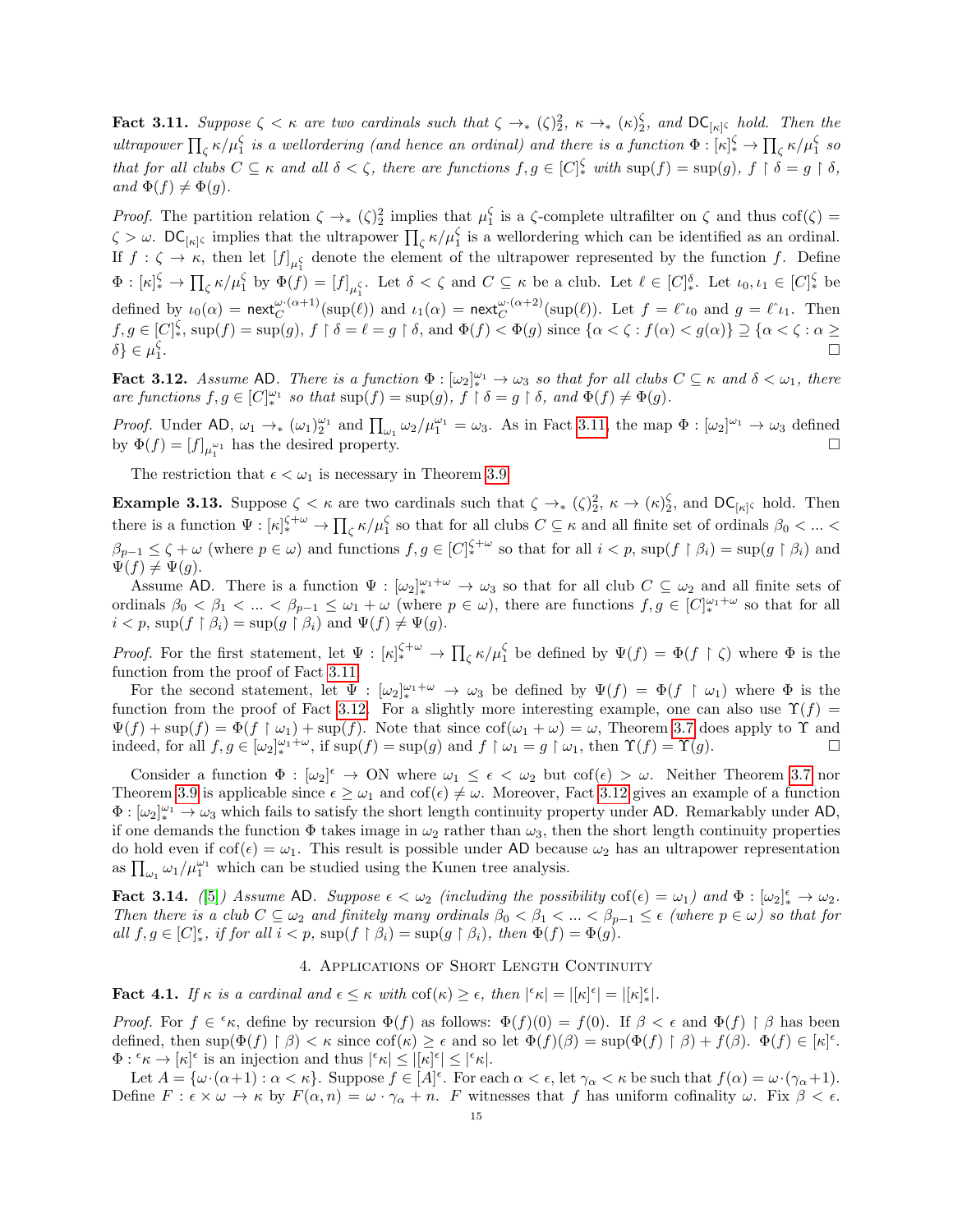Let  $\zeta = \sup{\gamma_\alpha + 1 : \alpha < \beta}$ . Note that  $\zeta \leq \gamma_\beta$ . Then  $\sup(f \upharpoonright \beta) \leq \omega \cdot \zeta \leq \omega \cdot \gamma_\beta < \omega \cdot (\gamma_\beta + 1) = f(\beta)$ . This shows that f is discontinuous everywhere. Hence f has the correct type. Thus it has been shown that  $[A]^\epsilon = [A]_*^\epsilon$ . Since  $|A| = \kappa$ ,  $|[\kappa]_*^\epsilon| \leq |[\kappa]^\epsilon| = |[A]^\epsilon| = |[A]_*^\epsilon| \leq |[\kappa]_*^\epsilon$ |.

The following cardinality computation was proved in [\[6\]](#page-31-11) for  $\omega_1$  using AD and DC<sub>R</sub>.

<span id="page-15-1"></span>**Fact 4.2.** ([\[6\]](#page-31-11) Theorem 2.9) Assuming AD,  $\neg(|\leq^{\omega_1} \omega_1| \leq |\leq^{\omega}(\omega_{\omega})|)$ .

([\[6\]](#page-31-11) Theorem 4.4) Assuming AD and  $DC_{\mathbb{R}}$ , there is no injection of  $\zeta^{\omega_1}\omega_1$  into  $\omega$ ON, the class of  $\omega$ -sequences of ordinals.

The arguments in [\[6\]](#page-31-11) used many techniques of determinacy (often specific to  $\omega_1$ ). The techniques seem difficult to generalize to the higher projective ordinals  $\delta_n^1$  and have no analog at strong partition cardinals which are limit cardinals like  $\delta_1^2$ . The following result generalizes Fact [4.2](#page-15-1) purely from the weak partition relation.

<span id="page-15-0"></span>**Theorem 4.3.** Suppose  $\kappa$  is a cardinal so that  $\kappa \to_{\ast} (\kappa)_{2}^{<\kappa}$ . Then for all  $\chi < \kappa$ , there is no injection of  $\leq^k \kappa$  into  $\infty$  ON, the class of  $\chi$ -length sequences of ordinals. In particular, for all  $\chi < \kappa$ ,  $|\chi_{\kappa}| < |\leq^k \kappa|$ .

*Proof.* Suppose there is an injection  $\Phi' : \langle k \rangle \to \langle N \rangle$ . By Fact [4.1,](#page-14-3)  $|\langle k \rangle \times |\times |\times \rangle$  and thus one has an injection  $\Phi : [\kappa]_*^{\leq \kappa} \to {}^{\chi}ON$ . For each  $\epsilon < \kappa$  and  $\gamma < \chi$ , let  $\Phi_{\gamma}^{\epsilon} : [\kappa]_*^{\epsilon} \to ON$  be defined by  $\Phi_{\gamma}^{\epsilon}(f) = \Phi(f)(\gamma)$ . By Theorem [3.7,](#page-10-1) for each  $\gamma < \chi$  and  $\epsilon \in [\kappa]^1_*$  (equivalently,  $\epsilon < \kappa$  and  $\cot(\epsilon) = \omega$ ), there is a club C and a  $\delta < \epsilon$  so that for all  $f, g \in [C_{\epsilon}^{\epsilon}]$ , if  $\sup(f) = \sup(g)$  and  $f \restriction \delta = g \restriction \delta$ , then  $\Phi_{\gamma}^{\epsilon}(f) = \Phi_{\gamma}^{\epsilon}(g)$ . Let  $\delta_{\gamma}^{\epsilon}$  be the least such  $\delta < \epsilon$ . For each  $\gamma < \chi$ , define  $\Lambda_{\gamma}: [\kappa]_*^1 \to \kappa$  by  $\Lambda_{\gamma}(\epsilon) = \delta_{\gamma}^{\epsilon}$ . Note that for all  $\epsilon \in [\kappa]_*^1$ ,  $\Lambda_{\gamma}(\epsilon) < \epsilon$ and so by Fact [2.10](#page-6-1) or Fact [2.11,](#page-6-3) there is a  $\delta < \kappa$  so that  $\Lambda_{\gamma}^{-1}[\{\delta\}] \in \mu_1^{\kappa}$ . Let  $\delta_{\gamma}$  be the least such  $\delta$ . Since  $\kappa \to (k)^2$  implies  $\kappa$  is regular and  $\chi < \kappa$ , let  $\delta^* = \sup{\{\delta_\gamma + 1 : \gamma < \chi\}}$  and observe  $\delta^* < \kappa$ .

Note that for all  $\gamma < \chi$ ,  $\Lambda_{\gamma}^{-1}[\delta^*] \in \mu_1^{\kappa}$  since  $\delta_{\gamma} \in \delta^*$ . By Fact [2.11,](#page-6-3)  $\mu_1^{\kappa}$  is  $\kappa$ -complete and thus  $\bigcap_{\gamma\leq\chi}\Lambda_{\gamma}^{-1}[\delta^*]\in\mu_1^{\kappa}$ . There is a club  $E\subseteq\kappa$  with E consisting entirely of indecomposable ordinals so that  $[E]_{*}^{1} \subseteq \bigcap_{\gamma<\chi} \Lambda_{\gamma}^{-1}[\delta^*].$  Fix an  $\epsilon^* > \delta^*$  with  $\epsilon^* \in [E]_{*}^{1}$  and observe that  $\epsilon^*$  is an additively indecomposable ordinal with  $\operatorname{cof}(\epsilon^*) = \omega$ .

(See Remark [4.4.](#page-15-2)) For any  $\gamma < \chi$  and  $\iota \in [\kappa]_*^{\delta^*}$ , let  $\Phi_{\gamma,\iota}^{\epsilon^*} : [\kappa]_*^{\epsilon^*} \to \kappa$  be defined by  $\Phi_{\gamma,\iota}^{\epsilon^*}(\ell) = \Phi_{\gamma}^{\epsilon^*}(\ell)$ . For each  $\gamma < \chi$ , let  $A_{\gamma}$  be the set of  $f \in [\kappa]_{*}^{\epsilon^*}$  so that for all  $\ell \subseteq \text{drop}(f, \delta^*)$ ,  $\Phi_{\gamma}^{\epsilon^*}(f) = \Phi_{\gamma, f \restriction \delta^*}^{\epsilon^*}(\ell)$ . Fix a  $\gamma < \chi$ .  $\Lambda_{\gamma}(\epsilon^*) = \delta_{\gamma} \leq \delta^*$  implies that there is a club  $F \subseteq \kappa$  so that for all  $f, g \in [F]_{*}^{\epsilon^*}$ , if  $\sup(f) = \sup(g)$ and  $f \restriction \delta^* = g \restriction \delta^*$ , then  $\Phi_{\gamma}^{\epsilon^*}(f) = \Phi_{\gamma}^{\epsilon^*}(g)$ . In particular, if  $f \in [F]_{*}^{\epsilon^*}$ , then for any  $\ell \subseteq \text{drop}(f, \epsilon^*)$ ,  $\Phi_{\gamma,f\upharpoonright\delta^*}^{\epsilon^*}(\ell) = \Phi_{\gamma}(f)$ . This shows that  $[F]_{*}^{\epsilon^*} \subseteq A_{\gamma}$  and hence  $A_{\gamma} \in \mu_{\epsilon^*}^{\kappa}$ . Since  $\kappa \to_{*} (\kappa)_{2}^{\epsilon^*+\epsilon^*}$  $\frac{\epsilon^* + \epsilon^*}{2}$  implies  $\mu_{\epsilon^*}^{\kappa}$  is  $\kappa$ -complete,  $\bigcap_{\gamma<\chi}A_{\gamma}\in\mu_{\epsilon^*}^{\kappa}$ . Thus there is a club  $G\subseteq\kappa$  so that  $[G]_{*}^{\epsilon^*}\subseteq\bigcap_{\gamma<\chi}A_{\gamma}$ . (Such a club G could also be obtain by an application of Fact [2.15.](#page-7-4))

Fix a  $\gamma < \chi$ . Suppose  $f, g \in [G]_{*}^{\epsilon^*}$  with  $\sup(f) = \sup(g)$  and  $f \restriction \delta^* = g \restriction \delta^*$ . Let  $\iota = f \restriction \delta^* = g \restriction \delta^*$ . Note that  $\Phi_{\gamma,\iota}^{\epsilon^*}$  is  $\sqsubseteq$ -constant on  $[G]_{*}^{\epsilon^*}$ . Fact [3.5](#page-9-0) implies that  $\Phi_{\gamma,\iota}^{\epsilon^*}$  depends only on supremum relative to G. Thus  $\Phi_{\gamma}^{\epsilon^*}(f) = \Phi_{\gamma,\iota}^{\epsilon^*}(\text{drop}(f,\delta^*)) = \Phi_{\gamma,\iota}^{\epsilon^*}(\text{drop}(g,\delta^*)) = \Phi_{\gamma}^{\epsilon^*}(g)$  since  $\sup(\text{drop}(f,\delta^*)) = \sup(\text{drop}(g,\delta^*))$ . So it has been shown that for all  $\gamma < \chi$ , for all  $f, g \in [G]_{*}^{\epsilon^{*}}$ , if  $\sup(f) = \sup(g)$  and  $f \restriction \delta^{*} = g \restriction \delta^{*}$ , then  $\Phi_{\gamma}^{\epsilon^*}(f) = \Phi_{\gamma}^{\epsilon^*}(g).$ 

Let  $f, g \in [G]_*^{\epsilon^*}$  be such that  $\sup(f) = \sup(g), f \upharpoonright \delta^* = g \upharpoonright \delta^*$ , and  $f \neq g$ . By the property of G from above, for all  $\gamma < \chi$ ,  $\Phi_{\gamma}^{\epsilon^*}(f) = \Phi_{\gamma}^{\epsilon^*}(g)$ . This implies  $\Phi(f) = \Phi(g)$ . This is impossible since  $\Phi : [\kappa]_{*}^{<\kappa} \to \chi$ ON was assumed to be an injection.  $\Box$ 

<span id="page-15-2"></span>Remark 4.4. In the proof of Theorem [4.3,](#page-15-0) an indirect argument was used to obtain the club  $G$  and establish its properties by appealing to the  $\kappa$ -completeness of  $\mu_{\epsilon^*}^{\kappa}$ . This argument could be circumvented if one had the ability to make a  $\chi$ -length choice of clubs given by each instance of Theorem [3.7](#page-10-1) applied to  $\Phi_{\gamma}^{\epsilon^*}$  with  $\gamma < \chi$ .

The short length continuity result is also used in [\[5\]](#page-31-10) to show  $|[\omega_1]^{\omega}| < |[\omega_1]^{<\omega_1}|$  under AD. There, this indirect argument was not necessary since  $\omega$ -many clubs could be chosen by  $AC_{\omega}^{\mathbb{R}}$  and the Moschovakis coding lemma, which follows from AD. [\[2\]](#page-31-9) investigated the everywhere wellordered club uniformization principle at κ, which is the assertion that for every relation  $R \subseteq \kappa \times \text{club}_\kappa$  which is  $\subseteq$ -downward closed in the club<sub>k</sub>coordinate, there is a function  $\Lambda: dom(R) \to club_{\kappa}$  so that for all  $\alpha \in dom(R)$ ,  $R(\alpha, \Phi(\alpha))$ . This selection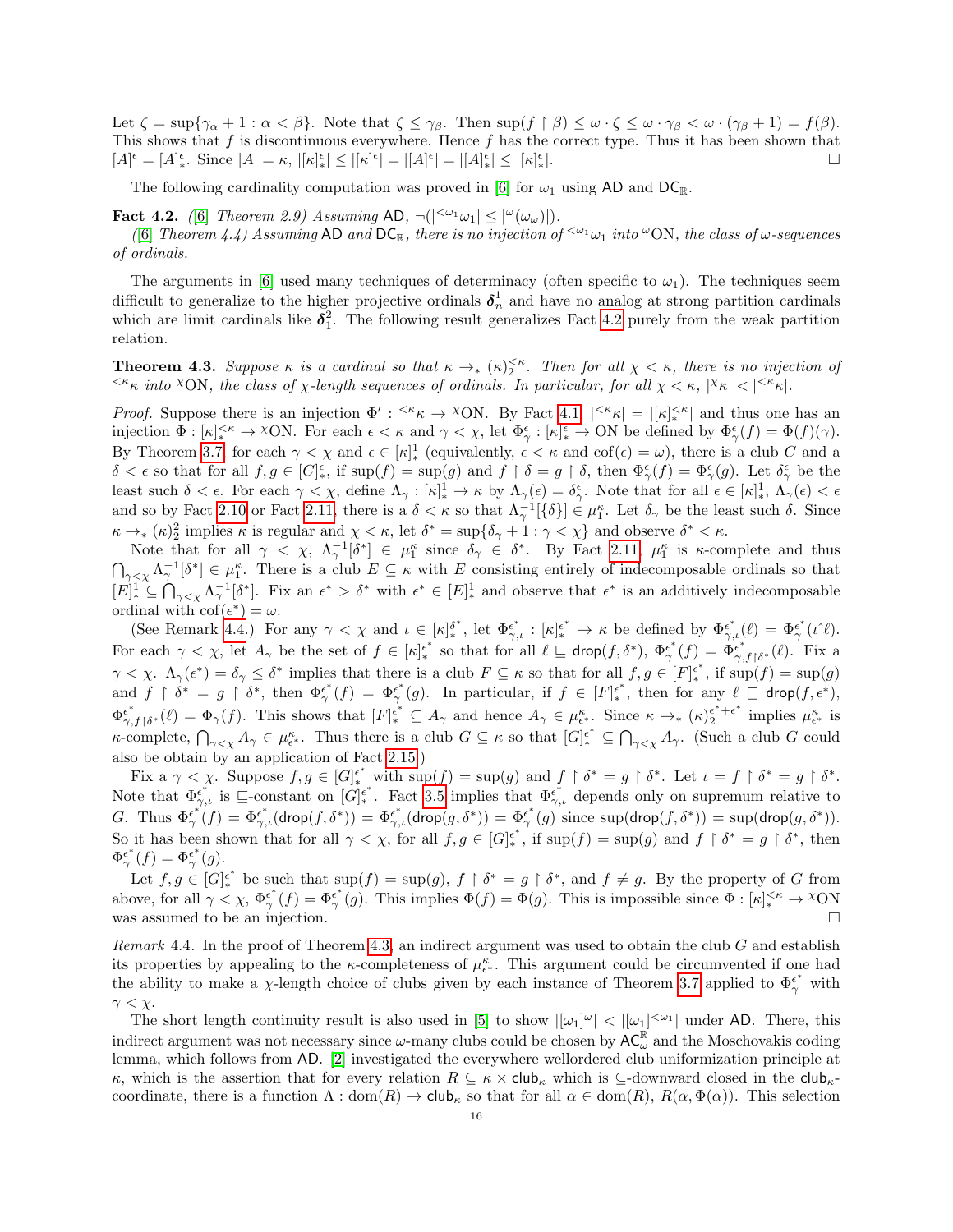principle would also suffice. [\[2\]](#page-31-9) showed that this principle holds at  $\kappa$  under AD if  $\kappa$  is the prewellordering ordinal of a pointclass possessing suitable definable boundedness properties. [\[2\]](#page-31-9) also showed that if  $\kappa$  is a strong partition cardinal, then the everywhere wellordered club uniformization principle at  $\kappa$  is equivalent to  $\kappa \to_{*} (\kappa)_{\leq \kappa}^{\kappa}$ . However, Theorem [4.3](#page-15-0) does not presuppose that  $\kappa$  is a strong partition cardinal, AD, or any other conditions beyond  $\kappa$  being a weak partition cardinal.

<span id="page-16-1"></span>**Corollary 4.5.** Assume AD. If  $\kappa$  is  $\omega_1$ ,  $\omega_2$ ,  $\delta_A$  for some  $A \subseteq \mathbb{R}$ , or  $\delta_1^2$ , then for any  $\chi < \kappa$ ,  $|\chi_{\kappa}| < |\kappa_{\kappa}|$ and  $\leq^k \kappa$  does not inject into  $\chi$ ON.

Assume  $AD + DC_{\mathbb{R}}$ . If  $\kappa$  is  $\delta_n^1$  for some  $1 \leq n < \omega$ , then for any  $\chi < \kappa$ ,  $|\chi_{\kappa}| < |\kappa_{\kappa}|$  and  $\kappa_{\kappa}$  does not inject into  $XON$ .

Section [5](#page-17-1) will investigate almost everywhere monotonicity. The remainder of this section will establish almost everywhere monotonicity for functions  $\Phi : [\kappa]_*^{\epsilon} \to ON$  when  $\epsilon < \omega_1$  and satisfies suitable partition relations. This will use Theorem [3.9](#page-13-0) to reduce to the almost everywhere monotonicity of functions  $\Phi : [\kappa]_*^p \to$ ON when  $p$  is finite which will be established next.

<span id="page-16-2"></span>**Fact 4.6.** Suppose  $\kappa$  is a cardinal,  $p \in \omega$ ,  $\kappa \to_{*} (\kappa)_{2}^{p+1}$ , and  $\Phi : [\kappa]_{*}^{p} \to ON$  is a function. Then there is a club  $C \subseteq \kappa$  so that for  $f, g \in [C]^p_*$ , if for all  $n < p$ ,  $f(n) \le g(n)$ , then  $\Phi(f) \le \Phi(g)$ .

*Proof.* Let  $k < p$ . For  $h \in [\kappa]_{*}^{p+1}$ , let  $h^{k,0}, h^{k,1} \in [\kappa]_{*}^{p}$  be defined by

$$
h^{k,0}(n) = \begin{cases} h(n) & n \le k \\ h(n+1) & k < n < p \end{cases} \quad h^{k,1}(n) = \begin{cases} h(n) & n < k \\ h(n+1) & k \le n < p \end{cases}
$$

.

Define  $P^k: [\kappa]_*^{p+1} \to 2$  by  $P^k(h) = 0$  if and only if  $\Phi(h^{k,0}) \leq \Phi(h^{k,1})$ . By  $\kappa \to_* (\kappa)_{*}^{p+1}$ , let  $C \subseteq \kappa$ be homogeneous for  $P^k$ . Suppose C is homogeneous for P taking value 1. Fix  $\ell \in [C]^{\omega+(p-k-1)}$ . Define  $f_i \in [C]^p_*$  as follows.

$$
f_i(n) = \begin{cases} \ell(n) & n < k \\ \ell(k+i) & n = k \\ \ell(\omega + n - k - 1) & k < n < p \end{cases}
$$

Note that for all  $i \in \omega$ , there is an  $h_i \in [C]_*^{p+1}$  so that  $h^{k,0} = f_i$  and  $h^{k,1} = f_{i+1}$ .  $P(h_i) = 1$  implies that  $\Phi(f_{i+1}) = \Phi(h_i^{k,1}) < \Phi(h_i^{k,0}) = \Phi(f_i)$ . Thus  $\langle \Phi(f_i) : i \in \omega \rangle$  is an infinite descending sequence of ordinals. Thus C must be homogeneous for  $P^k$  taking value 0.

For each  $k < p$ , let  $C_k \subseteq \kappa$  be a club which is homogeneous for  $P^k$  taking value 0. Let  $C = \bigcap_{k < p} C_k$ . Suppose  $f, g \in [C]^p_*$  be so that for all  $n < p$ ,  $f(n) \le g(n)$ . Let

$$
c_i(n) = \begin{cases} f(n) & n < p - 1 - i \\ g(n) & p - 1 - i \le n < p \end{cases}.
$$

Observe the following holds.

- (1)  $c_i \in [C]^p_*$  and  $c_{p-1} = g$ .
- (2) There is an  $h_0 \in [C]_*^{p+1}$  so that  $h_0^{p-1,0} = f$  and  $h_0^{p-1,1} = c_0$ .
- (3) For each  $0 < i \leq p-1$ , there is an  $h_i \in [C]_{*}^{p+1}$  so that  $h_i^{p-1-i,0} = c_{i-1}$  and  $h_i^{p-1-i,1} = c_i$ .

These properties and the fact that  $P^{p-1-i}(h_i) = 0$  for each  $i < p-1$  imply that  $\Phi(f) \leq \Phi(c_0) \leq \Phi(c_1) \leq$  $\dots \leq \Phi(c_{p-1}) = \Phi(g).$ 

The next result will be improved in Section [5.](#page-17-1)

<span id="page-16-0"></span>**Theorem 4.7.** Suppose  $\kappa$  is a cardinal,  $\epsilon < \omega_1$ ,  $\kappa \to_{\ast} (\kappa)_{2}^{\epsilon \cdot \epsilon}$  holds, and  $\Phi : [\kappa]_{\ast}^{\epsilon} \to \text{ON}$ . Then there is a club  $C \subseteq \kappa$  so that for all  $f, g \in [C]_{*}^{\epsilon}$ , if for all  $\alpha < \epsilon$ ,  $f(\alpha) \leq g(\alpha)$ , then  $\Phi(f) \leq \Phi(g)$ .

*Proof.* By Theorem [3.9,](#page-13-0) there is a club  $C_0$  and finitely many ordinals  $\beta_0 < \beta_1 < ... < \beta_{p-1} \leq \epsilon$  so that for all  $f, g \in [C_0]_*^{\epsilon}$ , if for all  $i < p$ ,  $\sup(f \upharpoonright \beta_i) = \sup(g \upharpoonright \beta_i)$ , then  $\Phi(f) = \Phi(g)$ . Define  $\Psi : [C_0]_*^p \to ON$  by  $\Psi(\ell) = \Phi(f)$  for any  $f \in [C_0]_*^{\epsilon}$  so that for all  $i < p$ ,  $\sup(f \upharpoonright \beta_i) = \ell(i)$ . Note  $\Psi(\ell)$  is well defined independent of the choice of f. By Fact [4.6,](#page-16-2) there is a club  $C_1 \subseteq C_0$  so that for all  $\ell, \iota \in [C]^p_*$ , if for all  $i < p$ ,  $\ell(i) \leq \iota(i)$ , then  $\Psi(\ell) \leq \Psi(\iota)$ .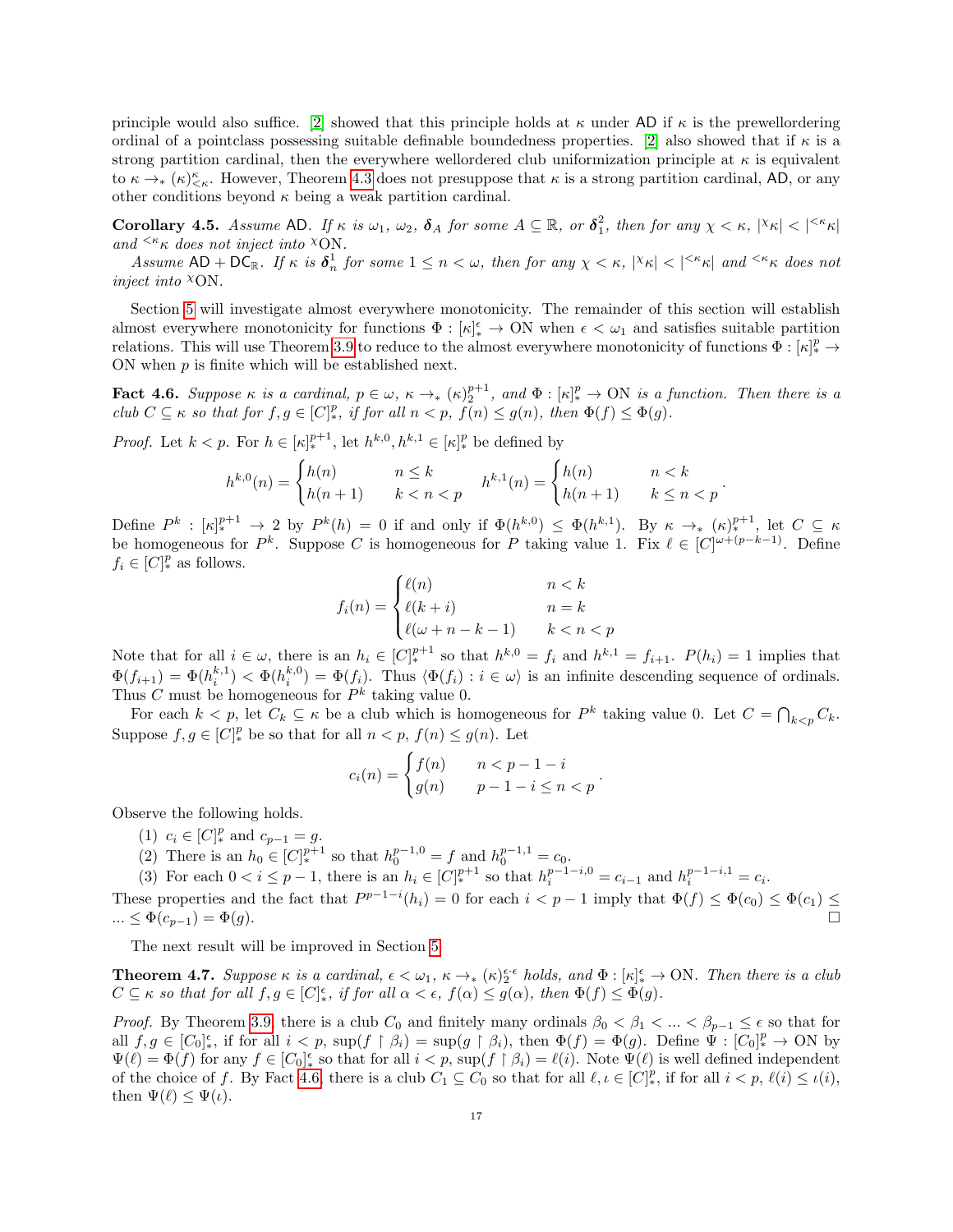Now suppose  $f, g \in [C_1]_*^{\epsilon}$  so that for all  $\alpha < \epsilon$ ,  $f(\alpha) \leq g(\alpha)$ . Let  $\ell_f(i) = \sup(f \restriction \beta_i)$  and  $\ell_g(i) =$  $\sup(g \restriction \beta_i)$ . Note that  $\ell_f , \ell_g$  are discontinuous since p is finite and  $\beta_0 < ... < \beta_{p-1}$ . Since  $\epsilon < \omega_1$ , for each  $i < p$ , let  $\rho_i : \omega \to \beta_i$  be an increasing cofinal sequence through  $\beta_i$ . Let  $K_f, K_g : p \times \omega \to ON$  be defined by  $K_f(i, n) = f(\rho_i(n))$  and  $K_g(i, n) = g(\rho_i(n))$ .  $K_f$  and  $K_g$  witness that  $\ell_f$  and  $\ell_g$  have uniform cofinality  $\omega$ . Thus  $\ell_f, \ell_g \in [C_1]^p$ ; that is, have the correct type. By definition of  $\Psi$ ,  $\Phi(f) = \Psi(\ell_f)$  and  $\Phi(g) = \Psi(\ell_q)$ . Note that for all  $i < p$ ,  $\ell_f(i) \leq \ell_q(i)$ . By the choice of club  $C_1$ ,  $\Psi(\ell_f) \leq \Psi(\ell_q)$ . Thus  $\Phi(f) = \Psi(\ell_f) \le \Psi(\ell_q) = \Phi(g).$ 

**Corollary 4.8.** Assume AD. If  $\kappa$  is  $\omega_1$ ,  $\omega_2$ ,  $\delta_n^1$  for any  $1 \leq n < \omega$ ,  $\delta_1^2$ , or  $\delta_A$  for some  $A \subseteq \mathbb{R}$ , then for any  $\epsilon < \omega_1$  and function  $\Phi : [\kappa]_*^{\epsilon} \to \text{ON}$ , there exists a club  $C \subseteq \kappa$  so that for all  $f, g \in [C]_*^{\epsilon}$ , if for all  $\alpha < \epsilon$ ,  $f(\alpha) \leq g(\alpha)$ , then  $\Phi(f) \leq \Phi(g)$ .

*Proof.* This follows from Theorem [4.7.](#page-16-0) Note that  $DC_{\mathbb{R}}$  is not necessary for the result concerning  $\delta_n^1$  for any  $1 \leq n < \omega$  since AD alone can establish  $\delta_n^1 \to _* (\delta_n^1)^{<\omega_1}_{2}$ . В последните поставите на селото на селото на селото на селото на селото на селото на селото на селото на се<br>Селото на селото на селото на селото на селото на селото на селото на селото на селото на селото на селото на

## 5. Almost Everywhere Monotonicity

<span id="page-17-1"></span>The next result shows that if a partition relation fails at  $\kappa$ , then there is a corresponding failure of almost everywhere monotonicity at κ. Thus partition relations are necessary for the almost everywhere monotonicity property.

<span id="page-17-0"></span>**Fact 5.1.** Suppose  $\kappa$  is a cardinal and  $\epsilon \leq \kappa$  is such that  $\kappa \to_{\ast} (\kappa)_{2}^{\epsilon}$  fails. Then there is a function  $\Phi: [\kappa]_*^\epsilon \to \text{ON}$  so that for all club  $C \subseteq \kappa$ , there exist  $f, g \in [C]_*^\epsilon$  so that for all  $\alpha \leq \epsilon$ ,  $f(\alpha) \leq g(\alpha)$  and  $\Phi(g) < \Phi(f)$ .

Proof. Let  $P : [\kappa]_*^{\epsilon} \to 2$  be such that for all club  $C \subseteq \kappa$ , there exists functions  $h_0, h_1 \in [C]_*^{\epsilon}$  so that  $P(h_0) = 0$ and  $P(h_1) = 1$ . P fails the monotonicity property:

Suppose  $C \subseteq \kappa$  is a club. As noted above, there is some  $f \in [C]_*^{\epsilon}$  with  $P(f) = 1$ . Let  $D \subseteq C$  be a club with the property that for all  $h \in [D]_*^{\kappa}$ ,  $f(\alpha) \leq h(\alpha)$  for all  $\alpha < \epsilon$ . As noted above, there is some  $g \in [D]_*^{\epsilon}$ so that  $\Phi(g) = 0$ . Then  $f, g \in [C]_*^{\epsilon}$ , for all  $\alpha < \epsilon$ ,  $f(\alpha) \le g(\alpha)$ , and  $\Phi(g) = 0 < 1 = \Phi(f)$ .

The following lemma considers pairs  $(f, g)$  possessing property (2) and (3) stated below in order to simplify the construction of the relevant functions of the correct type. Theorem [5.3](#page-19-0) will reduce the general case to this lemma.

<span id="page-17-2"></span>**Lemma 5.2.** Suppose  $\kappa$  is a cardinal satisfying  $\kappa \to_{*} (\kappa)^{\kappa}$ . For any function  $\Phi : [\kappa]_{*}^{\kappa} \to \text{ON}$ , there is a club  $C \subseteq \kappa$  so that for all  $f, g \in [C]_{*}^{\kappa}$ , if f and g have the property that for all  $\alpha < \kappa$ ,

- (1)  $f(\alpha) \leq g(\alpha)$ ,
- (2) there is no limit ordinal  $\beta < \kappa$  so that sup(f  $\beta$ ) =  $q(\alpha)$ ,
- (3) and there is no limit ordinal  $\beta < \kappa$  so that sup(g  $\restriction \beta$ ) =  $f(\alpha)$ ,

then  $\Phi(f) < \Phi(q)$ .

*Proof.* Let  $\mathcal{I}: \kappa \to \kappa$  be an increasing and discontinuous function whose image consists of indecomposable ordinals. For any  $h \in [\kappa]_*^{\kappa}$ , let main $(h) \in [\kappa]_*^{\kappa}$  be defined by main $(h)(\alpha) = h(\mathcal{I}(\alpha))$ . (Observe that main $(h)$ is an increasing function of the correct type since  $h$  is an increasing function of the correct type.) Define  $P: [\kappa]_*^{\kappa} \to 2$  by  $P(h) = 0$  if and only if for all  $p \in [h[\kappa]]_*^{\kappa}$ ,  $\Phi(\mathsf{main}(h)) \leq \Phi(\mathsf{main}(p))$ . By  $\kappa \to_{*} (\kappa)_{2}^{\kappa}$ , let  $C_0 \subseteq \kappa$  be a club homogeneous for P. Let  $Z = {\Phi(\text{main}(h)) : h \in [C_0]_{*}^{\kappa}}$  which has a minimal element since it is a nonempty set of ordinals. Let  $h^* \in [C_0]_*^{\kappa}$  be such that  $\Phi(\text{main}(h^*)) = \min(Z)$ . If  $p \in [h^*[{\kappa}]]_*^{\kappa}$ , then  $p \in [C_0]_*^\kappa$  and thus  $\Phi(\text{main}(p)) \in Z$  and  $\Phi(\text{main}(h^*)) = \min(Z) \leq \Phi(\text{main}(p))$ . This shows  $P(h^*) = 0$ . Since  $h^* \in [C_0]_*^{\kappa}$ ,  $C_0$  must be homogeneous for P taking value 0. By choosing a subclub of  $C_0$  if necessary, one may assume that  $C_0$  consists entirely of indecomposable ordinals and for all  $f \in [C_0]_*^{\kappa}$ , for all  $\alpha < \kappa$ ,  $\mathcal{I}(\alpha) < f(\alpha)$  (which is possible since  $\mathcal I$  and  $f$  are discontinuous). Let  $C_1 = \{ \alpha \in C_0 : \text{enum}_{C_0}(\alpha) = \alpha \}.$ Since  $C_1$  is a subclub of  $C_0$ ,  $C_1$  also consists entirely of indecomposable ordinals.

Now fix  $f, g \in [C_1]^{\kappa}$  with properties (1), (2), and (3). One will construct simultaneously by recursion two functions  $h \in [C_0]_*^\kappa$  and  $p \in [h[\kappa]]_*^\kappa$  so that main $(h) = f$  and main $(p) = g$ . The construction will recursively define at each stage longer initial segments of the final two objects, h and p.

Suppose  $\alpha < \kappa$  and the following holds: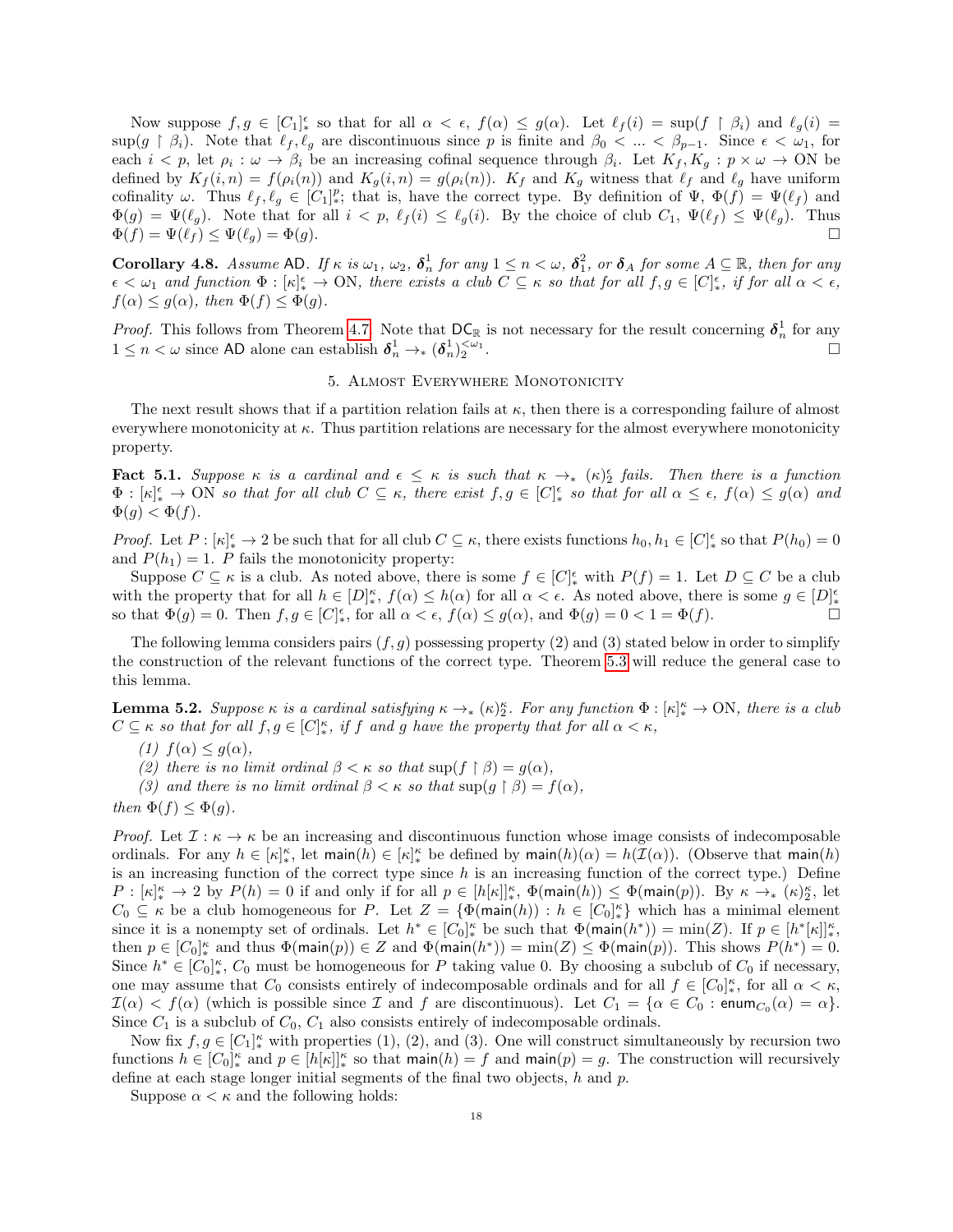- (a) For each  $\beta < \alpha$ ,  $h \restriction \mathcal{I}(\beta) + 1$  has been defined, is a function of the correct type, and  $h(\mathcal{I}(\beta)) = f(\beta)$ .
- (b) For each  $\beta < \alpha$ ,  $\sigma_{\beta} \leq \beta + 1$  has been defined. If  $\beta_0 \leq \beta_1 < \alpha$ , then  $\sigma_{\beta_0} \leq \sigma_{\beta_1}$ .
- (c) For all  $\beta < \alpha$ , for all  $\eta < \sigma_{\beta}$ ,  $p \restriction \mathcal{I}(\eta) + 1$  has been defined, is a function of the correct type, and  $p(\mathcal{I}(\eta)) = g(\eta).$
- (d) For all  $\beta < \alpha$ , for all  $\eta < \sigma_{\beta}$ ,  $g(\eta) \leq f(\beta) < g(\sigma_{\beta})$ .

Let  $\iota_{\alpha} = \sup \{ \sigma_{\beta} : \beta < \alpha \}.$  Let  $\delta_0 = \sup \{ \mathcal{I}(\beta) + 1 : \beta < \alpha \}$  and  $\tau_0 = \sup \{ \mathcal{I}(\beta) + 1 : \beta < \iota_{\alpha} \}.$  Since  $\iota_{\alpha} \leq \alpha$ , one has  $\tau_0 \leq \delta_0$ . Note that since  $\mathcal I$  is discontinuous and takes value among indecomposable ordinals,  $\tau_0 \leq \delta_0 \leq \sup(\mathcal{I} \restriction \alpha) + 1 < \mathcal{I}(\alpha)$ . Properties (a) and (c) imply that  $h \restriction \delta_0$  and  $p \restriction \tau_0$  have been defined. Note  $\sup(h \restriction \delta_0) = \sup(f \restriction \alpha) < f(\alpha)$  since f is discontinuous. Also  $\sup(p \restriction \tau_0) = \sup(g \restriction \iota_\alpha)$ .

If  $\alpha$  is a successor ordinal with  $\alpha = \alpha^* + 1$ , then  $\iota_{\alpha} = \sigma_{\alpha^*}$ . By property (d),  $\sup(g \upharpoonright \iota_{\alpha}) = \sup(g \upharpoonright \sigma_{\alpha^*}) \leq$  $f(\alpha^*) = \sup(f \restriction \alpha) < g(\sigma_{\alpha^*}) = g(\iota_\alpha)$ . Suppose  $\alpha$  is a limit ordinal and  $\langle \sigma_\beta : \beta < \alpha \rangle$  is not eventually constant. Property (d) implies that  $\sup(g \upharpoonright \iota_\alpha) \leq \sup(f \upharpoonright \alpha) \leq \sup\{g(\sigma_\beta) : \beta < \alpha\} = \sup(g \upharpoonright \iota_\alpha) < g(\iota_\alpha)$  by the discontinuity of g. Suppose  $\alpha$  is a limit ordinal and  $\langle \sigma_\beta : \beta < \alpha \rangle$  is eventually constant. Then sup $\{g(\sigma_\beta) : \beta < \alpha\}$  $\beta < \alpha$ } =  $g(\iota_{\alpha})$ . Then by property (d) and property (2) for the strict inequality,  $\sup(g \restriction \iota_{\alpha}) \leq \sup(f \restriction \alpha)$  $g(\iota_\alpha)$ . The following property (\*) has been established in all cases:  $\sup(g \restriction \iota_\alpha) \leq \sup(f \restriction \alpha) < g(\iota_\alpha)$ . Let  $A = \{\beta < \alpha : \sup(f \restriction \alpha) < g(\beta) < f(\alpha)\}.$ 

- (Case A) If  $A = \emptyset$ .
- Then let  $\tau = \tau_0$  and  $\delta = \delta_0$ .
- (Case B)  $A \neq \emptyset$ .

Note  $\iota_{\alpha} < \alpha$  since if  $\iota_{\alpha} = \alpha$ , then by (\*) and the discontinuity of f, sup(g  $\upharpoonright \alpha$ ) = sup(g  $\upharpoonright \iota_{\alpha}$ )  $\leq$  $\sup(f \upharpoonright \alpha) < f(\alpha)$ . However,  $\sup(g \upharpoonright \alpha) < f(\alpha)$  implies  $A = \emptyset$  which is a contradiction. Note that by  $(*)$ ,  $\iota_{\alpha} = \min(A)$ . Let  $\xi = \text{ot}(A) \leq \alpha$  and observe that  $A = {\iota_{\alpha} + \eta : \eta < \xi}$ . Recall  $\delta_0$  and  $\tau_0$  have already been defined above. Note that  $\sup(h \restriction \delta_0) = \sup(f \restriction \alpha) < g(\iota_\alpha)$ . For  $0 < \nu < \xi$ , suppose that for all  $\eta < \nu$ , the following holds:

- $\epsilon_{\eta} = \delta_0 + \mathcal{I}(\iota_{\alpha} + \eta)$  and  $\mu_{\eta} = \tau_0 + \mathcal{I}(\iota_{\alpha} + \eta)$  have been defined.
- $h \restriction \epsilon_{\eta} + 1$  and  $p \restriction \mu_{\eta} + 1$  have been defined.
- $h(\epsilon_n) = g(\iota_\alpha + \eta) = p(\mu_n).$

Let  $\delta_{\nu} = \sup\{\epsilon_{\eta} + 1 : \eta < \nu\}$  and  $\tau_{\nu} = \sup\{\mu_{\eta} + 1 : \eta < \nu\}$ . Note that  $\delta_{\nu} = \sup\{\delta_{0} + \mathcal{I}(\iota_{\alpha} + \eta) + 1 : \eta < \nu\}$  $\delta_0 + \mathcal{I}(\iota_\alpha + \nu)$  and  $\tau_\nu = \sup\{\tau_0 + \mathcal{I}(\iota_\alpha + \eta) + 1 : \eta < \nu\} < \tau_0 + \mathcal{I}(\iota_\alpha + \nu)$  since  $\mathcal I$  is discontinuous. The above assumptions imply that  $h \restriction \delta_{\nu}$  and  $p \restriction \tau_{\nu}$  are defined, and  $\sup(h \restriction \delta_{\nu}) = \sup(g \restriction (\iota_{\alpha} + \nu)) = \sup(p \restriction \tau_{\nu}).$ 

Fix  $\nu$  with  $0 \le \nu < \xi$ . Let  $\epsilon_{\nu} = \delta_{\nu} + \mathcal{I}(\iota_{\alpha} + \nu)$  and  $\mu_{\nu} = \tau_{\nu} + \mathcal{I}(\iota_{\alpha} + \nu)$ . Since  $\delta_{\nu} < \delta_{0} + \mathcal{I}(\iota_{\alpha} + \nu)$ ,  $\tau_{\nu} < \tau_0 + \mathcal{I}(\iota_{\alpha} + \nu)$ , and  $\mathcal{I}(\iota_{\alpha} + \nu)$  is indecomposable,  $\epsilon_{\nu} = \delta_{\nu} + \mathcal{I}(\iota_{\alpha} + \nu) = \delta_0 + \mathcal{I}(\iota_{\alpha} + \nu)$  and  $\mu_{\nu} =$  $\tau_{\nu} + \mathcal{I}(\iota_{\alpha} + \nu) = \tau_0 + \mathcal{I}(\iota_{\alpha} + \nu)$ . For  $\beta < \mathcal{I}(\iota_{\alpha} + \nu)$ , let  $h(\delta_{\nu} + \beta) = p(\tau_{\nu} + \beta) = \text{next}_{C_0}^{\omega \cdot (\beta + 1)}(\sup(h \upharpoonright \delta_{\nu}))$ . This defines  $h \restriction \epsilon_{\nu}$  and  $p \restriction \mu_{\nu}$  with  $\sup(h \restriction \epsilon_{\nu}) = \sup(p \restriction \mu_{\nu}) \leq \text{next}_{C_0}^{\mathcal{I}(\iota_{\alpha}+\nu)}(\sup(h \restriction \delta_{\nu})) < g(\iota_{\alpha}+\nu)$  by Fact [2.12](#page-7-2) since  $\sup(h \restriction \delta_0) < g(\iota_\alpha)$  (in the case  $\nu = 0$ ),  $\sup(h \restriction \delta_\nu) = \sup(g \restriction \tau_\nu) = \sup(g \restriction (\iota_\alpha + \nu)) < g(\iota_\alpha + \nu)$ (in the case  $0 < \nu < \xi$ ), and  $\mathcal{I}(\iota_{\alpha} + \nu) < g(\iota_{\alpha} + \nu)$ . Let  $h(\epsilon_{\nu}) = p(\mu_{\nu}) = g(\iota_{\alpha} + \nu)$ .

Let  $\tau = \sup\{\mu_{\nu} + 1 : \nu < \xi\}$  and  $\delta = \sup\{\epsilon_{\nu} + 1 : \nu < \xi\}$ . Note  $p \restriction \tau$  and  $h \restriction \delta$  have been defined so that  $\sup(p \restriction \tau) = \sup(h \restriction \delta) = \sup\{g(\gamma) : \gamma \in A\} < f(\alpha)$  by property (3). Since  $\mathcal I$  is discontinuous,  $\iota_\alpha + \nu < \alpha$  for all  $\nu < \xi$ ,  $\delta_0 < \mathcal{I}(\alpha)$ , and  $\mathcal{I}(\alpha)$  is indecomposable, one has  $\delta = \sup{\{\epsilon_{\nu} + 1 : \nu < \xi\}} = \sup{\{\delta_0 + \mathcal{I}(\iota_{\alpha} + \nu) + 1 : \nu < \xi\}}$  $\nu < \xi$   $\leq \delta_0 + \sup(\mathcal{I} \restriction \alpha) + 1 < \delta_0 + \mathcal{I}(\alpha) = \mathcal{I}(\alpha)$ .

In either Case A or Case B, ordinals  $\tau$  and  $\delta$  have been defined with  $\tau \leq \delta < \mathcal{I}(\alpha)$  and  $\sup(h \restriction \delta) < f(\alpha)$ . Let  $\ell = \min(\kappa \setminus A)$ .

(Case I)  $g(\ell) > f(\alpha)$ .

Let  $\sigma_{\alpha} = \iota_{\alpha}$  if Case A held and let  $\sigma_{\alpha} = \ell$  if Case B held. For  $\beta < \mathcal{I}(\alpha)$ , let  $h(\delta + \beta) = \text{next}_{C_0}^{\omega \cdot (\beta + 1)}(\sup(h \mid \beta))$ δ)). Note that  $\sup(h \restriction \mathcal{I}(\alpha)) \leq \text{next}_{C_0}^{\mathcal{I}(\alpha)}(\sup(h \restriction \delta)) < f(\alpha)$  by Fact [2.12](#page-7-2) since  $f(\alpha) \in C_1$ ,  $\sup(h \restriction \delta) < f(\alpha)$ and  $\mathcal{I}(\alpha) < f(\alpha)$ . Let  $h(\mathcal{I}(\alpha)) = f(\alpha)$ .

(Case II)  $g(\ell) = f(\alpha)$ . For  $\beta < \mathcal{I}(\ell)$ , let  $h(\delta + \beta) = \text{next}_{C_0}^{\omega \cdot (\beta + 1)}(\sup(h \restriction \delta)).$ (Case II.1)  $\ell = \alpha$ .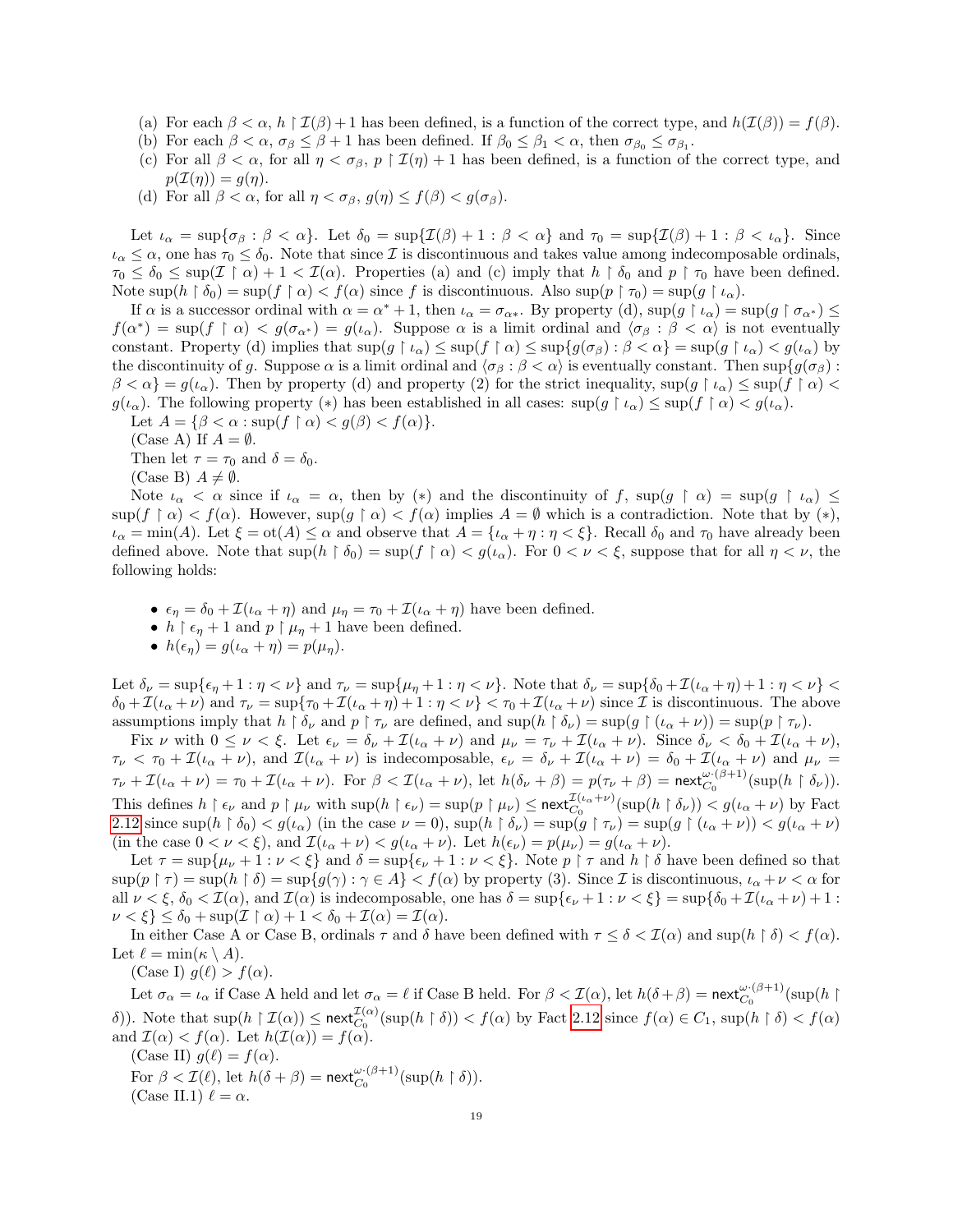Then  $h \upharpoonright \mathcal{I}(\alpha)$  and  $p \upharpoonright \mathcal{I}(\alpha)$  have been defined with  $\sup(h \upharpoonright \mathcal{I}(\alpha)) = \sup(p \upharpoonright \mathcal{I}(\alpha)) \leq \operatorname{next}_{C_0}^{\mathcal{I}(\alpha)}(\sup(h \upharpoonright \alpha))$  $\delta$ ))  $\langle f(\alpha) \rangle$  by Fact [2.12](#page-7-2) since  $f(\alpha) \in C_1$ , sup $(h \restriction \delta) \langle f(\alpha) \rangle$  and  $\mathcal{I}(\alpha) \langle f(\alpha) \rangle = h(\mathcal{I}(\alpha)) = h(\mathcal{I}(\alpha)) = h(\mathcal{I}(\alpha))$  $f(\alpha) = g(\alpha)$ . Let  $\sigma_{\alpha} = \alpha + 1$ .

(Case II.2)  $\ell < \alpha$ .

Then  $h \restriction (\delta + \mathcal{I}(\ell))$  and  $p \restriction (\delta + \mathcal{I}(\ell))$  have been defined with  $\sup(p \restriction (\delta + \mathcal{I}(\ell))) = \sup(h \restriction (\delta + \mathcal{I}(\ell))) <$  $\operatorname{next}_{C_0}^{\mathcal{I}(\ell)}(\sup(h \restriction \delta)) < f(\alpha)$  by Fact [2.12](#page-7-2) since  $f(\alpha) \in C_1$ ,  $\sup(h \restriction \mathcal{I}(\ell)) < f(\alpha)$ , and  $\mathcal{I}(\ell) < \mathcal{I}(\alpha) < f(\alpha)$ . For  $\beta < \mathcal{I}(\alpha)$ , let  $h(\delta + \mathcal{I}(\ell) + \beta) = \text{next}_{C_0}^{\omega \cdot (\beta + 1)}(\sup(h \upharpoonright (\delta + \mathcal{I}(\ell))))$ .

This defines  $h \restriction \mathcal{I}(\alpha)$  with  $\sup(h \restriction \mathcal{I}(\alpha)) \leq \text{next}_{C_0}^{\mathcal{I}(\alpha)}(\sup(h \restriction (\delta + \mathcal{I}(\ell)))) < f(\alpha)$  by Fact [2.12](#page-7-2) since  $f(\alpha) \in C_1$ , sup $(f \restriction (\delta + \mathcal{I}(\ell))) < f(\alpha)$ , and  $\mathcal{I}(\alpha) < f(\alpha)$ . Let  $h(\mathcal{I}(\alpha)) = f(\alpha)$  and  $p(\mathcal{I}(\ell)) = g(\ell) = f(\alpha)$ . Let  $\sigma_{\alpha} = \ell + 1$ .

This completes the construction of the desired objects satisfying property (a), (b), (c), and (d). Let  $h = \bigcup \{h \mid \mathcal{I}(\alpha) : \alpha < \kappa\}$  and  $p \in \bigcup \{p \mid \sigma_\alpha : \alpha < \kappa\}$ . By construction, h and p are increasing functions of the correct type. (To verify these functions have uniform cofinality  $\omega$ , note that an ordinal of the form next<sup>ω·(β+1)</sup>( $\gamma$ ) with  $\beta, \gamma < \kappa$  is a uniform limit of an  $\omega$ -sequence from  $C_0$ ). Then  $h \in [C_0]_{*}^{\kappa}$ ,  $p \in [h[\kappa]]_{*}^{\kappa}$ , main $(h) = f$ , and main $(p) = g$ . Since  $P(h) = 0$ , one has  $\Phi(f) = \Phi(\text{main}(h)) \leq \Phi(\text{main}(p)) = \Phi(g)$ .

<span id="page-19-0"></span>**Theorem 5.3.** Suppose  $\kappa$  is a cardinal satisfying  $\kappa \to_{*} (\kappa)_{2}^{\kappa}$ . For any function  $\Phi : [\kappa]_{*}^{\kappa} \to ON$ , there is a club  $C \subseteq \kappa$  so that for all  $f, g \in [C]_{*}^{\kappa}$ , if for all  $\alpha < \kappa$ ,  $f(\alpha) \leq g(\alpha)$ , then  $\Phi(f) \leq \Phi(g)$ .

*Proof.* Let  $C_0 \subseteq \kappa$  be a club satisfying the property from Lemma [5.2.](#page-17-2) One may assume that  $C_0$  consists entirely of indecomposable ordinals. Let  $C_1 = \{ \alpha \in C_0 : \text{enum}_{C_0}(\alpha) = \alpha \}$ . Suppose  $f, g \in [C_1]_*^{\kappa}$  and for all  $\alpha < \kappa$ ,  $f(\alpha) \leq g(\alpha)$ . Let conditions (1), (2), and (3) refer to the conditions from Lemma [5.2.](#page-17-2)

First, one will construct a  $k \in [C_1]_*^{\kappa}$  so that the pair  $(f, k)$  satisfies condition (1) and (2) and the pair  $(k, g)$  satisfies condition (1), (2), and (3). Let  $\zeta \leq \kappa$  and  $\langle \eta_{\xi} : \xi < \zeta \rangle$  and  $\langle \nu_{\xi} : \xi < \zeta \rangle$  be two increasing sequences so that the following holds.

- (1) For all  $\xi < \zeta$ ,  $\nu_{\xi}$  is a limit ordinal.
- (2) For all  $\xi < \zeta$ , sup $(f \restriction \nu_{\xi}) = g(\eta_{\xi})$
- (3) For all  $\nu < \kappa$  and  $\eta < \kappa$ , if  $\nu$  is a limit ordinal and sup  $(f \upharpoonright \nu) = g(\eta)$ , then there is a  $\xi < \zeta$  so that  $\nu = \nu_{\xi}$  and  $\eta = \eta_{\xi}$ .

These objects refer to the areas in which the pair  $(f, g)$  fails to satisfy condition (2). (Note  $\zeta = 0$  if there are no failures.) Observe that for all  $\xi < \zeta$ ,  $g(\eta_{\xi}) < f(\nu_{\xi})$  implies that  $\eta_{\xi} < \nu_{\xi}$  since for all  $\alpha < \kappa$ ,  $f(\alpha) \leq g(\alpha)$ . For each  $\xi < \zeta$ , let  $\mu_{\xi}$  be the least  $\gamma$  so that  $\sup(g \upharpoonright \eta_{\xi}) \leq f(\gamma)$ . Note that  $\eta_{\xi} \leq \mu_{\xi} < \mu_{\xi} + 1 < \nu_{\xi}$  since for all  $\alpha < \kappa$ ,  $f(\alpha) \le g(\alpha)$ ,  $\eta_{\xi} < \nu_{\xi}$ , and  $\nu_{\xi}$  is a limit ordinal.

Define  $k : \kappa \to C_1$  as follows: Let  $\alpha < \kappa$ . If  $\alpha \neq \eta_{\xi}$  for any  $\xi < \zeta$ , then let  $k(\alpha) = g(\alpha)$ . If there is a  $\xi < \zeta$ so that  $\alpha = \eta_{\xi}$ , then let  $k(\alpha) = f(\mu_{\xi} + 1)$ . The following illustrates the construction.

$$
f \longrightarrow f(\mu_{\xi}) \qquad f(\mu_{\xi} + 1) = k(\eta_{\xi}) \qquad \sup(f \upharpoonright \nu_{\xi}) = g(\eta_{\xi}) \qquad f(\nu_{\xi})
$$
\n
$$
k(\eta_{\xi}) = f(\mu_{\xi} + 1)
$$
\n
$$
k \longrightarrow g(\eta_{\xi}) = \sup(f \upharpoonright \nu_{\xi})
$$
\n
$$
g \longrightarrow g(\eta_{\xi}) = \sup(f \upharpoonright \nu_{\xi})
$$

Since for all  $\alpha$ ,  $k(\alpha) \in f[\kappa] \cup g[\kappa]$ , one can construct a witness  $K : \kappa \times \omega \to \kappa$  to k having uniform cofinality  $ω$  by using witnesses  $F : \kappa \times ω \to \kappa$  and  $G : \kappa \times ω \to \kappa$  to f and g, respectively, having uniform cofinality  $ω$ . If for all  $\xi < \zeta$ ,  $\alpha \neq \eta_{\xi}$ , then  $f(\alpha) \leq g(\alpha) = k(\alpha)$ . If  $\alpha = \eta_{\xi}$  for some  $\xi < \zeta$ , then  $f(\alpha) = f(\eta_{\xi}) \leq f(\mu_{\xi}) <$ 

 $f(\mu_{\xi} + 1) = k(\alpha)$ . So for all  $\alpha < \kappa$ ,  $f(\alpha) \leq k(\alpha)$ . The pair  $(f, k)$  satisfies condition (1).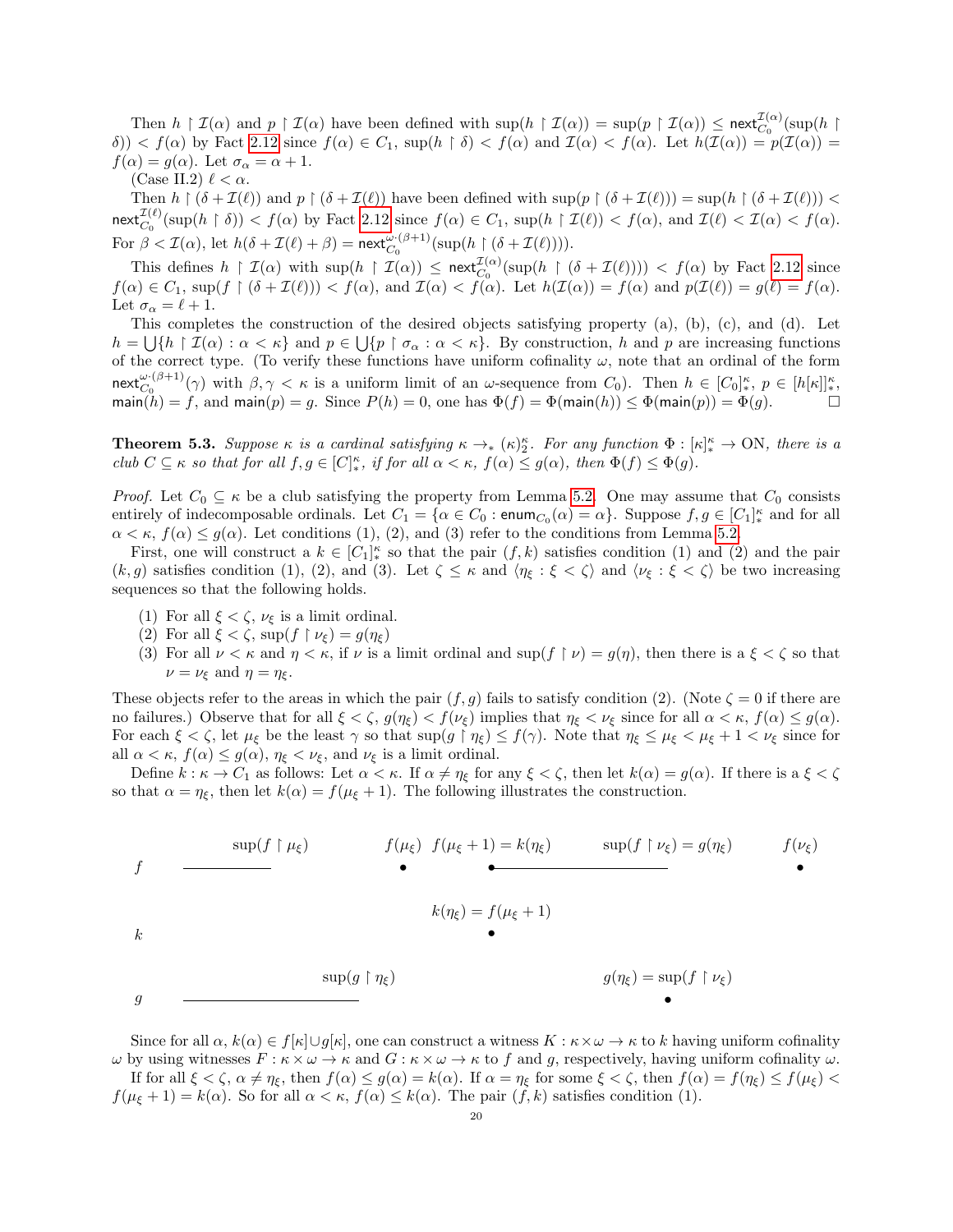If for all  $\alpha < \zeta$ ,  $\alpha \neq \eta_{\xi}$ , then  $k(\alpha) = g(\alpha)$ . If there is a  $\xi < \zeta$  so that  $\alpha = \eta_{\xi}$ , then  $k(\alpha) = f(\mu_{\xi} + 1)$  $\sup(f \restriction \nu_{\xi}) = g(\eta_{\xi}) = g(\alpha)$ . Thus for all  $\alpha < \kappa$ ,  $k(\alpha) \leq g(\alpha)$  and hence condition (1) holds for the pair  $(k, g)$ .

Let property (\*) for  $(k, g)$  assert that for all  $\alpha < \kappa$ , sup( $g \restriction \alpha < k(\alpha)$ . If for all  $\xi < \zeta$ ,  $\alpha \neq \eta_{\xi}$ , then  $\sup(g \restriction \alpha) < g(\alpha) = k(\alpha)$  since g is discontinuous. If there is a  $\xi < \zeta$  so that  $\alpha = \eta_{\xi}$ , then  $\sup(g \restriction \alpha) =$  $\sup(g \upharpoonright \eta_{\varepsilon}) \leq f(\mu_{\varepsilon}) < f(\mu_{\varepsilon} + 1) = k(\alpha)$ . It has been shown that property  $(*)$  for  $(k, g)$  holds.

By property (\*) for  $(k, g)$  and condition (1) for the pair  $(k, g)$ , for any  $\alpha < \beta < \kappa$ ,  $k(\alpha) \le g(\alpha) \le \sup(g \mid \alpha)$  $\beta$ )  $\lt k(\beta)$ . This shows that k is increasing. Also by property (\*) for  $(k, g)$  and condition (1) for the pair  $(k, g)$ , for all  $\alpha < \kappa$ , sup $(k \restriction \alpha) \leq \sup(g \restriction \alpha) < k(\alpha)$ . This shows that k is discontinuous. It has been shown that k is an increasing function of the correct type into  $C_1$ , i.e.  $k \in [C_1]_*^{\kappa}$ .

If for all  $\xi < \zeta$ ,  $\alpha \neq \eta_{\xi}$ , then there is no limit ordinal  $\nu$  so that  $\sup(f \restriction \nu) = g(\alpha) = k(\alpha)$  since the pair  $(f,g)$  satisfies condition (2). If there is a  $\xi < \zeta$  so that  $\alpha = \eta_{\xi}$ , then  $k(\alpha) = f(\mu_{\xi} + 1)$  and there is no limit ordinal  $\nu$  so that  $\sup(f \upharpoonright \nu) = k(\alpha) = f(\mu_{\xi} + 1)$  since f is a strictly increasing function. The pair  $(f, k)$ satisfies condition (2).

Let property  $(**)$  for  $(k, g)$  assert that for all limit ordinals  $\nu$ ,  $\sup(k \mid \nu) = \sup(g \mid \nu)$ . Fix a limit ordinal v. By condition (1) for the pair  $(k, q)$ ,  $\sup(k \mid \nu) \leq \sup(q \mid \nu)$ . By property  $(*)$  for  $(k, q)$ , for each  $\eta < \nu$ ,  $\sup(q \mid \eta) < k(\eta)$ . Thus since  $\nu$  is a limit ordinal,  $\sup(q \mid \nu) \leq \sup(k \mid \nu)$ . Property (\*\*) for  $(k, q)$  has been established.

Suppose condition (2) for  $(k, g)$  fails. Then there is an  $\alpha < \kappa$  and a limit ordinal  $\nu$  so that sup( $k \restriction \nu$ ) =  $g(\alpha)$ . Then by property (\*\*) for  $(k, g)$ ,  $\sup(g \upharpoonright \nu) = \sup(k \upharpoonright \nu) = g(\alpha)$  which is impossible since g is an increasing and discontinuous function. Condition (2) for the pair  $(k, g)$  has been shown.

Suppose condition (3) for the pair  $(k, g)$  fails. Then there is ordinal  $\alpha$  and a limit ordinal  $\nu$  so that  $\sup(g \mid \nu) = k(\alpha)$ . Then by property  $(**)$  for  $(k, g)$ ,  $\sup(k \mid \nu) = \sup(g \mid \nu) = k(\alpha)$ . This is impossible since k is an increasing and discontinuous function. Condition (3) for the pair  $(k, g)$  has been shown.

Since  $C_0$  has the property stated in Lemma [5.2,](#page-17-2)  $(k, g)$  satisfies condition (1), (2), and (3), and  $k, g \in [C_1]_*^{\kappa}$ , one has that  $\Phi(k) \leq \Phi(g)$ .

Next, one will construct an  $h \in [C_0]_*^{\kappa}$  so that the pair  $(f, h)$  satisfies condition  $(1), (2)$ , and  $(3)$  and the pair  $(h, k)$  satisfies condition (1), (2), and (3). Let  $\zeta \leq \kappa$  and  $\langle \eta_{\xi} : \xi \langle \zeta \rangle$  and  $\langle \nu_{\xi} : \xi \langle \zeta \rangle$  be two increasing sequences so that the following holds.

- (1) For all  $\xi < \zeta$ ,  $\eta_{\xi}$  is a limit ordinal. and
- (2) For all  $\xi < \zeta$ , sup $(k \restriction \eta_{\xi}) = f(\nu_{\xi})$ .

k

(3) For all  $\eta < \kappa$  and  $\nu < \kappa$ , if  $\eta$  is a limit ordinal and sup( $k \restriction \eta$ ) =  $f(\nu)$ , then there is a  $\xi < \zeta$  so that  $\eta = \eta_{\xi}$  and  $\nu = \nu_{\xi}$ .

These objects refer to the areas in which the pair  $(f, k)$  fails to satisfy condition (3). Note that  $\eta_{\xi} \leq \nu_{\xi}$ because if  $\nu_{\xi} < \eta_{\xi}$ , then there is a  $\gamma$  with  $\nu_{\xi} < \gamma < \eta_{\xi}$  since  $\eta_{\xi}$  is a limit and thus  $f(\nu_{\xi}) \leq k(\nu_{\xi}) < k(\gamma) <$  $\sup(k \restriction \eta_{\xi}) = f(\nu_{\xi})$  which is a contradiction. Let  $\mu_{\xi}$  be the least  $\gamma < \eta_{\xi}$  so that  $\sup(f \restriction \nu_{\xi}) < k(\gamma)$ .

Define  $h : \kappa \to C_0$  as follows: If  $\alpha < \kappa$  and there is no  $\xi < \zeta$  so that  $\mu_{\xi} \leq \alpha < \eta_{\xi}$ , then let  $h(\alpha) = k(\alpha)$ . If  $\alpha < \kappa$  and there is a  $\xi < \zeta$  so that  $\mu_{\xi} \leq \alpha < \eta_{\xi}$ , then let  $h(\alpha) = \text{next}_{C_0}^{\omega \cdot ((\alpha - \mu_{\xi}) + 1)}(\text{sup}(f \restriction \nu_{\xi}))$ . The following illustrates the construction.

$$
f \longrightarrow f(\nu_{\xi}) = \sup(k \upharpoonright \eta_{\xi})
$$
\n
$$
h \longrightarrow h(\mu_{\xi}) = \sup(k \upharpoonright \eta_{\xi})
$$
\n
$$
h \longrightarrow \sup(k \upharpoonright \mu_{\xi}) = k(\mu_{\xi}) = \sup(k \upharpoonright \eta_{\xi}) = f(\nu_{\xi})
$$

Since k has the correct type, there is a function  $K : \kappa \times \omega \to \kappa$  witnessing k has uniform cofinality  $\omega$ . If  $\alpha < \kappa$  and there is no  $\xi < \zeta$  with  $\mu_{\xi} \leq \alpha < \eta_{\xi}$ , then  $h(\alpha) = k(\alpha)$  and K can be used to produce an  $\omega$ -sequence whose limit is  $h(\alpha)$ . If  $\alpha < \kappa$  and there is a  $\xi < \zeta$  with  $\mu_{\xi} \leq \alpha < \nu_{\xi}$ , then  $h(\alpha) = \text{next}_{C_0}^{\omega \cdot ((\alpha - \mu_{\xi}) + 1)}(\sup(f \upharpoonright \nu_{\xi})$ 

•

 $k(\eta_{\xi})$ •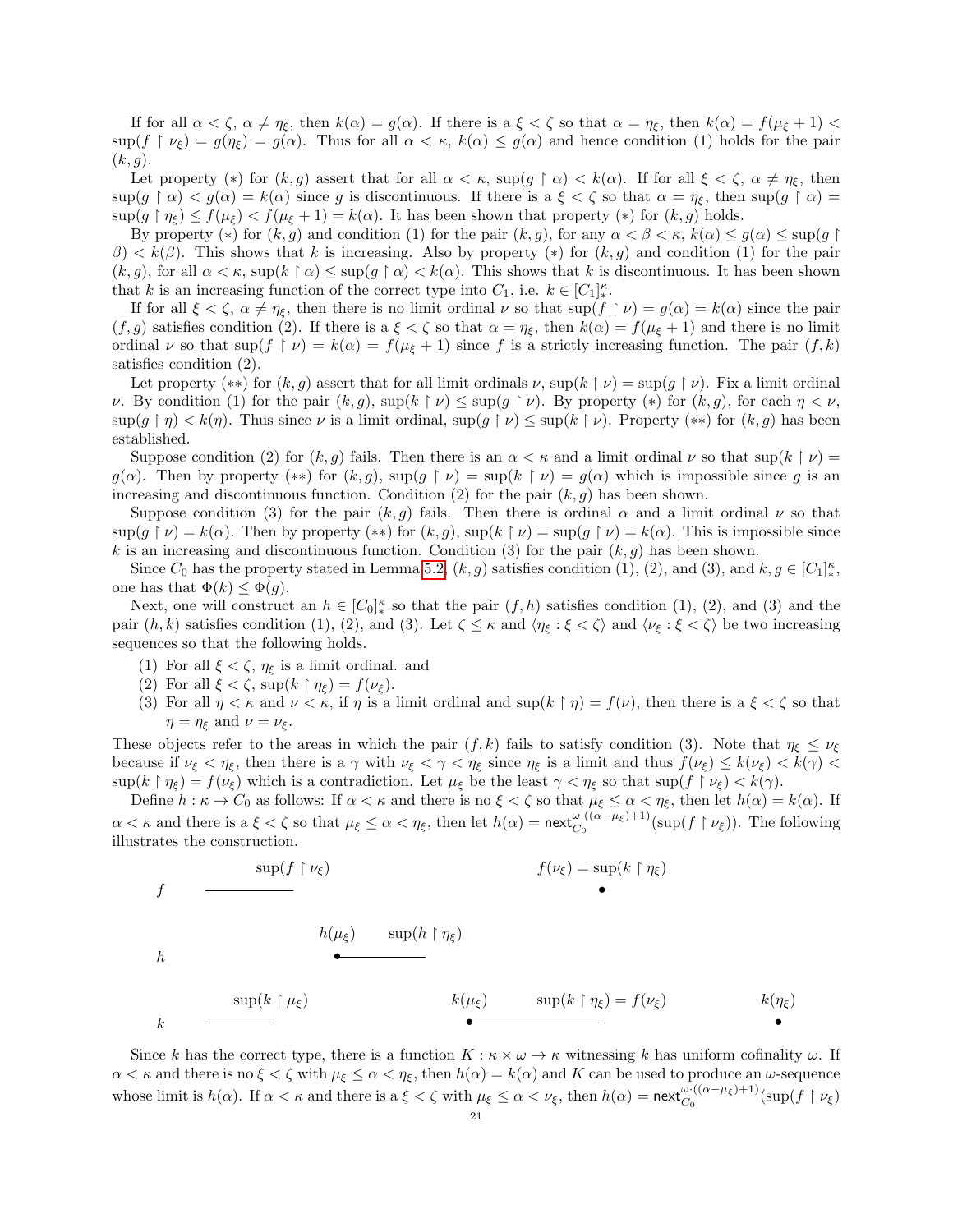is a uniform limit of an  $\omega$ -sequence from  $C_0$ . From these observations, a witness to h having uniform cofinality  $\omega$  can be constructed.

Note that for each  $\xi < \zeta$ ,  $\eta_{\xi} \leq \nu_{\xi} \leq \sup(f \upharpoonright \nu_{\xi}) < k(\mu_{\xi})$ . Since  $k(\mu_{\xi})$  is indecomposable,  $\omega \cdot ((\eta_{\xi} - \nu_{\xi}) \cdot \nu_{\xi})$  $\mu_{\xi}(t) + 1) < k(\mu_{\xi})$ . By Fact [2.12,](#page-7-2) for all  $\alpha$  such that  $\mu_{\xi} \leq \alpha < \eta_{\xi}$ ,  $h(\alpha) = \text{next}_{C_0}^{\omega \cdot ((\alpha - \mu_{\xi}) + 1)}(\sup(f \upharpoonright \nu_{\xi})) <$  $\text{next}_{C_0}^{\omega \cdot ((\eta_{\xi}-\mu_{\xi})+1)}(\sup(f \upharpoonright \nu_{\xi})) < k(\mu_{\xi})$ . In particular, the following property  $(***)$  holds:  $\sup(h \upharpoonright \eta_{\xi}) \le$  $\operatorname{next}_{C_0}^{\omega \cdot ((\eta_\xi - \mu_\xi) + 1)}(\sup(f \restriction \nu_\xi)) < k(\mu_\xi).$ 

If  $\alpha$  is such that there is no  $\xi < \zeta$  with  $\mu_{\xi} \leq \alpha < \eta_{\xi}$ , then  $h(\alpha) = k(\alpha)$ . If  $\alpha < \kappa$  and there is a  $\xi < \zeta$  so that  $\mu_{\xi} \leq \alpha < \eta_{\xi}$ , then  $h(\alpha) < k(\mu_{\xi}) \leq k(\alpha)$  by (\*\*\*). It has been shown that for all  $\alpha < \kappa$ ,  $h(\alpha) \leq k(\alpha)$ and thus condition (1) holds for the pair  $(h, k)$ .

Suppose  $\alpha < \beta < \kappa$ . If there are no  $\xi_1 < \zeta$  and  $\xi_2 < \zeta$  with  $\mu_{\xi_1} \leq \alpha < \eta_{\xi_1}$  and  $\mu_{\xi_2} \leq \beta < \eta_{\xi_2}$ , then  $h(\alpha) = k(\alpha) < k(\beta) = h(\alpha)$ . Suppose there is a  $\xi_1 < \zeta$  with  $\mu_{\xi_1} \leq \alpha < \eta_{\xi_1}$  and no  $\xi_2 < \zeta$  with  $\mu_{\xi_2} \leq \beta < \eta_{\xi_2}$ . Then  $\mu_{\xi_1} < \eta_{\xi_1} \leq \beta$ . By  $(* * *), h(\alpha) < k(\mu_{\xi_1}) < k(\eta_{\xi_1}) \leq k(\beta) = h(\beta)$ . Suppose there is no  $\xi_1 < \zeta$  with  $\mu_{\xi_1} \leq \alpha < \eta_{\xi_1}$  and there is a  $\xi_2 < \zeta$  with  $\mu_{\xi_2} \leq \beta < \eta_{\xi_2}$ . Note that  $\alpha < \mu_{\xi_2}$ . Then by the definition of  $\mu_{\xi_2}$ ,  $h(\alpha) = k(\alpha) < \sup(f \upharpoonright \nu_{\xi_2}) < h(\beta)$ . Now suppose there exist  $\xi_1 < \zeta$  and  $\xi_2 < \zeta$  so that  $\mu_{\xi_1} \leq \alpha < \eta_{\xi_1}$ and  $\mu_{\xi_2} \leq \beta < \eta_{\xi_2}$ . If  $\xi_1 = \xi_2$ , then let  $\xi = \xi_1 = \xi_1$  and observe  $h(\alpha) = \text{next}_{C_0}^{\omega \cdot ((\alpha - \mu_{\xi}) + 1)}(\text{sup}(f \upharpoonright \nu_{\xi}))$ next<sup>ω·((β-μ<sub>ξ</sub>)+1)</sup>(sup(f | v<sub>ξ</sub>)) = h(β). Suppose  $\xi_1 \neq \xi_2$  and thus  $\xi_1 < \xi_2$ . By (\*\*\*) and the definitions of  $\mu_{\xi}, \overline{\eta_{\xi}}$ , and  $\nu_{\xi}, h(\alpha) < k(\mu_{\xi_1}) < \sup(k \upharpoonright \eta_{\xi_1}) = f(\nu_{\xi_1}) \leq \sup(f \upharpoonright \nu_{\xi_2}) < h(\beta)$ . Thus in all cases, it has been shown that if  $\alpha < \beta < \kappa$ , then  $h(\alpha) < h(\beta)$  and thus h is an increasing function.

Suppose  $\alpha < \kappa$  is such that there is no  $\xi < \zeta$  with  $\mu_{\xi} \leq \alpha < \eta_{\xi}$ . Then by property (1) for the pair  $(h, k)$  and the discontinuity of k,  $\sup(h \restriction \alpha) \leq \sup(k \restriction \alpha) < k(\alpha) = h(\alpha)$ . Suppose there is a  $\xi < \zeta$ with  $\mu_{\xi} \leq \alpha < \eta_{\xi}$ . First, suppose  $\alpha = \mu_{\xi}$ . Then by condition (1) for the pair  $(h, k)$  and the definition of  $\mu_{\xi}$ , sup $(h \restriction \alpha) = \sup(h \restriction \mu_{\xi}) \leq \sup(k \restriction \mu_{\xi}) \leq \sup(f \restriction \nu_{\xi}) < h(\mu_{\xi}) = h(\alpha)$ . Suppose  $\mu_{\xi} < \alpha < \nu_{\xi}$ . Then  $\sup(h \upharpoonright \alpha) \leq \max_{C_0}^{\omega \cdot (\alpha - \mu_{\xi})} (\sup(f \upharpoonright \nu_{\xi})) < \max_{C_0}^{\omega \cdot ((\alpha - \mu_{\xi}) + 1)} (\sup(f \upharpoonright \nu_{\xi})) = h(\alpha)$ . Thus in all cases,  $\sup(h \restriction \alpha) < h(\alpha)$ . This shows h is discontinuous everywhere. It has been established that h is an increasing function of the correct type through  $C_0$  (that is,  $h \in [C_0]_*^{\kappa}$ ).

If  $\alpha < \kappa$  and there is no  $\xi < \zeta$  with  $\mu_{\xi} \leq \alpha < \eta_{\xi}$ , then sup( $h \upharpoonright \alpha$ )  $\langle h(\alpha) = k(\alpha) \rangle$  since h is discontinuous. Suppose  $\alpha < \kappa$  and there is a  $\xi < \zeta$  with  $\mu_{\xi} \leq \alpha < \eta_{\xi}$ . Suppose there is no  $\xi < \zeta$  so that  $\mu_{\xi} \leq \eta_{\xi} < \eta_{\xi}$ , then  $\sup(h \restriction \eta_{\xi}) < k(\mu_{\xi}) \leq k(\alpha) < \sup(k \restriction \eta_{\xi}) = f(\nu_{\xi}) < k(\eta_{\xi}) = h(\eta_{\xi})$ . In particular,  $\sup(h \restriction \eta_{\xi}) < k(\alpha) <$ h( $\eta_{\xi}$ ). Suppose there is a  $\xi < \zeta$  so that  $\mu_{\xi} \leq \eta_{\xi} < \eta_{\xi}$ , then  $\sup(h \upharpoonright \eta_{\xi}) < k(\mu_{\xi}) \leq k(\alpha) < \sup(k \upharpoonright \eta_{\xi}) =$  $f(\nu_{\xi}) \leq \sup(f \upharpoonright \nu_{\bar{\xi}}) < h(\mu_{\bar{\xi}}) \leq h(\eta_{\xi}).$  (This implies that  $\mu_{\bar{\xi}} = \eta_{\xi}$ .) One has  $\sup(h \upharpoonright \eta_{\xi}) < k(\alpha) < h(\eta_{\xi})$ . This shows that for all  $\alpha < \kappa$ , there is no limit ordinal  $\gamma$  so that sup( $h \restriction \gamma$ ) =  $k(\alpha)$ . Therefore condition (2) holds for the pair  $(h, k)$ .

If  $\alpha < \kappa$  and there is no  $\xi < \zeta$  with  $\mu_{\xi} \leq \alpha < \eta_{\xi}$ , then  $\sup(k \restriction \alpha) < k(\alpha) = h(\alpha) < k(\alpha+1)$ . If  $\alpha < \kappa$  and there is a  $\xi < \zeta$  with  $\mu_{\xi} \leq \alpha < \eta_{\xi}$ , then  $\sup(k \restriction \mu_{\xi}) \leq \sup(f \restriction \nu_{\xi}) < h(\mu_{\xi}) \leq h(\alpha) < \sup(h \restriction \eta_{\xi}) < k(\mu_{\xi})$ using (\*\*\*). It has been shown that for all  $\alpha < \kappa$ , there is no limit ordinal  $\gamma$  so that sup(k  $\gamma$ ) = h( $\alpha$ ). Condition (3) has been shown for the pair  $(h, k)$ .

Since  $C_0$  has the property of Lemma [5.2,](#page-17-2)  $(h, k)$  satisfies condition (1), (2), and (3), and  $h, k \in [C_0]_*^{\kappa}$ , one has that  $\Phi(h) \leq \Phi(k)$ .

Suppose  $\alpha < \kappa$  and there is no  $\xi < \zeta$  such that  $\mu_{\xi} \leq \alpha < \eta_{\xi}$ . Then  $f(\alpha) \leq k(\alpha) = h(\alpha)$  since the pair  $(f, k)$  satisfies condition (1). Suppose  $\alpha < \kappa$  and there is a  $\xi < \zeta$  such that  $\mu_{\xi} \leq \alpha < \eta_{\xi}$ . Since  $\alpha < \eta_{\xi} \leq \nu_{\xi}$ , one has that  $f(\alpha) \leq \sup(f \upharpoonright \nu_{\xi}) < h(\mu_{\xi}) \leq h(\alpha)$ . It has been shown that for all  $\alpha < \kappa$ ,  $f(\alpha) \leq h(\alpha)$  and so condition (1) holds for the pair  $(f, h)$ .

Suppose  $\alpha < \kappa$  and there is no  $\xi < \zeta$  such that  $\mu_{\xi} \leq \alpha < \eta_{\xi}$ , then there is no limit ordinal  $\gamma$  so that  $\sup(f \restriction \gamma) = k(\alpha) = h(\alpha)$  since the pair  $(f, k)$  satisfies condition (2). Suppose  $\alpha < \kappa$  and there is a  $\xi < \zeta$ such that  $\mu_{\xi} \leq \alpha < \eta_{\xi}$ , then  $\sup(f \upharpoonright \nu_{\xi}) < h(\mu_{\xi}) \leq h(\alpha) < \sup(h \upharpoonright \eta_{\xi}) < k(\mu_{\xi}) < \sup(k \upharpoonright \eta_{\xi}) = f(\nu_{\xi})$ . So for all  $\alpha < \kappa$ , there is no limit ordinal  $\gamma$  so that sup(f  $\gamma$ ) = h( $\alpha$ ). Condition (2) holds for the pair  $(f, h)$ .

Suppose  $\alpha < \kappa$ . First suppose there is no  $\xi < \zeta$  so that  $\alpha = \nu_{\xi}$ . There is a unique  $\rho$  so that sup(k |  $\rho$   $\langle f(\alpha) \leq k(\rho)$ . Suppose there is no  $\xi < \zeta$  so that  $\mu_{\bar{\xi}} \leq \rho < \eta_{\bar{\xi}}$ . Then  $\sup(h \restriction \rho) \leq \sup(k \restriction \rho)$  $f(\alpha) \leq k(\rho) = h(\rho)$ . Suppose there is a  $\bar{\xi} < \zeta$  so that  $\mu_{\bar{\xi}} \leq \rho < \eta_{\bar{\xi}}$ . Then  $f(\alpha) \leq \sup(f \restriction \nu_{\bar{\xi}})$ . Therefore,  $\sup(h \restriction \rho) \leq \sup(k \restriction \rho) < f(\alpha) \leq \sup(f \restriction \nu_{\bar{\varepsilon}}) < h(\mu_{\bar{\varepsilon}}) \leq h(\rho)$ . (This implies  $\mu_{\bar{\varepsilon}} = \rho$ ). Hence  $\sup(h \restriction \rho)$  $\rho$  <  $f(\alpha)$  <  $h(\rho)$ . Now suppose there is a  $\xi < \zeta$  so that  $\alpha = \nu_{\xi}$ . Suppose that there is no  $\xi < \zeta$  so that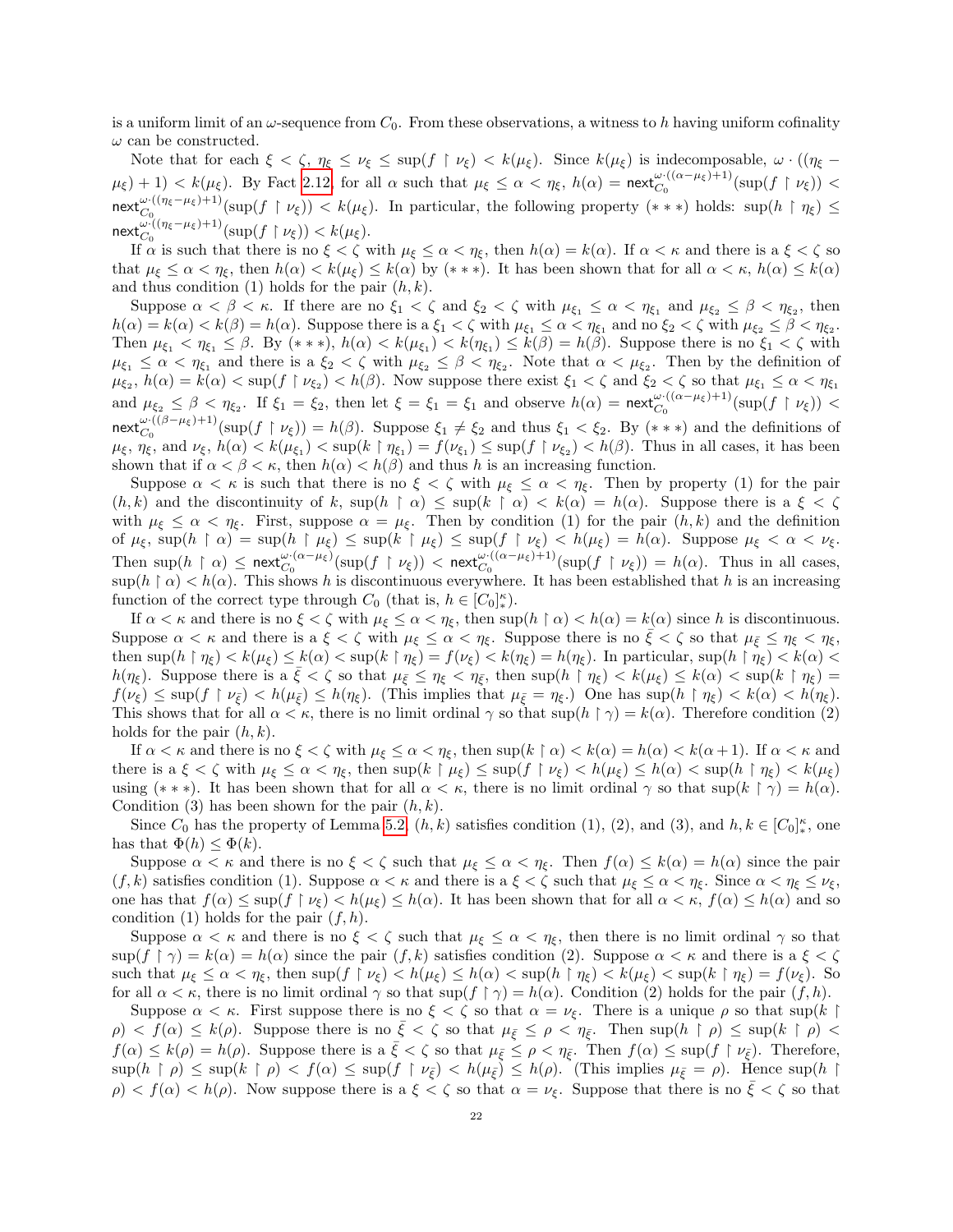$\mu_{\bar{\xi}} \leq \eta_{\xi} < \eta_{\bar{\xi}}$ . Then sup $(h \restriction \eta_{\xi}) < k(\mu_{\xi}) < \sup(k \restriction \eta_{\xi}) = f(\nu_{\xi}) = f(\alpha) < k(\eta_{\xi}) = h(\eta_{\xi})$  using  $(***)$  here. Thus  $\sup(h \restriction \eta_{\xi}) < f(\alpha) < h(\eta_{\xi})$ . Suppose there is a  $\xi$  so that  $\mu_{\xi} \leq \eta_{\xi} < \eta_{\xi}$ . Then  $f(\alpha) \leq \sup(f \restriction \nu_{\xi})$ . Therefore,  $\sup(h \restriction \eta_{\xi}) < k(\mu_{\xi}) \leq \sup(k \restriction \eta_{\xi}) = f(\nu_{\xi}) = f(\alpha) \leq \sup(f \restriction \nu_{\xi}) < h(\mu_{\xi}) \leq h(\eta_{\xi})$ . (This implies  $\mu_{\bar{\epsilon}} = \eta_{\epsilon}$ .) Hence sup( $h \restriction \eta_{\epsilon} < f(\alpha) < h(\eta_{\epsilon})$ . In all cases, it has been shown that for all  $\alpha < \kappa$ , there is no limit ordinal  $\gamma$  so that sup( $h \restriction \gamma$ ) =  $f(\alpha)$ . The pair  $(f, h)$  satisfies condition (3).

Since  $C_0$  has the property of Lemma [5.2,](#page-17-2)  $(f, h)$  satisfies condition (1), (2), and (3), and  $f, h \in [C_0]_*^{\kappa}$ , one has that  $\Phi(f) \leq \Phi(h)$ .

In conclusion  $\Phi(f) \leq \Phi(h) \leq \Phi(g)$ .

**Corollary 5.4.** Suppose  $\kappa$  is a cardinal satisfying  $\kappa \to_{\ast} (\kappa)^{\kappa}$ ,  $\epsilon \leq \kappa$ , and  $\Phi : [\kappa]^{\epsilon}_{\ast} \to \text{ON}$ . Then there is a club  $C \subseteq \kappa$  so that for all  $f, g \in [C]_{*}^{\epsilon}$ , if for all  $\alpha < \epsilon$ ,  $f(\alpha) \leq g(\alpha)$ , then  $\Phi(f) \leq \Phi(g)$ .

*Proof.* Define  $\Phi' : [\kappa]_*^{\kappa} \to ON$  by  $\Phi'(f) = \Phi(f \restriction \epsilon)$ . The result follows by applying Theorem [5.3](#page-19-0) to  $\Phi'$  $\Box$ 

<span id="page-22-0"></span>**Corollary 5.5.** Assume AD. Suppose  $\kappa$  is  $\omega_1$ ,  $\delta_1^2$ , or  $\delta_A$  where  $A \subseteq \mathbb{R}$ . For any  $\epsilon \leq \kappa$  and any function  $\Phi : [\kappa]_*^{\epsilon} \to \text{ON}, \text{ there is a club } C \subseteq \kappa \text{ so that for all } f, g \in [C]_*^{\epsilon}, \text{ if for all } \alpha < \epsilon, f(\alpha) \leq g(\alpha), \text{ then }$  $\Phi(f) \leq \Phi(g).$ 

Assume  $AD + DC_{\mathbb{R}}$ . For any  $n \in \omega$ , for any  $\epsilon \leq \delta_{2n+1}^1$ , and any function  $\Phi : [\delta_{2n+1}^1]_*^{\epsilon} \to ON$ , there is a club  $C \subseteq \delta^1_{2n+1}$  so that for all  $f, g \in [C]^{\epsilon}_{*}$ , if for all  $\alpha < \epsilon$ ,  $f(\alpha) \leq g(\alpha)$ , then  $\Phi(f) \leq \Phi(g)$ .

A suitable modification can be used to investigate almost everywhere monotonicity for weak partition cardinals which may not be strong partition cardinals.

<span id="page-22-1"></span>**Lemma 5.6.** Suppose  $\kappa$  is a cardinal satisfying  $\kappa \to_{\ast} (\kappa)_{2}^{<\kappa}$ . For any  $\epsilon < \kappa$  and function  $\Phi : [\kappa]_{\ast}^{\epsilon} \to \text{ON}$ , there is a club  $C \subseteq \kappa$  so that for all  $f, g \in [C]_{*}^{\epsilon}$ , if f and g have the following properties:

- (1) For all  $\alpha < \epsilon$ ,  $f(\alpha) \leq g(\alpha)$ .
- (2) For all  $\alpha < \epsilon$ , there is no limit ordinal  $\beta \leq \epsilon$  so that  $\sup(f \restriction \beta) = g(\alpha)$  (where  $\sup(f \restriction \epsilon) = \sup(f)$ ).
- (3) For all  $\alpha < \epsilon$ , there is no limit ordinal  $\beta < \epsilon$  so that  $\sup(g \restriction \beta) = f(\alpha)$ .

then  $\Phi(f) \leq \Phi(g)$ .

*Proof.* Let  $\mathcal{I}: \epsilon + \epsilon \to \kappa$  be an increasing and discontinuous function whose image consists of indecomposable ordinals. Let  $\epsilon^0 = \sup \{ \mathcal{I}(\alpha) + 1 : \alpha < \epsilon \}$  and  $\epsilon^1 = \sup \{ \mathcal{I}(\alpha) + 1 : \alpha < \epsilon + \epsilon \}$ . Note that  $\epsilon^0 + \epsilon^1 = \epsilon^1$ . Suppose  $h \in [\kappa]_{*}^{\epsilon^{1}}$ . Let  $h^{0} \in [\kappa]_{*}^{\epsilon^{0}}$  be defined by  $h^{0} = h \restriction \epsilon^{0}$ . If  $\ell \in [\kappa]_{*}^{\epsilon^{0}}$ , then let main $(\ell) \in [\kappa]_{*}^{\epsilon}$  be defined by main $(\ell)(\alpha) = h(\mathcal{I}(\alpha)).$ 

Define  $P: [\kappa]_*^{\epsilon^1} \to 2$  by  $P(h) = 0$  if and only if for all  $p \in [h[\epsilon^1]]_*^{\epsilon^0}$ ,  $\Phi(\textsf{main}(h^0)) \leq \Phi(\textsf{main}(p))$ . By  $\kappa \to_{*} (\kappa)_{2}^{\epsilon^{1}}$ , there is a club  $C_{0} \subseteq \kappa$  which is homogeneous for P. Let  $Z = {\Phi(\text{main}(\ell))}) : \ell \in [C_{0}]_{*}^{\epsilon^{0}}$  which has a minimal element since it is a nonempty set of ordinals. Let  $\ell^* \in [C_0]_{*}^{\epsilon^0}$  be such that  $\Phi(\ell^*) = \min(Z)$ . Let  $\mathfrak{h} \in [C_0]_{*}^{\epsilon^1}$  be defined by

$$
\mathfrak{h}(\alpha) = \begin{cases} \ell^*(\alpha) & \alpha < \epsilon^0 \\ \operatorname{next}_{C_0}^{\omega \cdot ((\alpha - \epsilon^0) + 1)}(\sup(\ell^*)) & \epsilon^0 \le \alpha < \epsilon^1 \end{cases}
$$

.

Note that  $\mathfrak{h} \in [C_0]_*^{\epsilon^1}$  and  $\mathfrak{h}^0 = \ell^*$ . If  $p \in [h[\epsilon^1]]_*^{\epsilon^0}$ , then  $p \in [C_0]_*^{\epsilon^0}$ . Thus  $\Phi(\mathsf{main}(p)) \in Z$  and  $\Phi(\mathfrak{h}^0) =$  $\Phi(\text{main}(\ell^*)) = \min(Z) \leq \Phi(\text{main}(p)).$  This shows  $P(\mathfrak{h}) = 0$ . Since  $\mathfrak{h} \in [C_0]_{*}^{\epsilon^1}$ ,  $C_0$  must be homogeneous for P taking value 0. (Note only  $\kappa \to_{*} (\kappa)_{2}^{\epsilon^{1}}$  is needed rather than the full weak partition relation.) By choosing a subclub of  $C_0$ , one may assume  $C_0$  consists of indecomposable ordinals and  $\epsilon^1 < \min(C_0)$ . Let  $C_1 = \{\alpha \in C_0 : \mathsf{enum}_{C_0}(\alpha) = \alpha\}.$ 

Fix  $f, g \in [C_1]^{\epsilon}$  with properties (1), (2), and (3). One will construction by recursion two functions  $h \in [C_0]_{*}^{\epsilon^1}$  and  $p \in [h[\epsilon^1]]_{*}^{\epsilon^0}$  so that main $(h^0) = f$  and main $(p) = g$ . The construction and verification are quite similar to Lemma [5.2](#page-17-2) so some details of the verification will be omitted.

Suppose  $\alpha < \epsilon$  and the following holds:

- (a) For each  $\beta < \alpha$ ,  $h \upharpoonright \mathcal{I}(\beta) + 1$  has been defined, is a function of the correct type, and  $h(\mathcal{I}(\beta)) = f(\beta)$ .
- (b) For each  $\beta < \alpha$ ,  $\sigma_{\beta} \leq \beta + 1$  has been defined. If  $\beta_0 \leq \beta_1 < \alpha$ , then  $\sigma_{\beta_0} \leq \sigma_{\beta_1}$ .
- (c) For all  $\beta < \alpha$ , for all  $\eta < \sigma_{\beta}$ ,  $p \restriction \mathcal{I}(\eta) + 1$  has been defined, is a function of the correct type, and  $p(\mathcal{I}(\eta)) = q(\eta).$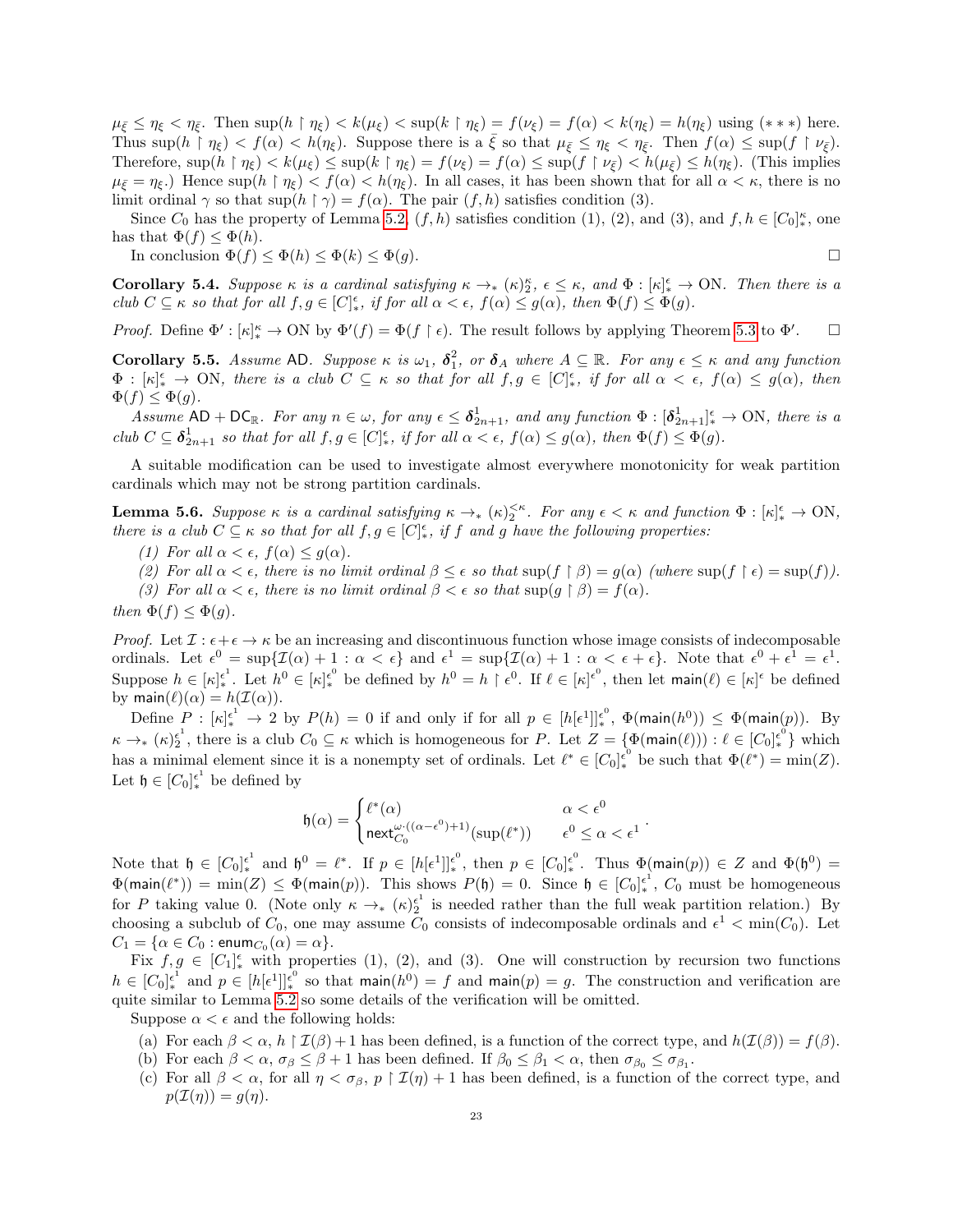(d) For all  $\beta < \alpha$ , for all  $\eta < \sigma_{\beta}$ ,  $g(\eta) \leq f(\beta) < g(\sigma_{\beta})$ .

Let  $\iota_{\alpha} = \sup \{ \sigma_{\beta} : \beta < \alpha \}, \ \delta_0 = \sup \{ \mathcal{I}(\beta) + 1 : \beta < \alpha \}, \text{ and } \tau_0 = \sup \{ \mathcal{I}(\beta) + 1 : \beta < \iota_{\alpha} \}.$  Observe  $\sup(g \restriction \iota_\alpha) \leq \sup(f \restriction \alpha) < g(\iota_\alpha).$ 

Let  $A = \{\beta < \alpha : \sup(f \restriction \alpha) < g(\beta) < f(\alpha)\}.$ 

(Case A) If  $A = \emptyset$ .

Then let  $\tau = \tau_0$  and  $\delta = \delta_0$ .

(Case B)  $A \neq \emptyset$ .

One must have  $\iota_{\alpha} < \alpha$  and  $\iota_{\alpha} = \min(A)$ . Let  $\xi = \text{ot}(A) \leq \alpha$  and observe that  $A = {\iota_{\alpha} + \eta : \eta < \xi}$ .  $\delta_0$ and  $\tau_0$  have already been defined above with  $\sup(h \restriction \delta_0) = \sup(f \restriction \alpha) < g(\iota_\alpha)$ . For  $0 < \nu < \xi$ , suppose that for all  $\eta < \nu$ , the following holds:

- $\epsilon_{\eta} = \delta_0 + \mathcal{I}(\iota_{\alpha} + \eta)$  and  $\mu_{\eta} = \tau_0 + \mathcal{I}(\iota_{\alpha} + \eta)$  have been defined.
- $h \restriction \epsilon_{\eta} + 1$  and  $p \restriction \mu_{\eta} + 1$  have been defined.
- $h(\epsilon_n) = g(\iota_\alpha + \eta) = p(\mu_n).$

Let  $\delta_{\nu} = \sup{\epsilon_{\eta} + 1 : \eta < \nu}$  and  $\tau_{\nu} = \sup{\mu_{\eta} + 1 : \eta < \nu}$ . Note that  $\delta_{\nu} < \delta_{0} + \mathcal{I}(\iota_{\alpha} + \nu)$  and  $\tau_{\nu} < \tau_0 + \mathcal{I}(\iota_{\alpha} + \nu)$ .  $h \restriction \delta_{\nu}$  and  $p \restriction \tau_{\nu}$  are defined with  $\sup(h \restriction \delta_{\nu}) = \sup(g \restriction (\iota_{\alpha} + \nu)) = \sup(g \restriction \tau_{\nu})$ .

Fix  $\nu$  with  $0 \le \nu < \xi$ . Let  $\epsilon_{\nu} = \delta_{\nu} + \mathcal{I}(\iota_{\alpha} + \nu) = \delta_0 + \mathcal{I}(\iota_{\alpha} + \nu)$  and  $\mu_{\nu} = \tau_{\nu} + \mathcal{I}(\iota_{\alpha} + \nu) = \tau_0 + \mathcal{I}(\iota_{\alpha} + \nu)$ . For  $\beta < \mathcal{I}(\iota_{\alpha}+\nu)$ , let  $h(\delta_{\nu}+\beta) = p(\tau_{\nu}+\beta) = \text{next}_{C_0}^{\omega\cdot(\beta+1)}(\sup(h\upharpoonright \delta_{\nu}))$ . Let  $h(\epsilon_{\nu}) = p(\mu_{\nu}) = g(\iota_{\alpha}+\nu)$ .

Let  $\tau = \sup\{\mu_{\xi} + 1 : \nu < \xi\}$  and  $\delta = \sup\{\epsilon_{\nu} + 1 : \nu < \xi\}$ . Note  $p \restriction \tau$  and  $h \restriction \tau$  have been defined so that  $\sup(p \restriction \tau) = \sup(h \restriction \delta) = \sup(g(\gamma) : \gamma \in A\} < f(\alpha)$  by property (3). Observe also that  $\delta < \mathcal{I}(\alpha)$ .

Now in either Case A or Case B, ordinals  $\tau$  and  $\delta$  have been defined with  $\tau \leq \delta < \mathcal{I}(\alpha)$  and sup( $h \restriction \delta$ )  $f(\alpha)$ . Let  $\ell = \min(\kappa \setminus A)$ .

(Case I)  $q(\ell) > f(\alpha)$ .

Let  $\sigma_{\alpha} = \iota_{\alpha}$  if Case A held and let  $\sigma_{\alpha} = \ell$  if Case B held. For  $\beta < \mathcal{I}(\alpha)$ , let  $h(\delta + \beta) = \text{next}_{C_0}^{\omega \cdot (\beta + 1)}(\sup(h \mid \beta))$ δ)). Let  $h(\mathcal{I}(\alpha)) = f(\alpha)$ .

(Case II)  $q(\ell) = f(\alpha)$ . For  $\beta < \mathcal{I}(\ell)$ , let  $h(\delta + \beta) = \text{next}_{C_0}^{\omega \cdot (\beta + 1)}(\sup(h \restriction \delta)).$ (Case II.1)  $\ell = \alpha$ . Let  $h(\mathcal{I}(\alpha)) = p(\mathcal{I}(\alpha)) = f(\alpha) = g(\alpha)$ . Let  $\sigma_{\alpha} = \alpha + 1$ . (Case II.2)  $\ell < \alpha$ .

For  $\beta < \mathcal{I}(\alpha)$ , let  $h(\delta + \mathcal{I}(\ell) + \beta) = \text{next}_{C_0}^{\omega \cdot (\beta + 1)}(\sup(h \upharpoonright (\delta + \mathcal{I}(\ell))))$ . Let  $h(\mathcal{I}(\alpha)) = f(\alpha)$  and  $p(\mathcal{I}(\ell)) =$  $g(\ell) = f(\alpha)$ . Let  $\sigma_{\alpha} = \ell + 1$ .

Let  $\varpi \leq \epsilon$  be largest such that  $\sup(q \restriction \varpi) \leq \sup(f)$ . Let  $\varsigma = \sup\{\mathcal{I}(\alpha) + 1 : \alpha < \varpi\}$ . After  $\epsilon$ -many stages,  $h \restriction \epsilon^0$  and  $p \restriction \varsigma$  have been defined. Note main $(h \restriction \epsilon^0) = f$ .

 $(Case 1) \sup(f) = \sup(g).$ 

Then  $\varpi = \epsilon$ ,  $\varsigma = \epsilon^0$ , and  $p \in [C_0]_{*}^{\epsilon^0}$  has been completely defined with main $(p) = g$ .

For  $\alpha < \epsilon^1$ , let  $h(\epsilon^0 + \alpha) = \text{next}_{C_0}^{\omega \cdot (\alpha+1)}(\sup(h \restriction \epsilon^0))$ . This complete the construction of  $h \in [C_0]_*^{\epsilon^1}$ .  $(Case 2) \sup(f) < sup(g).$ 

Then  $\varpi < \epsilon$  and  $\varsigma < \epsilon^0$ . Suppose  $\nu < \epsilon$  and the following holds.

- (i) For all  $\eta < \epsilon + \nu$ ,  $h \upharpoonright \mathcal{I}(\eta) + 1$  has been defined and is a function of the correct type.
- (ii) For all  $\eta < \varpi + \nu$ ,  $p \upharpoonright \mathcal{I}(\eta) + 1$  has been defined and is a function of the correct type.
- (iii) For  $\eta < \epsilon$ ,  $h(\mathcal{I}(\epsilon + \eta)) = g(\varpi + \eta) = p(\mathcal{I}(\varpi + \eta)).$

Suppose  $\nu < \epsilon$ . Let  $\lambda_{\nu} = {\mathcal{I}(\eta) + 1 : \eta < \epsilon + \nu}$  and  $\rho_{\nu} = {\mathcal{I}(\eta) + 1 : \eta < \omega + \nu}$ . (Note that  $\lambda_0 = \epsilon^0$  and  $\rho_0 = \varsigma$ .) These assumptions imply that  $h \restriction \lambda_\nu$  and  $p \restriction \rho_\nu$  are defined. For  $\alpha < \mathcal{I}(\varpi + \nu)$ , let  $h(\lambda_{\nu} + \alpha) = p(\rho_{\nu} + \alpha) = \text{next}_{C_0}^{\omega \cdot (\alpha + 1)}(\sup(h \upharpoonright \lambda_{\nu}))$ . This defines  $h \upharpoonright (\lambda_{\nu} + \mathcal{I}(\varpi + \nu))$  and  $p \upharpoonright \mathcal{I}(\varpi + \nu)$ . For all  $\alpha < \mathcal{I}(\epsilon+\nu)$ , let  $h(\lambda_{\nu}+\mathcal{I}(\varpi+\nu)+\alpha) = \text{next}_{C_0}^{\omega \cdot (\alpha+1)}(\sup(h \upharpoonright (\lambda_{\nu}+\mathcal{I}(\varpi+\nu))))$ . This defines  $h \upharpoonright \mathcal{I}(\epsilon+\nu)$  since  $\lambda_{\nu}+\mathcal{I}(\varpi+\nu)+\mathcal{I}(\epsilon+\nu)=\mathcal{I}(\epsilon+\nu)$  since  $\mathcal{I}(\epsilon+\nu)$  is indecomposable. Let  $h(\mathcal{I}(\epsilon+\nu))=p(\mathcal{I}(\varpi+\nu))=g(\varpi+\nu)$ . This defines  $h \upharpoonright \mathcal{I}(\epsilon + \nu) + 1$  and  $p \upharpoonright \mathcal{I}(\varpi + \nu) + 1$ .

The construction of  $h \in [C_0]_*^{\epsilon^1}$  and  $p \in [h[\epsilon^1]]_*^{\epsilon^0}$  has been completed so that  $\text{main}(h^0) = f$  and  $\text{main}(p) = g$ . Since  $h \in [C_0]_*^{\epsilon^1}$ ,  $p \in [h[\epsilon^1]]_*^{\epsilon_0}$ , and  $P(h) = 0$ , one has  $\Phi(f) = \Phi(\mathsf{main}(h^0)) \leq \Phi(\mathsf{main}(p)) = \Phi(g)$ .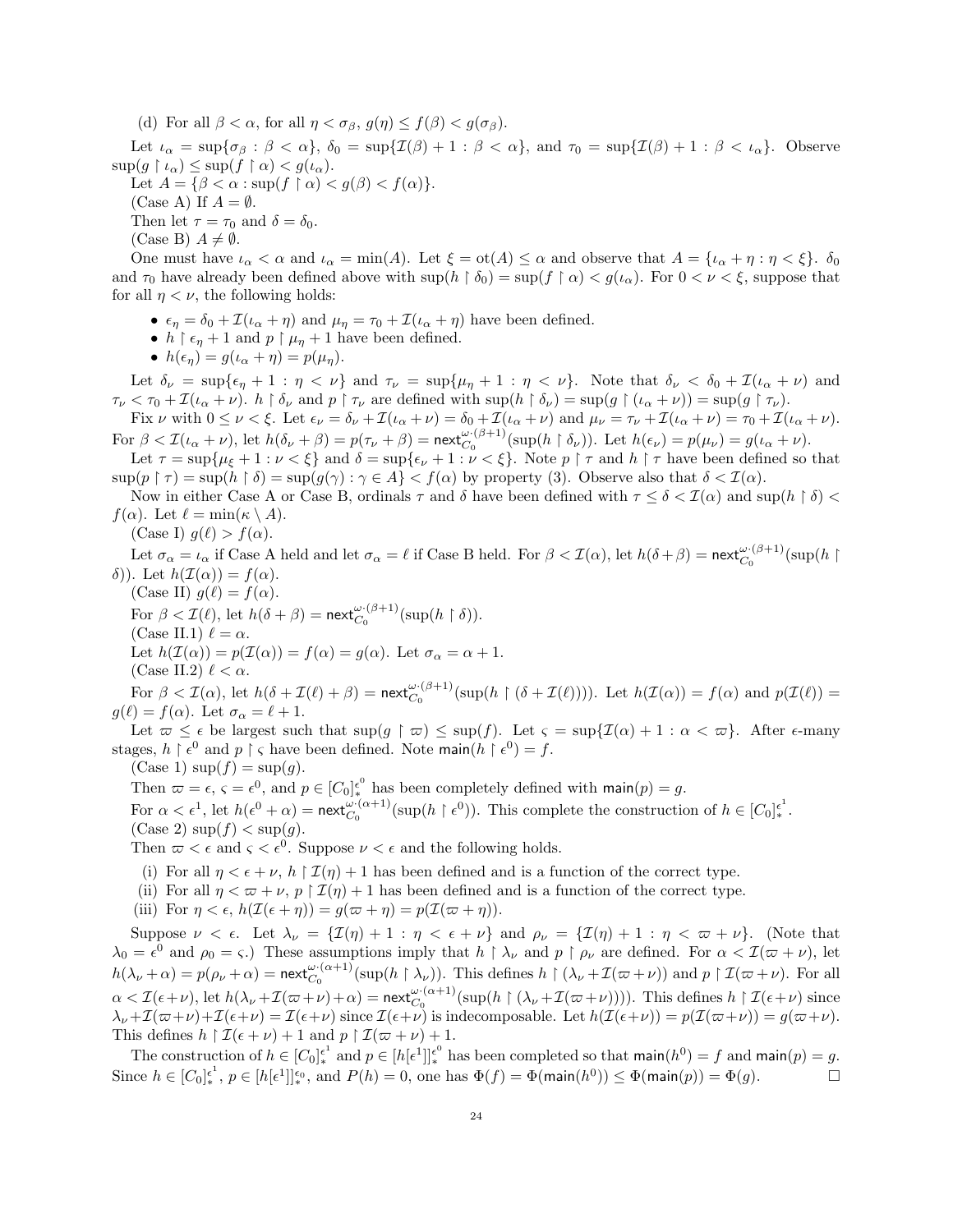<span id="page-24-0"></span>**Theorem 5.7.** Suppose  $\kappa$  is a cardinal satisfying  $\kappa \to_{\ast} (\kappa)_{2}^{\gamma}$  for all  $\gamma < \kappa$ . For any  $\epsilon < \kappa$  and function  $\Phi : [\kappa]_*^{\epsilon} \to \text{ON}, \text{ there is a club } C \subseteq \kappa \text{ so that for all } f, g \in [\kappa]_*^{\epsilon}, \text{ if for all } \alpha < \epsilon, f(\alpha) \leq g(\alpha), \text{ then }$  $\Phi(f) \leq \Phi(g)$ .

*Proof.* Let  $C_0 \subseteq \kappa$  be a club consisting of indecomposable ordinals with the properties from Lemma [5.6.](#page-22-1) Let  $C_1 = \{\alpha \in C_0 : \mathsf{enum}_{C_0}(\alpha) = \alpha\}.$ 

- Let  $\zeta \leq \epsilon$  and  $\langle \eta_{\xi} : \xi \langle \zeta \rangle$  and  $\langle \nu_{\xi} : \xi \langle \zeta \rangle$  be two increasing sequences with the following property.
- (1) For all  $\xi < \zeta$ ,  $\nu_{\xi}$  is a limit ordinal.
- (2) For all  $\xi < \zeta$ , sup( $f \upharpoonright \nu_{\xi}$ ) =  $g(\eta_{\xi})$ .
- (3) For all  $\nu < \epsilon$  and  $\eta < \epsilon$ , if  $\nu$  is a limit ordinal and sup( $f \upharpoonright \nu$ ) =  $g(\eta)$ , then there is a  $\xi < \zeta$  so that  $\nu = \nu_{\xi}$  and  $\eta = \eta_{\xi}$ .

(Note it is possible that  $\nu_{\xi} = \epsilon$  when  $\sup(f \restriction \epsilon) = \sup(f) = g(\eta_{\xi})$ .) These indicate the region in which the pair  $(f, g)$  fails to satisfy condition (2) of Lemma [5.6.](#page-22-1) For each  $\xi < \zeta$ , let  $\mu_{\xi}$  be the least  $\gamma$  so that  $\sup(g \restriction \eta_{\xi}) \leq f(\gamma).$ 

Define  $k \in [C_1]_*^{\epsilon}$  as follows: If  $\alpha < \epsilon$  and there is no  $\xi < \zeta$  so that  $\alpha = \eta_{\xi}$ , then let  $k(\alpha) = g(\alpha)$ . If  $\alpha < \epsilon$ and there is a  $\xi < \zeta$  so that  $\alpha = \eta_{\xi}$ , then let  $k(\alpha) = f(\mu_{\xi} + 1)$ . As in Theorem [5.3,](#page-19-0) the pair  $(f, k)$  satisfies conditions (1) and (2) and the pair  $(k, g)$  satisfies conditions (1), (2), and (3). Therefore,  $\Phi(k) \leq \Phi(g)$ .

Let  $\zeta \leq \epsilon$  and  $\langle \eta_{\xi} : \xi \langle \zeta \rangle$  and  $\langle \nu_{\xi} : \xi \langle \zeta \rangle$  be two increasing sequences so that the following hold.

- (1) For all  $\xi < \zeta$ ,  $\eta_{\xi}$  is a limit ordinal.
- (2) For all  $\xi < \zeta$ , sup $(k \restriction \eta_{\xi}) = f(\nu_{\xi})$ .
- (3) For all  $\eta < \epsilon$  and  $\nu < \epsilon$ , if  $\eta$  is a limit ordinal and sup( $k \restriction \eta$ ) =  $f(\nu)$ , then there is a  $\xi < \zeta$  so that  $\eta = \eta_{\xi}$  and  $\nu = \nu_{\xi}$ .

Let  $\mu_{\xi}$  be the least  $\gamma < \eta_{\xi}$  so that sup( $f \upharpoonright \nu_{\xi}$ ) <  $k(\gamma)$ .

Define  $h \in [C_0]_*^{\epsilon}$  as follows: If  $\alpha < \epsilon$  and there is no  $\xi < \zeta$  so that  $\mu_{\xi} \leq \alpha < \eta_{\xi}$ , then let  $h(\alpha) = k(\alpha)$ . If  $\alpha < \epsilon$  and there is a  $\xi < \zeta$  so that  $\mu_{\xi} \leq \alpha < \eta_{\xi}$ , then let  $h(\alpha) = \text{next}_{C_0}^{\omega \cdot ((\alpha - \mu_{\xi}) + 1)}(\sup(f \upharpoonright \nu_{\xi}))$ . As before, the pairs  $(f, h)$  and  $(h, k)$  both satisfy conditions (1), (2), and (3). Thus  $\Phi(f) \leq \Phi(h) \leq \Phi(k)$ . This concludes that  $\Phi(f) \leq \Phi(g)$ .

<span id="page-24-3"></span>**Corollary 5.8.** Assume AD. Let  $\kappa$  be  $\omega_1$ ,  $\omega_2$ ,  $\delta_1^2$ , or  $\delta_A$  where  $A \subseteq \mathbb{R}$ . For any  $\epsilon < \kappa$  and  $\Phi : [\kappa]_*^{\epsilon} \to ON$ , there is a club  $C \subseteq \omega_2$  so that for all  $f, g \in [C_{\ast}^{\epsilon},$  if for all  $\alpha < \epsilon, f(\alpha) \leq g(\alpha)$ , then  $\Phi(f) \leq \Phi(g)$ .

Assume  $AD + DC_{\mathbb{R}}$ . For any  $1 \leq n < \omega$ ,  $\epsilon < \delta_n^1$ , and  $\Phi : [\delta_n^1]_*^{\epsilon} \to ON$ , there is a club  $C \subseteq \delta_n^1$  so that for any  $f, g \in [C]_{*}^{\epsilon}$ , if for all  $\alpha < \epsilon$ ,  $f(\alpha) \leq g(\alpha)$ , then  $\Phi(f) \leq \Phi(g)$ .

### 6. A FINITE CONTINUITY PROPERTY FOR LONG FUNCTIONS ON  $\omega_1$

Expecting a function  $\Phi : [\omega_1]_*^{\omega_1} \to \omega_1$  to satisfy an almost everywhere finite continuity in the sense that there are finitely many ordinals  $\delta_0, ..., \delta_k < \omega_1$  so that  $\Phi(f)$  only depends on sup( $f \restriction \delta_i$ ) is impossible.

<span id="page-24-1"></span>**Example 6.1.** Let  $\Psi : [\omega_1]_{*}^{\omega_1} \to \omega_1$  be defined by  $\Psi(f) = f(f(0))$ . For any finite set of ordinals  $\delta_0, ..., \delta_{k-1}$  $\omega_1$ , for any club C, there are  $f, g \in [C]_{*}^{\omega_1}$  so that for all  $i < k$ ,  $\sup(f \restriction \delta_i) = \sup(g \restriction \delta_i)$  and  $\Psi(f) \neq \Psi(g)$ .

Proof. Let  $\delta = \sup\{\delta_0, ..., \delta_{k-1}\}\$ . Pick  $f, g \in [C]_{*}^{\omega_1}$  so that  $f \restriction \delta = g \restriction \delta$ ,  $f(0) = g(0) > \delta$ , and  $f(f(0)) \neq$  $g(g(0))$ . Then for all  $i < k$ ,  $\sup(f \restriction \delta_i) = \sup(g \restriction \delta_i)$  but  $\Psi(f) = f(f(0)) \neq g(g(0)) = \Psi(g)$ .

Expecting a function  $\Phi : [\omega_1]_*^{\omega_1} \to \omega_1$  to have finitely many functions  $\Gamma_0, ..., \Gamma_{k-1}$  so that  $\Phi(f)$  depends only on sup( $f \restriction \Gamma_i(f)$ ) is also impossible by the following example. The concept of a closure point of a function will be very important in this section.

**Definition 6.2.** Let  $f \in [\omega_1]_{*}^{\omega_1}$ . An ordinal  $\beta \in \omega$  is a closure point of f if and only if for all  $\alpha < \beta$ ,  $f(\alpha) < \beta$  (or equivalently) if and only if  $\sup(f \upharpoonright \beta) = \beta$ . Let  $\mathfrak{C}_f = \{\beta \in \omega_1 : \sup(f \upharpoonright \beta) = \beta\}$  be the collection of closure points of f.  $\mathfrak{C}_f$  is a club subset of  $\omega_1$ .

<span id="page-24-2"></span>**Example 6.3.** Let  $\Psi : [\omega_1]_{*}^{\omega_1} \to \omega_1$  be defined by  $\Psi(f) = \min(\mathfrak{C}_f)$ , i.e.  $\Psi(f)$  is the least closure point of f. Then for any club  $C \subseteq \omega_1$  and for any finite collection of functions  $\Gamma_0, ..., \Gamma_{k-1} : [\omega_1]_{*}^{\omega_1} \to \omega_1$ , there is an  $f \in [C]^{\omega_1}_*$  and a  $g \in [C]^{\omega_1}_*$  so that for all  $i < k$ ,  $\sup(f \restriction \Gamma_i(f)) = \sup(g \restriction \Gamma_i(f))$  and  $\Phi(f) \neq \Phi(g)$ .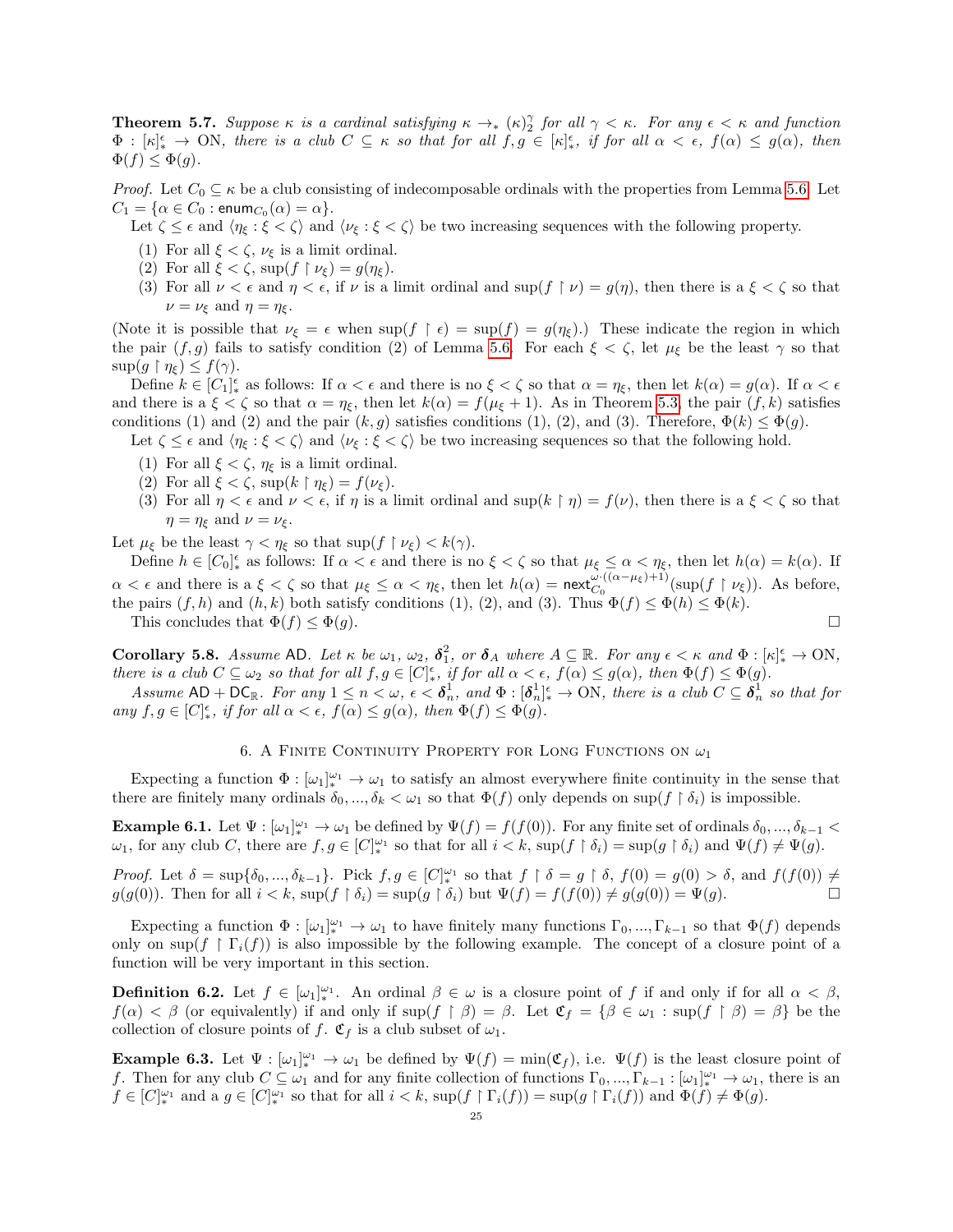*Proof.* Let  $C_0 \subseteq C$  be a club consisting entirely of indecomposable ordinals. Let  $C_1 = \{ \alpha \in C_0 : \text{enum}_{C_0}(\alpha) =$  $\alpha$ . Let  $C_2$  be the club of limit points of  $C_1$ . Let  $f \in [C_2]_*^{\omega_1}$ . Then  $\Psi(f) = \min(\mathfrak{C}_f) \in C_2$ . Let  $\gamma = \sup\{\Gamma_i(f) :$  $i < k \wedge \Gamma_i(f) < \Psi(f)$  and note that  $\gamma = 0$  if there are no  $i < k$  with  $\Gamma_i(f) < \Psi(f)$ . Since  $\Psi(f) \in C_2$  and  $\sup(f \restriction \gamma) < \sup(f \restriction \Psi(f)) = \Psi(f)$ , there exists a  $\delta \in C_1$  with  $\sup(f \restriction \gamma) < \delta < \Psi(f)$ . Define  $g \in [C_0]_{*}^{\omega_1}$  by

$$
g(\alpha) = \begin{cases} f(\alpha) & \alpha < \gamma \vee \alpha \ge \Psi(f) \\ \operatorname{next}_{C_0}^{\omega \cdot (\alpha + 1)}(\sup(f \restriction \gamma)) & \gamma \le \alpha < \Psi(f) \end{cases}
$$

.

By Fact [2.12,](#page-7-2) g is indeed an increasing function. Moreover, since  $\gamma < \delta$  and sup(f  $\gamma$ )  $< \delta$ , Fact [2.12](#page-7-2) also implies that  $\sup(g \restriction \delta) = \delta$ . Thus  $\delta \in \mathfrak{C}_q$ . Therefore,  $\Psi(g) = \min(\mathfrak{C}_q) \leq \delta < \Psi(f)$ . However, for all  $i < k$ ,  $\sup(g \upharpoonright \Gamma_i(f)) = \sup(f \upharpoonright \Gamma_i(f)).$ 

Motivated by this example, this section will show that if one demands that closure points remains the same, then there will be finitely many functions  $\Gamma_0, ..., \Gamma_{k-1}$  so that for  $\mu_{\omega_1}^{\omega_1}$ -almost all f,  $\Phi(f)$  depends only on sup $(f \restriction \Gamma_i(f)).$ 

The results of this section will be proved using the strong partition relation  $\omega_1 \to_{\ast} (\omega_1)^{\omega_1}_{\ast}$  and an additional combinatorial principle called the almost everywhere short length club uniformization for  $\omega_1$ . More specifically, a fine form of  $\mu_{\omega_1}^{\omega_1}\text{-almost everywhere continuity is needed.}$ 

Let  $\mathsf{club}_{\omega_1}$  denote the collection of club subsets of  $\omega_1$ . A relation  $R \subseteq [\omega_1]_{*}^{<\omega_1} \times \mathsf{club}_{\omega_1}$  is said to  $\subseteq$ downward closed in the  $\text{club}_{\omega_1}$ -coordinate if and only if for all  $\ell \in [\omega_1]_{*}^{<\omega_1}$ , if  $R(\ell, D)$  and  $C \subseteq D$ , then  $R(\ell, C)$ .

**Definition 6.4.** Almost everywhere short length club uniformization at  $\omega_1$  is the asserting that for all  $R \subseteq [\omega_1]_{*}^{\omega_1} \times \mathsf{club}_{\omega_1}$  which is  $\subseteq$ -downward closed in the  $\mathsf{club}_{\omega_1}$ -coordinate, there is a club  $C \subseteq \omega_1$  and a function  $\Lambda: (\text{dom}(R) \cap [C]_{*}^{<\omega_1}) \to \text{club}_{\omega_1}$  so that for all  $\ell \in \text{dom}(R) \cap [C]_{*}^{<\omega_1}, R(\ell, \Lambda(\ell)).$ 

Almost everywhere short length club uniformization is established in [\[4\]](#page-31-8) Theorem 3.10 under AD using techniques which are specific to  $\omega_1$ . [\[2\]](#page-31-9) gives a more general argument which holds for many other known strong partition cardinals under AD.

<span id="page-25-0"></span>Fact 6.5. (4) Theorem 3.10, (2) Assume AD. The almost everywhere short length club uniformization at  $\omega_1$  holds.

The almost everywhere short length club uniformization at  $\omega_1$  combined with the strong partition relation  $\omega_1 \to_{*} (\omega_1)_2^{\omega_1}$  gives a simpler form of the almost everywhere club uniformization principle stated below.

<span id="page-25-1"></span>Fact 6.6. ([\[2\]](#page-31-9)) (Strong almost everywhere short length club uniformization for  $\omega_1$ ) Assume  $\omega_1 \to_{*} (\omega_1)_2^{\omega_1}$  and the almost everywhere short length club uniformization principle holds at  $\omega_1$ . For all  $R \subseteq [\omega_1]_*^{<\omega_1} \times$  club $_{\omega_1}$ , there exists a club  $C \subseteq \omega_1$  so that for all  $\ell \in [C]_{*}^{<\omega_1} \cap \text{dom}(R)$ ,  $R(\ell, C \setminus \text{sup}(\ell) + 1)$ .

[\[4\]](#page-31-8) used Fact [6.5](#page-25-0) to show that every function  $\Phi : [\omega_1]_*^{\omega_1} \to \omega_1$  is continuous  $\mu_{\omega_1}^{\omega_1}$ -almost everywhere.

Fact 6.7. Assume  $\omega_1 \to_{*} (\omega_1)_2^{\omega_1}$  and the almost everywhere short length club uniformization principle holds  $for \omega_1.$  Let  $\Phi : [\omega_1]_*^{\omega_1} \to \omega_1$ . There is a club  $C \subseteq \omega_1$  so that for all  $f \in [C]_*^{\omega_1}$ , there is an  $\alpha < \omega_1$  so that for all  $g \in [C]^{\omega_1}_*$ , if  $g \restriction \alpha = f \restriction \alpha$ , then  $\Phi(f) = \Phi(g)$ .

Here, an even finer form of continuity established in [\[2\]](#page-31-9) from Fact [6.6](#page-25-1) will be needed.

**Definition 6.8.** Let  $\Phi : [\omega_1]_*^{\omega_1} \to \omega_1$  and  $C \subseteq \omega_1$  be a club. One says that  $\ell \in [C]_*^{<\omega_1}$  is a continuity point for  $\Phi$  relative to C if and only if for all  $f, g \in [C]_*^{\omega_1}$  so that  $f \upharpoonright |\ell| = \ell = g \upharpoonright |\ell|, \Phi(f) = \Phi(g)$ .

<span id="page-25-2"></span>Fact 6.9. ([\[2\]](#page-31-9)) Assume  $\omega_1 \to_{\ast} (\omega_1)_2^{\omega_1}$  and the almost everywhere short length club uniformization principle holds for  $\omega_1$ . Suppose  $\Phi : [\omega_1]_{*}^{\omega_1} \to \omega_1$ . Then there is a club  $C \subseteq \omega_1$  so that for all  $f \in [C]_{*}^{\omega_1}$  and  $\alpha < \omega_1$ , if  $\Phi(f) < f(\alpha)$ , then  $f \restriction \alpha$  is a continuity point for  $\Phi$  relative to C.

<span id="page-25-3"></span>**Lemma 6.10.** Assume  $\omega_1 \rightarrow_* (\omega_1)_2^{\omega_1}$  and that the almost everywhere short length club uniformization principle holds at  $\omega_1$ . Suppose  $\Phi : [\omega_1]_*^{\omega_1} \to \omega_1$  is a function so that for  $\mu_{\omega_1}^{\omega_1}$ -almost all f,  $\Phi(f)$  is a successor ordinal. Then there is a club  $C \subseteq \omega_1$  and a function  $\Gamma^{\Phi}: [C]_{*}^{\omega_1} \to \omega_1$  so that the following holds:

- (1) For all  $f \in [C]_{*}^{\omega_1}$ ,  $\Gamma_{{}_{-}}^{\Phi}(f) < \Phi(f)$ .
- (2) For all  $f \in [C]_*^{\omega_1}$ ,  $\Gamma^{\Phi}(f) + 1 = \Phi(f)$ .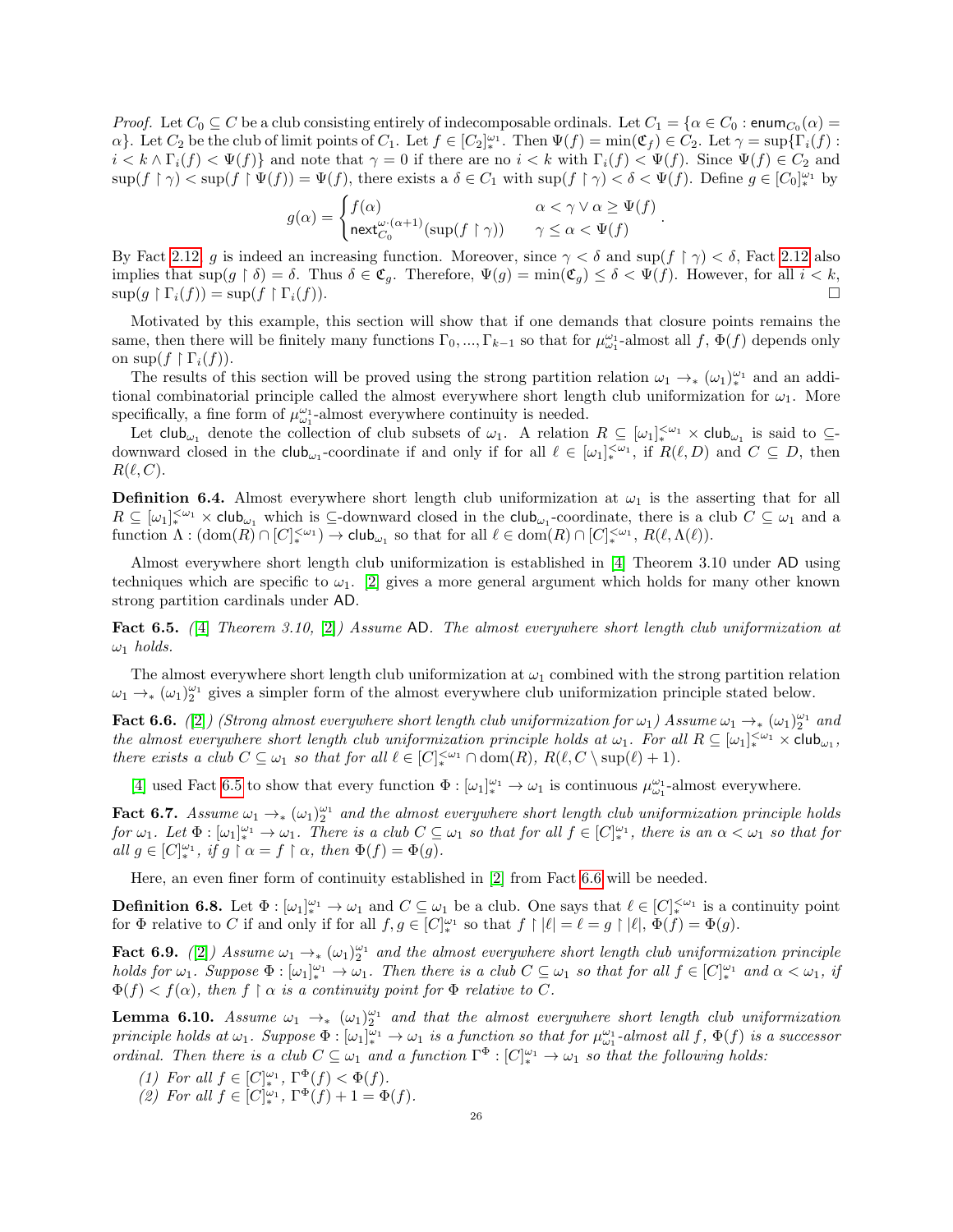(3) For all  $f \in [C]_*^{\omega_1}$ ,  $f \restriction \Gamma^{\Phi}(f)$  is a continuity point for  $\Phi$  relative to C.

*Proof.* Let  $C_0 \subseteq \omega_1$  be a club consisting entirely of limit ordinals so that for all  $f \in [C_0]^{\omega_1}_*$ ,  $\Phi(f)$  is a successor ordinal. By Fact [6.9,](#page-25-2) there is a club  $C_1 \subseteq C_0$  so that for all  $f \in [C_1]_{*}^{\omega_1}$  and  $\alpha < \omega_1$ , if  $\Phi(f) < f(\alpha)$ , then  $f \restriction \alpha$  is a continuity point for  $\Phi$  relative to  $C_1$ . Define  $\Gamma^{\Phi} : [C_1]_{*}^{\omega_1} \to \omega_1$  by letting  $\Gamma^{\Phi}(f)$  be the predecessor of  $\Phi(f)$ . Note that  $\Gamma^{\Phi}(f) \leq \sup(f \mid \Gamma^{\Phi}(f)) < f(\Gamma^{\Phi}(f))$  since  $\sup(f \mid \Gamma^{\Phi}(f)) \in C_1$  is a limit ordinal and by the discontinuity of f. Since  $\Phi(f) = \Gamma^{\Phi}(f) + 1$ , this implies that  $\Phi(f) \leq f(\Gamma^{\Phi}(f))$ . However since  $f \in [C_1]_{*}^{\omega_1}$ and  $C_1$  consist entirely of limit ordinals,  $\Phi(f) < f(\Gamma^{\Phi}(f))$  since  $\Phi(f)$  is a successor ordinal. By Fact [6.9,](#page-25-2)  $f \restriction \Gamma^{\Phi}(f)$  is a continuity point for  $\Phi$  relative to  $C_1$ .

<span id="page-26-3"></span>**Lemma 6.11.** Assume  $\omega_1 \rightarrow_* (\omega_1)_2^{\omega_1}$  and that the almost everywhere short length club uniformization principle holds at  $\omega_1$ . Suppose  $\Phi : [\omega_1]_*^{\omega_1} \to \omega_1$  is a function so that for  $\mu_{\omega_1}^{\omega_1}$ -almost all f,  $\Phi(f)$  is a non-zero limit ordinal and  $\Phi(f) \notin \mathfrak{C}_f$  (i.e.  $\Phi(f)$  is not a closure point of f). Then there is a club  $C \subseteq \omega_1$  and a function  $\Gamma^{\Phi}: [C]_{*}^{\omega_{1}} \to \omega_{1}$  so that the following holds:

- (1) For all  $f \in [C]_*^{\omega_1}$ ,  $\Gamma^{\Phi}(f) < \Phi(f)$ .
- (2) For all  $f \in [C]_{*}^{\omega_1}$ ,  $ot(\{\alpha : \Gamma^{\Phi}(f) \leq \alpha < \Phi(f)\})$  is an additively indecomposable ordinal.
- (3) For all  $f \in [C]^{\omega_1}_{*}$ ,  $f \restriction \Gamma^{\Phi}(f)$  is a continuity point for  $\Phi$  relative to C.

*Proof.* Let  $C_0 \subseteq \omega_1$  be a club so that for all  $f \in [C_0]_{*}^{\omega_1}$ ,  $\Phi(f)$  is a limit ordinal which is not a closure point of f. By Fact [6.9,](#page-25-2) let  $C_1 \subseteq C_0$  be a club so that for all  $\alpha < \omega_1$ , if  $\Phi(f) < f(\alpha)$ , then  $f \upharpoonright \alpha$  is a continuity point of  $\Phi$  relative to  $C_1$ . Define  $\Gamma: [C_1]_{*1}^{\omega_1} \to \omega_1$  by  $\Gamma(f)$  is the unique  $\beta$  such that  $\sup(f \restriction \beta) \leq \Phi(f) < f(\beta)$ . For all  $f \in [C_1]_{*}^{\omega_1}$ ,  $f \restriction \Gamma(f)$  is a continuity point for  $\Phi$  relative to  $C_1$ . Note that  $\Gamma(f) \leq \Phi(f)$ . If  $\Gamma(f) = \Phi(f)$ , then since  $\Phi(f)$  is a limit ordinal,  $\Phi(f) \leq \sup(f \upharpoonright \Phi(f)) = \sup(f \upharpoonright \Gamma(f)) \leq \Phi(f)$ . Thus  $\Phi(f) \in \mathfrak{C}_f$  which contradicts the assumption. It has been shown that  $\Gamma(f) < \Phi(f)$  for all  $f \in [C_1]_{*}^{\omega_1}$ . For each  $f \in [C_1]_{*}^{\omega_1}$ , let  $\delta_f = \text{ot}(\{\alpha : \Gamma(f) \leq \alpha < \Phi(f)\})$ . Note that  $\delta_f$  is a limit ordinal since  $\Phi(f)$  is a limit ordinal. Let  $\epsilon_f$  be the least ordinal so that there exists an additively indecomposable ordinal  $\nu_f$  with  $\delta_f = \epsilon_f + \nu_f$ . Note that  $\epsilon_f < \delta_f$ . Define  $\Gamma^{\Phi}: [C_1]_{*}^{\omega_1} \to \omega_1$  by  $\Gamma^{\Phi}(f) = \Gamma(f) + \epsilon_f$ . Then for all  $f \in [C_1]_{*}^{\omega_1}$ ,  $\Gamma^{\Phi}(f) < \Phi(f)$ ,  $f \restriction \Gamma^{\Phi}(f)$ is a continuity point for  $\Phi$  relative to  $C_1$ , and  $\text{ot}(\{\alpha : \Gamma^{\Phi}(f) \leq \alpha < \Phi(f)\}) = \nu_f$  which is an additively indecomposable ordinal.

If  $\Phi(f)$  is a function so that for  $\mu_{\omega_1}^{\omega_1}$ -almost all  $f, \Phi(f) \in \mathfrak{C}_f$  (such as the function from Example [6.3\)](#page-24-2), then  $\Phi(f)$  is the least  $\beta$  so that  $f \restriction \beta$  is a continuity point for  $\Phi$ . For such a function, condition (3) must be weakened otherwise the crucial condition (1) will not hold.

<span id="page-26-2"></span>**Fact 6.12.** (ZF) Assume  $\kappa$  is a cardinal,  $\epsilon \leq \kappa$ , and  $\kappa \to_{*} (\kappa)_{2}^{\epsilon}$ . Let  $\Phi : [\kappa]_{*}^{\epsilon} \to \text{ON}$ . There is a club  $C \subseteq \kappa$ so that for all  $f \in [C]_*^{\epsilon}$ , for all  $g \sqsubseteq f$ ,  $\Phi(f) \leq \Phi(g)$ .

Proof. This follows from Theorem [5.3;](#page-19-0) however, in this particular instance, the argument is much simpler. Let  $P: [\kappa]_*^{\epsilon} \to 2$  be defined by  $P(f) = 0$  if and only if for all  $g \subseteq f$ ,  $\Phi(f) \leq \Phi(g)$ . By  $\kappa \to_* (\kappa)_{2}^{\epsilon}$ , there is a club  $C \subseteq \kappa$  which is homogeneous for P. Suppose C was homogeneous for P taking value 1. Let  $Z = {\Phi(f) : f \in [C]_{*}^{\epsilon}}$ . Let  $\beta = \min(Z)$ . Let  $f \in [C]_{*}^{\omega_{1}}$  be such that  $\Phi(f) = \beta$ . Since  $P(f) = 1$ , there is a  $g \subseteq f$  so that  $\Phi(g) < \Phi(f)$ . Since  $g \in [C]_{*}^{\epsilon}$ ,  $\Phi(g) \in Z$ . Then  $\Phi(g) < \beta = \min(Z)$  which is a contradiction. C must be homogeneous for P taking value 0.

<span id="page-26-1"></span>**Definition 6.13.** Suppose  $\Phi : [\omega_1]_{*}^{\omega_1} \to \omega_1$  and  $f \in [\omega_1]_{*}^{\omega_1}$ . Let  $A_f^{\Phi, \beta} = \{g \in [\omega_1]_{*}^{\omega_1} : g \sqsubseteq f \wedge \mathfrak{C}_g = \mathfrak{C}_f \wedge g \upharpoonright g \wedge g$  $\beta = f \upharpoonright \beta$ . Let  $\mathfrak{B}^{\Phi, \beta}_f = \{ \Phi(g) : g \in A_f^{\Phi, \beta} \}$ . Note that if  $\beta_0 \leq \beta_1$ , then  $A_f^{\Phi, \beta_1} \subseteq A_f^{\Phi, \beta_0}$  and  $\mathfrak{B}^{\Phi, \beta_1}_f \subseteq \mathfrak{B}_f^{\Phi, \beta_0}$ .

<span id="page-26-0"></span>**Lemma 6.14.** Suppose  $\omega_1 \to_{*} (\omega_1)_2^{\omega_1}$ . For all  $\Phi : [\omega_1]_{*}^{\omega_1} \to \omega_1$ , there is a club  $C \subseteq \omega_1$  so that for all  $f \in [C]_*^{\omega_1}$ , sup $(\mathfrak{B}_f^{\Phi,0}) < \omega_1$ .

*Proof.* Suppose  $h \in [\omega_1]_{*}^{\omega_1}$  and for all  $\alpha < \omega_1$ ,  $h(\alpha)$  is an indecomposable ordinal. Let  $\langle \gamma_\alpha^h : \alpha < \omega_1 \rangle$ denote the increasing enumeration of  $\mathfrak{C}_h$ , the club of closure points of h, which are also indecomposable ordinals. Thus for all  $\alpha < \beta$ ,  $\text{ot}(\{\eta < \omega_1 : \gamma_\alpha^h \leq \eta < \gamma_\beta^h\}) = \gamma_\beta^h$ . For  $\alpha < \omega_1$ , let  $B_\alpha^h = \{(\eta, \zeta) : \gamma_\alpha^h \leq \eta < \zeta\}$  $\gamma_{\alpha+1}^h \wedge \zeta = h(\eta)$ . For  $i \in 2$ ,  $\bigcup_{\alpha < \omega_1} B_{2\alpha+i}^h$  is the graph of a partial function whose domain is a subset of  $\omega_1$ . Denote this partial function by  $\tilde{h}^i$ . Let  $\mathfrak{m}_{\text{dom}(\tilde{h}^i)} : \text{dom}(\tilde{h}^i) \to \omega_1$  be the Mostowski collapse of  $\text{dom}(\tilde{h}^i)$ . Define  $h^i(\alpha) = \tilde{h}^i \circ \mathfrak{m}_{\text{dom}(\tilde{h}^i)}^{-1}$ . Intuitively,  $h^0$  and  $h^1$  are the concatenations of h restricted to the even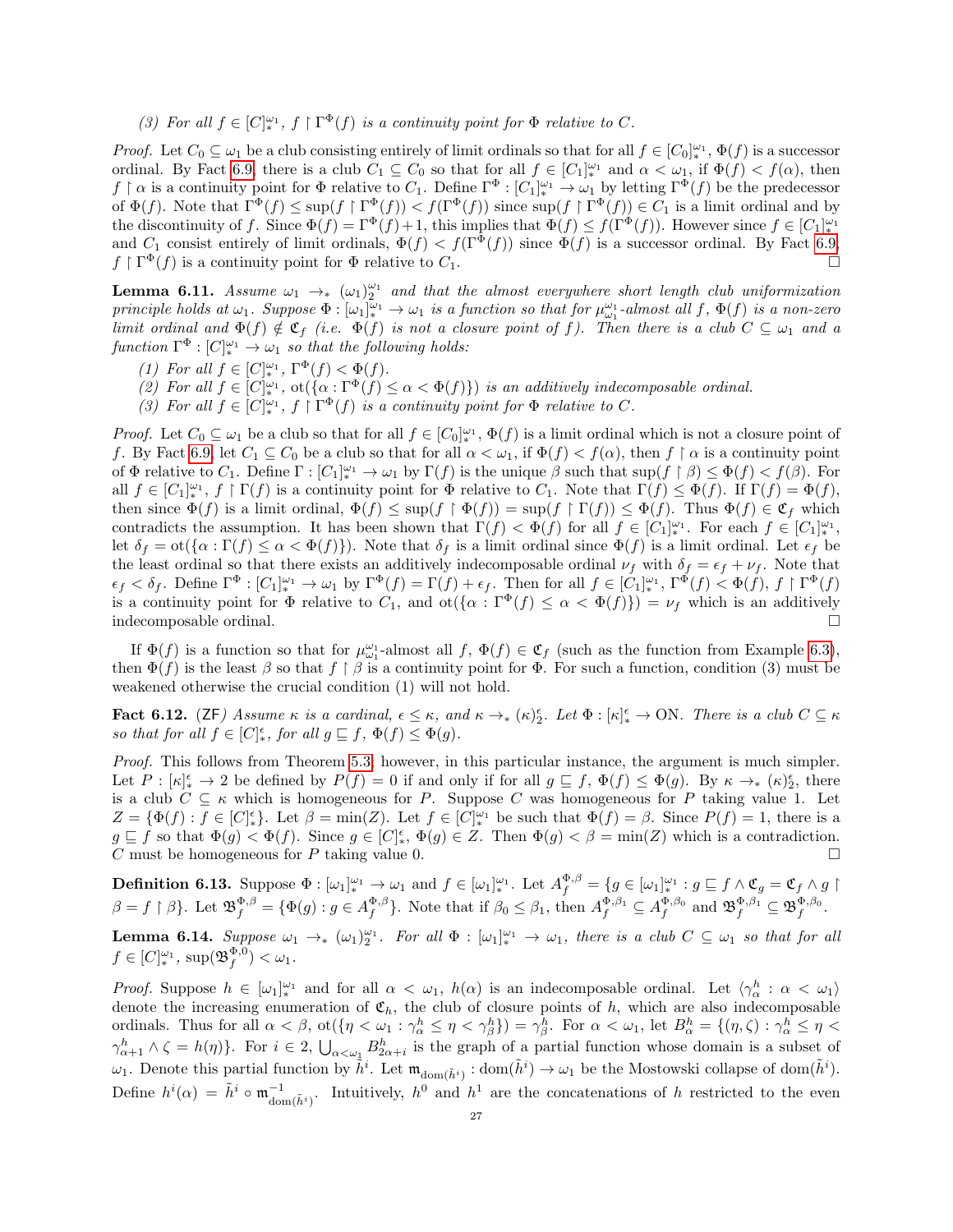and odd, respectively, blocks determined by the sequence  $\langle \gamma_\alpha^h : \alpha < \omega_1 \rangle$  of closure points of h. Note that  $\gamma_{\alpha+1}^h = \gamma_{2\alpha+1+i}^h$  and thus if  $\alpha$  is a limit ordinal  $\gamma_{\alpha}^{h^i} = \gamma_{\alpha}^h$ .

Also observe that if  $f, g \in [\omega_1]_{*}^{\omega_1}$  have the property that for all  $\alpha < \omega_1$ ,  $f(\alpha)$  and  $g(\alpha)$  are indecomposable ordinals,  $\sup(B_{\alpha}^f) < \min(B_{\alpha}^g)$ , and  $\sup(B_{\alpha}^g) < \min(B_{\alpha+1}^f)$ , then there is an  $h \in [\omega_1]_{*}^{\omega_1}$  so that  $h^0 = f$  and  $h^1 = g$ . To see this: Let  $\langle \gamma^*_{\alpha} : \alpha < \omega_1 \rangle$  be the increasing enumeration of  $\{ \gamma^f_{\alpha} : \alpha < \omega_1 \} \cup \{ \gamma^g_{\alpha} : \alpha < \omega_1 \}.$ Note that for all limit ordinals  $\alpha$ ,  $\gamma_{2\alpha}^* = \gamma_{\alpha}^* = \gamma_{\alpha}^f = \gamma_{\alpha}^g$ . For each  $\alpha$ ,  $\gamma_{2\alpha+1}^* = \gamma_{\alpha+1}^f$  and  $\gamma_{2\alpha+2}^* = \gamma_{\alpha+1}^g$  by the assumptions on f and g. Define h by recursion as follows. Suppose  $h \restriction \gamma_{2\alpha}^*$  has been defined. For each  $\xi < \gamma_{2\alpha+1}^* = \gamma_{\alpha+1}^f$ , let  $h(\gamma_{2\alpha}^* + \xi) = f(\gamma_\alpha^f + \xi)$ . This defines  $h \restriction \gamma_{2\alpha+1}^*$ . For each  $\xi < \gamma_{2\alpha+2}^* = \gamma_{\alpha+1}^g$ , let  $h(\gamma_{2\alpha+1}^*+\xi)=g(\gamma_\alpha^g+\xi)$ . This defines  $h \restriction \gamma_{2\alpha+2}^*$ . By recursion, this completes the definition of h. (The assumptions on  $f$  and  $g$  are needed to ensure  $h$  is an increasing and discontinuous function.) Note that for all  $\alpha < \omega_1$ ,  $\gamma_\alpha^h = \gamma_\alpha^*$ . Therefore,  $h^0 = f$  and  $h^1 = g$ .

Define  $P: [\omega_1]_{*}^{\omega_1} \to 2$  by  $P(h) = 0$  if and only if  $\Phi(h^0) \leq \Phi(h^1)$ . By  $\omega_1 \to_* (\omega_1)_{2}^{\omega_1}$ , there is a club  $C_0 \subseteq \omega_1$  which is homogeneous for P and consists entirely of indecomposable ordinals. For the sake of contradiction, suppose  $C_0$  is homogeneous for P taking value 1. Pick any  $h \in [C_0]_*^{\omega_1}$ . For each  $n \in \omega$ , let  $\tilde{g}_n$ denote the partial function whose graph is  $\bigcup_{\alpha<\omega_1}B^h_{\omega\cdot\alpha+n}$ . Let  $\mathfrak{m}_{\text{dom}(\tilde{g}_n)}:\text{dom}(\tilde{g}_n)\to\omega_1$  be the Mostowski collapse of dom $(\tilde{g}_n)$ . Let  $g_n = \tilde{g}_n \circ \mathfrak{m}_{\text{dom}(\tilde{g}_n)}^{-1}$ . Note that  $B^g_\alpha = B^h_{\omega \cdot \alpha + n}$ . Therefore,  $\sup(B^{g_n}_\alpha) = \gamma^h_{\omega \cdot \alpha + n+1}$  $h(\omega \cdot \alpha + n + 1) = \min(B_{\omega \cdot \alpha + n + 1}^h) = \min(B_{\alpha}^{g_{n+1}} < \gamma_{\omega \cdot \alpha + \omega} = \min(B_{\alpha+1}^{g_0}) \le \min(B_{\alpha+1}^{g_n}).$  By the previous observation, for each  $n \in \omega$ , there is an  $h_n \in [C_0]^{\omega_1}$  so that  $h_n^0 = g_n$  and  $h_n^1 = g_{n+1}$ . However,  $P(h_n) = 1$ implies that  $\Phi(g_{n+1}) = \Phi(h_n^1) < \Phi(h_n^0) = \Phi(g_n)$ .  $\langle \Phi(g_n) : n \in \omega \rangle$  is an infinite decreasing sequence of ordinals which is impossible. This shows that  $C_0$  must be homogeneous for P taking value 0.

Let  $C_1 = \{ \alpha \in C_0 : \text{enum}_{C_0}(\alpha) = \alpha \}.$  Let  $C_2$  be the club of limit points of  $C_1$ . Let  $f \in [C_2]_*^{\omega_1}$ . Let  $\gamma_0 = 0$ . If  $\alpha$  is a limit ordinal and for all  $\beta < \alpha$ ,  $\gamma_{\beta}$  has been defined, then let  $\gamma_{\alpha} = \sup\{\gamma_{\beta} : \beta < \alpha\}$ . If  $\alpha$  is a successor ordinal, then let  $\gamma_{\alpha} = \text{next}_{C_1}(\gamma_{\alpha}^f)$ . Since  $f(\gamma_{\alpha}^f) \in C_2$  and  $C_2$  consists of the limit points of  $C_1$ ,  $\gamma_{\alpha} < f(\gamma_{\alpha}^f)$ . Define  $k \in [C_0]^{\omega_1}$  by recursion as follow: Suppose  $\delta < \omega_1$  and  $k \restriction \gamma_\delta$  has been defined. For each  $\alpha < \gamma_{\delta+1}$ , let  $k(\gamma_{\delta} + \alpha) = \textsf{next}_{C_0}^{\omega \cdot (\alpha+1)}(\gamma_{\delta+1}^f)$ . Since  $\gamma_{\delta+1}$  is indecomposable and  $\gamma_{\delta+1} \in C_1 = \{ \alpha \in C_0 : \textsf{enum}_{C_0}(\alpha) = \alpha \},$ Fact [2.12](#page-7-2) implies that this defines  $k \restriction \gamma_{\delta+1}$  and  $\sup(k \restriction \gamma_{\delta+1}) = \gamma_{\delta+1}$ . Thus  $\gamma_\alpha^k = \gamma_\alpha$  for all  $\alpha < \omega_1$ . Observe that for each  $\delta < \omega_1$ ,  $\gamma_{\delta+1}^f < \text{next}_{C_0}^{\omega}(\gamma_{\delta+1}^f) = k(\delta_\delta^k) = \min(B_\delta^k) < \sup(B_\delta^k) = \gamma_{\delta+1}^k < f(\gamma_{\delta+1}^f) = \min(B_{\delta+1}^f)$ . Now suppose  $g \subseteq f$  and  $\mathfrak{C}_g = \mathfrak{C}_f$  (that is, for all  $\alpha < \omega_1$ ,  $\gamma_\alpha^g = \gamma_\alpha^f$ ). Then we have that for all  $\delta < \omega_1$ ,  $\sup(B_{\delta}^g) = \delta_{\delta+1}^g = \gamma_{\delta+1}^f < \min(B_{\delta}^k) < \sup(B_{\delta}^k) = \gamma_{\delta+1}^k < f(\gamma_{\delta+1}^f) \leq g(\gamma_{\delta+1}^f) = g(\gamma_{\delta+1}^g) = \min(B_{\delta+1}^g)$ . By the observation above, there is an  $h_g \in [C_0]_{*}^{\omega_1}$  so that  $h_g^0 = g$  and  $h_g^1 = k$ . Then  $P(h_g) = 0$  implies that  $\Phi(g) \le$  $\Phi(k)$ . It has been shown that for all  $g \sqsubseteq f$  with  $\mathfrak{C}_g = \mathfrak{C}_f$ ,  $\Phi(g) \leq \Phi(k)$ . Hence  $\sup(\mathfrak{B}_f^{\Phi,0}) \leq \Phi(k) < \omega_1$ .  $\Box$ 

<span id="page-27-0"></span>**Lemma 6.15.** Assume DC,  $\omega_1 \to_{\ast} (\omega_1)_2^{\omega_1}$  and that the almost everywhere short length club uniformization principle holds at  $\omega_1$ . Suppose  $\Phi : [\omega_1]_*^{\omega_1} \to \omega_1$  is a function so that for  $\mu_{\omega_1}^{\omega_1}$ -almost all  $f, \Phi(f) \in \mathfrak{C}_f$ . Then there is a club  $C \subseteq \omega_1$  and a function  $\Gamma^{\Phi}: [C]_{*}^{\omega_1} \to \omega_1$  so that that the following holds:

- (1) For all  $f \in [C]_*^{\omega_1}$ ,  $\Gamma^{\Phi}(f) < \Phi(f)$ .
- (2) For all  $f \in [C]_*^{\omega_1}$ ,  $ot(\{\alpha : \Gamma^{\Phi}(f) \leq \alpha < \Phi(\alpha)\})$  is an additively indecomposable ordinal.
- (3) For all  $f \in [C]_*^{\omega_1}$ , for all  $g \sqsubseteq f$  with  $\mathfrak{C}_f = \mathfrak{C}_f$  and  $g \restriction \Gamma^{\Phi}(f) = f \restriction \Gamma^{\Phi}(f)$ , then  $\Phi(g) = \Phi(f)$ .

*Proof.* By the assumption and Fact [6.9,](#page-25-2) there is a club  $C_0$  so that the following holds.

(a) For all  $f \in [C_0]^{\omega_1}_{*}$ , if  $\Phi(f) < f(\alpha)$ , then  $f \restriction \alpha$  is a continuity point for  $\Phi$  relative to  $C_0$ . (b)  $\Phi(f) \in \mathfrak{C}_f$ .

For  $f \in [C_0]_{*}^{\omega_1}$  and  $\beta < \omega_1$ , let  $\Lambda(f,\beta) = \sup(\mathfrak{B}_f^{\Phi,\beta}) < \omega_1$  by Fact [6.14](#page-26-0) (where  $\mathfrak{B}^{\Phi,\beta}$  is defined in Definition [6.13\)](#page-26-1). Observe that by condition (b),  $\Lambda(f,\beta) \in \mathfrak{C}_f$ . Let  $Z_f = {\Lambda(f,\beta) : \beta < \Phi(f)}$ . Let  $\Gamma(f) = \min\{\beta < \Phi(f) : \Lambda(f, \beta) = \min(Z_f)\}\.$  The main property of  $\Gamma$  is that for all  $\beta$  with  $\Gamma(f) \leq \beta < \Phi(f)$ ,  $\Lambda(f,\beta) = \Lambda(f,\Gamma(f))$ . Define  $\Sigma: [C_0]_{*}^{\omega_1} \to \omega_1$  by  $\Sigma(f) = \Lambda(f,\Gamma(f))$ . Again for all  $f \in [C_0]_{*}^{\omega_1}$ ,  $\Sigma(f) \in \mathfrak{C}_f$ . Applying Fact [6.12](#page-26-2) to  $\Sigma$ , Γ, and Φ, there is a club  $C_1 \subseteq C_0$  on which  $\Sigma$ , Γ, and Φ are subsequence monotonic: that is, for all  $f \in [C_1]_*^{\omega_1}$ , for all  $g \sqsubseteq f$ ,  $\Phi(f) \leq \Phi(g)$ ,  $\Sigma(f) \leq \Sigma(g)$ , and  $\Gamma(f) \leq \Gamma(g)$ .

Claim 1: For all  $f \in [C_1]_{*}^{\omega_1}$ , for all  $g \subseteq f$  with  $\mathfrak{C}_f = \mathfrak{C}_g$  and  $g \upharpoonright \Gamma(f) = f \upharpoonright \Gamma(f)$ ,  $\Sigma(f) = \Sigma(g)$  and  $\Gamma(f) = \Gamma(g).$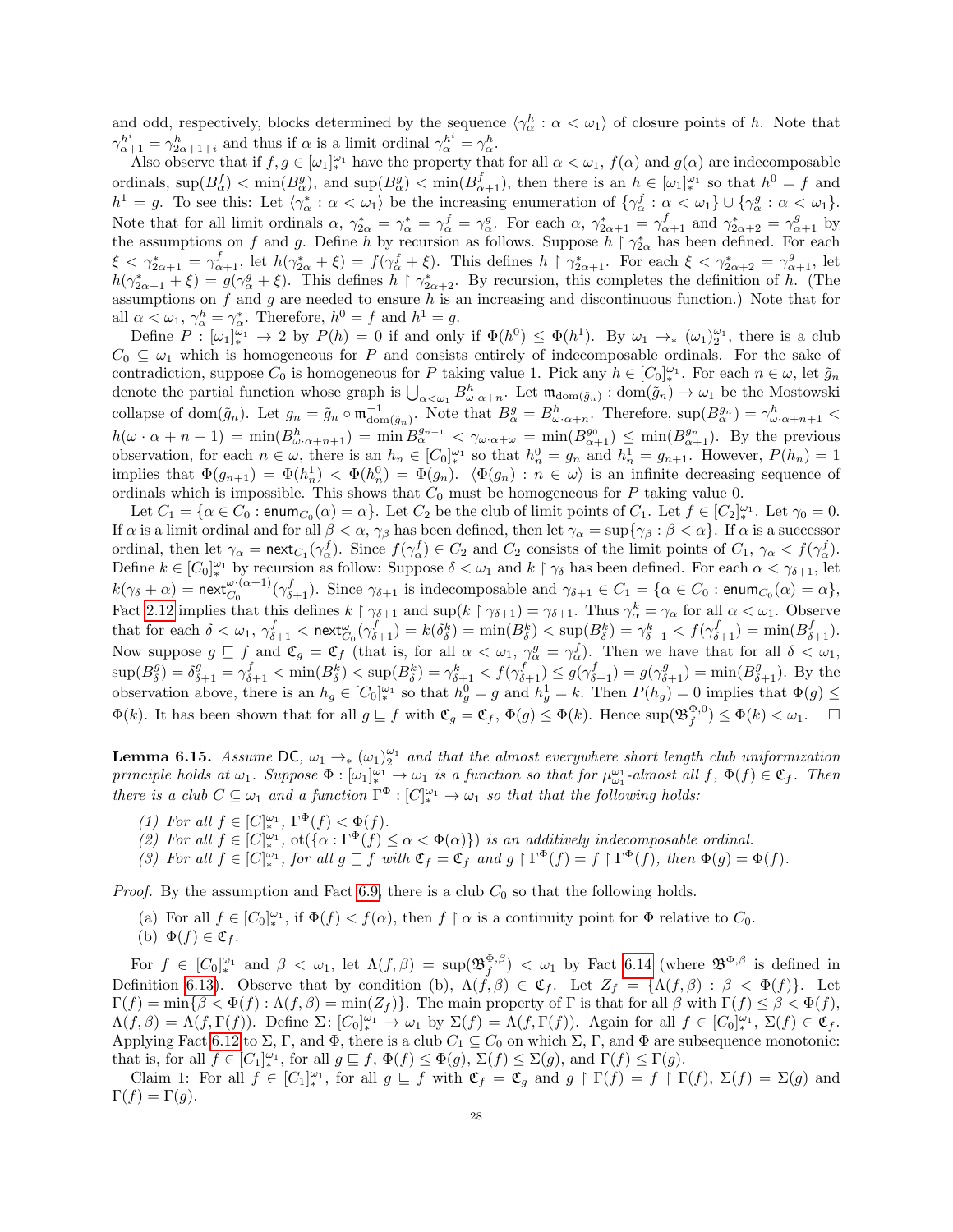To see Claim 1: Because  $g \subseteq f$  and subsequence monotonicity of  $\Gamma$ ,  $\Gamma(f) \leq \Gamma(g)$ . Hence  $A_g^{\Phi,\Gamma(g)} \subseteq A_f^{\Phi,\Gamma(f)}$ f and thus  $\Sigma(g) \leq \Sigma(f)$ . However, subsequence monotonicity of  $\Sigma$  and  $g \sqsubseteq f$  imply  $\Sigma(f) \leq \Sigma(g)$ . Thus  $\Sigma(f) =$  $\Sigma(g)$ . Now suppose  $\Gamma(f) < \Gamma(g)$ . This implies that there is an  $h \sqsubseteq g$  with  $\mathfrak{C}_h = \mathfrak{C}_g$ ,  $h \upharpoonright \Gamma(f) = g \upharpoonright \Gamma(f) = g$  $f \restriction \Gamma(f)$ , and  $\Phi(h) > \Sigma(g) = \Sigma(f)$ . Thus  $h \in A_f^{\Phi, \Gamma(f)}$  $f_f^{\Phi,1}(f)$  and therefore  $\Lambda(f,\Gamma(f)) \geq \Phi(h) > \Sigma(f) = \Lambda(f,\Gamma(f)),$ which is a contradiction. One must have that  $\Gamma(g) \leq \Gamma(f)$ . Since it has already been observed above that  $\Gamma(f) \leq \Gamma(g)$ ,  $\Gamma(f) = \Gamma(g)$ . This establishes Claim 1.

Define  $P: [C_1]_{*}^{\omega_1} \to 2$  by  $P(f) = 0$  if and only if  $\Phi(f) = \Sigma(f)$ . By  $\omega_1 \to_{*} (\omega_1)_2^{\omega_1}$ , there is a club  $C_2 \subseteq C_1$ which is homogeneous for P.

Claim 2:  $C_2$  is homogeneous for P taking value 0.

To see Claim 2: Pick  $f \in [C_2]_*^{\omega_1}$ . Let  $\rho : \omega \to \Sigma(f)$  be an increasing cofinal sequence with  $\rho(0) = \Gamma(f)$ . One will construct a sequence  $\langle f_n : n \in \omega \rangle$  with the following properties:

- (1)  $f_0 = f$ . For all  $n \in \omega$ ,  $f_n \in [C_2]_{*}^{\omega_1}$ ,  $f_{n+1} \sqsubseteq f_n$ , and  $\mathfrak{C}_{f_n} = \mathfrak{C}_{f_{n+1}} = \mathfrak{C}_f$ .
- (2) For all  $n \in \omega$ , for all  $\alpha \geq \Sigma(f)$ ,  $f_n(\alpha) = f(\alpha)$ .
- (3) For all  $n \in \omega$ ,  $f_{n+1} \restriction \rho(n) = f_n \restriction \rho(n)$ .
- (4) For all  $n \in \omega$ ,  $\rho(n) < \Phi(f_n) \leq \Sigma(f)$ .

Let  $f_0 = f$  and note that  $\rho(0) = \Gamma(f) < \Phi(f) = \Phi(f_0)$ . Suppose  $f_n$  has been constructed satisfying the above four properties. Since  $f_n \sqsubseteq f$ , Claim 1 implies  $\Sigma(f_n) = \Sigma(f)$  and  $\Gamma(f_n) = \Gamma(f) \leq \rho(n)$ . By condition (4),  $\rho(n) < \Phi(f_n)$  and therefore by the main property of Γ,  $\Lambda(f_n, \rho(n)) = \Lambda(f_n, \Gamma(f_n)) = \Sigma(f_n) = \Sigma(f)$ . Since  $\rho(n+1) < \Sigma(f)$ , there exists an  $h \sqsubseteq f_n$  with  $\mathfrak{C}_h = \mathfrak{C}_{f_n}$ ,  $h \restriction \rho(n) = f_n \restriction \rho(n)$ , and  $\rho(n+1) < \Phi(h) \le$  $\Sigma(h) = \Sigma(f)$  by Claim 1. Since  $\Phi(h) \in \mathfrak{C}_h$  (is a closure point of h) by the assumptions,  $\Phi(h)$  is a limit ordinal and therefore,  $\Phi(h) \leq \sup(h \upharpoonright \Phi(h)) < h(\Phi(h))$ . Since  $\Phi(h) \leq \Sigma(f)$ ,  $h \upharpoonright \Sigma(f)$  is a continuity point for  $\Phi$  relative to  $C_2$ . Define  $f_{n+1} \in [C_2]_{*}^{\omega_1}$  by

$$
f_{n+1}(\alpha) = \begin{cases} h(\alpha) & \alpha < \Sigma(f) \\ f(\alpha) & \Sigma(f) \le \alpha \end{cases}.
$$

Note that  $f_{n+1}$  is indeed an increasing and discontinuous function since  $\Sigma(f) \in \mathfrak{C}_f$  and  $\mathfrak{C}_h = \mathfrak{C}_f$  imply that  $\sup(f_{n+1} \upharpoonright \Sigma(f)) = \sup(h \upharpoonright \Sigma(f)) = \Sigma(f) < f(\Sigma(f)) = f_{n+1}(\Sigma(f)).$  Since  $h \upharpoonright \Sigma(f)$  is a continuity point for  $\Phi$  relative to  $C_2$ ,  $\Phi(f_{n+1}) = \Phi(h)$ . This function  $f_{n+1}$  satisfies all the required properties relative to the previous  $f_n$ .

By DC, there is a sequence  $\langle f_n : n \in \omega \rangle$  with all the required properties. Define  $f_\omega \in [C_2]_{*}^{\omega_1}$  by  $f_{\omega}(\alpha) = \sup\{f_n(\alpha) : \alpha < \omega_1\}.$  Note that for all  $n, f_{\omega} \subseteq f_n, \mathfrak{C}_{f_{\omega}} = \mathfrak{C}_f$ , and  $f_{\omega} \restriction \rho(n) = f_n \restriction \rho(n).$ (Note that  $\Sigma(f) \in \mathfrak{C}_{f_{\omega}}$  since  $\Sigma(f) \in \mathfrak{C}_{f_n}$  for all  $n \in \omega$ .) Since  $\Phi$  satisfies subsequence monotonicity on  $C_2$ ,  $f_{\omega} \subseteq f_n$  implies that  $\rho(n) < \Phi(f_n) \leq \Phi(f_{\omega})$ . Thus  $\Sigma(f) \leq \Phi(f_{\omega})$ . Since  $f_{\omega} \subseteq f$  and  $f_{\omega} \restriction \Gamma(f) = f \restriction \Gamma(f)$ , Claim 1 implies that  $\Sigma(f) = \Sigma(f_\omega)$ . By definition,  $\Phi(f_\omega) \leq \Sigma(f_\omega)$ . Hence  $\Sigma(f_\omega) = \Phi(f_\omega)$ . Since  $f_\omega \in [C_2]_*^{\omega_1}$ ,  $P(f_{\omega}) = 0$ , and  $C_2$  is homogeneous for P, one must have that  $C_2$  is homogeneous for P taking value 0. This completes the argument for Claim 2.

For each  $f \in [C_2]_{*}^{\omega_1}$ ,  $\Phi(f) = \Sigma(f) = \Lambda(f, \Gamma(f))$ . This implies the club  $C_2$  and the function  $\Gamma$  satisfy condition (1) and (3). For each  $f \in [C_2]_*^{\omega_1}$ , let  $\delta_f = \text{ot}(\{\alpha : \Gamma(f) \leq \alpha < \Phi(f)\})$ . Let  $\epsilon_f$  be the least ordinal so that there exists an additively indecomposable ordinal  $\nu_f$  with  $\delta_f = \epsilon_f + \nu_f$ . Let  $\Gamma^{\Phi}(f) = \Gamma(f) + \epsilon_f$ . Now  $\Gamma^{\Phi}$  satisfies all the desired properties.

<span id="page-28-0"></span>**Definition 6.16.** Let  $n \in \omega$ ,  $C \subseteq \omega_1$  be a club, and  $\Gamma_0, ..., \Gamma_{n-1} : [C]_{*}^{\omega_1} \to \omega_1$  be a sequence of functions.  $\langle C, \Gamma_0, ..., \Gamma_{n-1} \rangle$  is a good sequence if and only if the following holds.

- (1) For all  $f \in [C]_*^{\omega_1}$  and for all  $k < n 1$ ,  $\Gamma_{k+1}(f) < \Gamma_k(f)$ .
- (2) For each  $i < n-1$ ,  $ot({\alpha : \Gamma_{i+1}(f) \leq \alpha < \Gamma_i(f)})$  is an additively indecomposable ordinals or the ordinal 1.
- (3) For all  $j < n 1$ , for all  $f \in [C]_{*}^{\omega_1}$ , for all  $g \in [C]_{*}^{\omega_1}$ , if
	- $g \sqsubseteq f$  and  $\mathfrak{C}_g = \mathfrak{C}_f$ ,
	- for all  $j < k < n-1$ ,  $\sup(g \restriction \Gamma_k(f)) = \sup(f \restriction \Gamma_k(f)),$
	- and  $g \restriction \Gamma_{n-1}(f) = f \restriction \Gamma_{n-1}(f)$ ,

then  $\Gamma_j(f) = \Gamma_j(g)$ .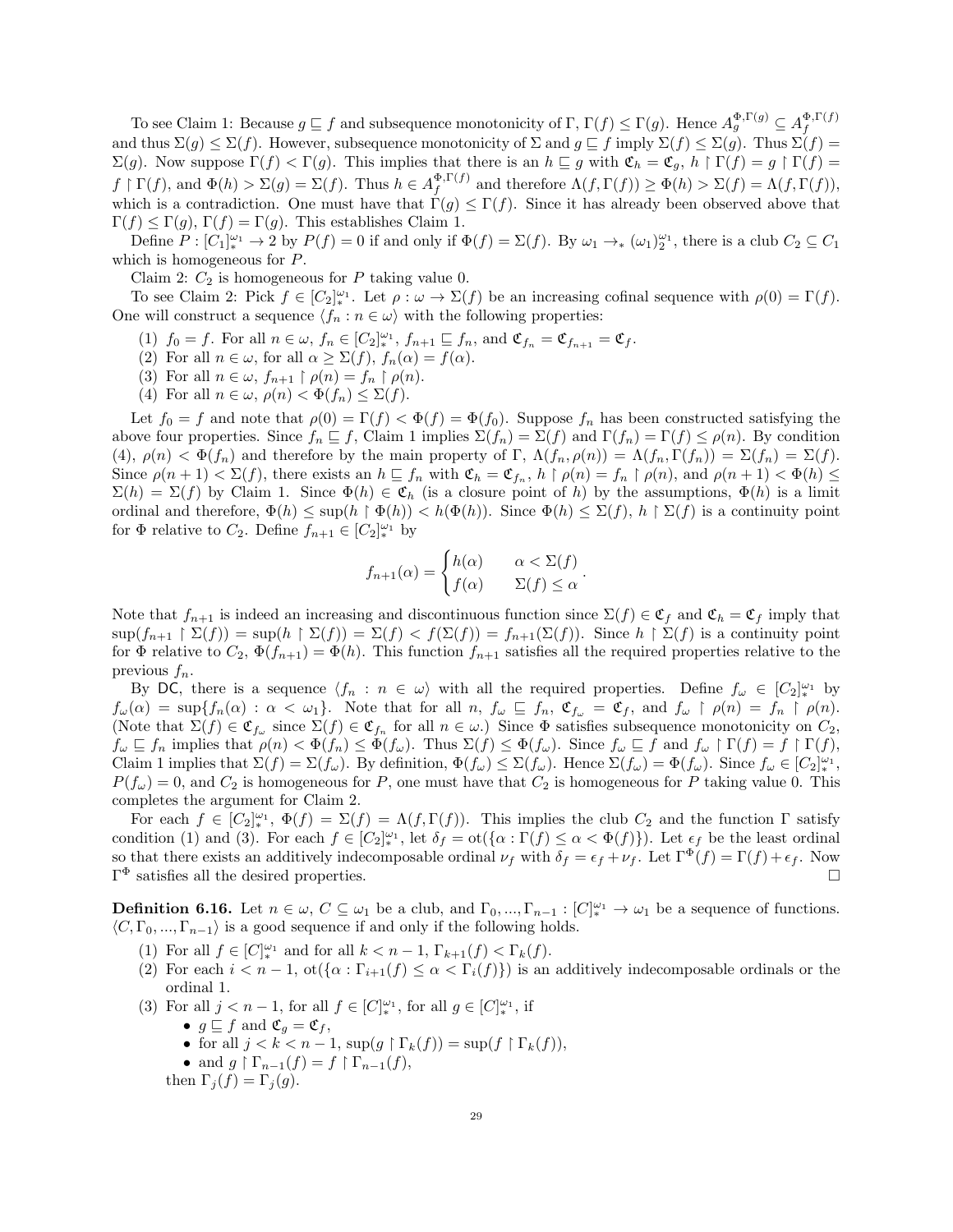<span id="page-29-0"></span>**Lemma 6.17.** Assume DC,  $\omega_1 \to_{\ast} (\omega_1)_2^{\omega_1}$ , and that the almost everywhere short length club uniformization principle holds at  $\omega_1$ . If  $\langle D, \Gamma_0, ..., \Gamma_{n-1} \rangle$  is a good sequence so that  $\Gamma_{n-1}$  is not  $\mu_{\omega_1}^{\omega_1}$ -almost everywhere the constant 0 function, then there is a  $C \subseteq D$  and a function  $\Gamma_n$  so that  $\langle C, \Gamma_0, ..., \Gamma_{n-1}, \Gamma_n \rangle$  is a good sequence.

*Proof.* It will be shown by induction on the length  $n \geq 1$  of the good sequence. Suppose  $\langle D, \Gamma_0 \rangle$  is a good sequence so that  $\Gamma_0$  is not  $\mu_{\omega_1}^{\omega_1}$ -almost everywhere constantly 0. Depending on whether for  $\mu_{\omega_1}^{\omega_1}$ -almost all f,  $\Gamma_0(f)$  is a successor ordinal, a limit ordinal which is not a closure point of f, or a closure point of f, let  $C \subseteq D$  and  $\Gamma_1 = \Gamma^{\Gamma_0}$  be given by Lemma [6.10,](#page-25-3) Lemma [6.11,](#page-26-3) or Lemma [6.15.](#page-27-0)  $\langle C, \Gamma_0, \Gamma_1 \rangle$  is the desired extension.

Now suppose that  $n > 1$  and that any length  $n - 1$  good sequence where the last function is not  $\mu_{\omega_1}^{\omega_1}$ . almost everywhere constantly 0 can be extended. Let  $\langle D, \Gamma_0, ..., \Gamma_{n-1} \rangle$  be a good sequence of length n with  $\Gamma_{n-1}$  not  $\mu_{\omega_1}^{\omega_1}$ -almost everywhere constantly 0. The restriction  $\langle D, \Gamma_1, ..., \Gamma_{n-1}\rangle$  is a length  $n-1$  good sequence. Applying the induction hypothesis to this sequence, there is a  $D_0 \subseteq D$  and a function  $\Gamma$  so that  $\langle D_0, \Gamma_1, ..., \Gamma_{n-1}, \Gamma \rangle$  is a length n good sequence and by applying Fact [6.9](#page-25-2) to Γ, one may also assume that for all  $f \in [D_0]^{\omega_1}$  and  $\alpha < \omega_1$ , if  $\Gamma(f) < f(\alpha)$ , then  $f \restriction \alpha$  is a continuity point for  $\Gamma$  relative to  $D_0$ .

(Case 1) For all  $f \in [D_0]^{\omega_1}_{*}$ ,  $\mathrm{ot}(\{\alpha : \Gamma(f) \leq \alpha < \Gamma_{n-1}(f)\}) = 1$ .

Setting  $C = D_0$  and  $\Gamma_n = \Gamma$ ,  $\langle C, \Gamma_0, ..., \Gamma_{n-1}, \Gamma_n \rangle$  is the desired extension.

(Case 2) For all  $f \in [D_0]_*^{\omega_1}$ ,  $\text{ot}\{(\alpha : \Gamma(f) \leq \alpha < \Gamma_{n-1}(f)\})$  is an indecomposable ordinal.

For all  $\beta$  such that  $\Gamma(f) \leq \beta < \Gamma_{n-1}(f)$ , let

$$
T_f^{\beta} = \{ g \sqsubseteq f : \mathfrak{C}_g = \mathfrak{C}_f \land g \upharpoonright \beta = f \upharpoonright \beta \land (\forall 0 < i \leq n-1)(\sup(g \upharpoonright \Gamma_i(f)) = \sup(f \upharpoonright \Gamma_i(f))) \}.
$$

Let  $\mathfrak{E}_f^{\beta} = {\{\Gamma_0(g) : g \in T_f^{\beta}\}.$  Let  $\Lambda(f, \beta) = \sup(\mathfrak{E}_f^{\beta})$  which is an ordinal less than  $\omega_1$  by Fact [6.14](#page-26-0) since  $T_{\beta}^f \subseteq A_f^{\Gamma_0,0}$  and hence  $\mathfrak{E}_f^{\beta} \subseteq \mathfrak{B}_f^{\Gamma_0,0}$  (recall that  $A_f^{\Gamma_0,0}$  and  $\mathfrak{B}_f^{\Gamma_0,0}$  were defined in Definition [6.13\)](#page-26-1). Note that if  $\Gamma(f) \leq \beta_0 \leq \beta_1 < \Gamma_{n-1}(f)$ , then  $\Lambda(f, \beta_1) \leq \Lambda(f, \beta_0)$ . Let  $Z_f = \{\Lambda(f, \beta) : \Gamma(f) \leq \beta < \Gamma_{n-1}(f)\}$ . Define  $\Gamma_n: [D_0]_{*}^{\omega_1} \to \omega_1$  by  $\Gamma_n(f) = \min\{\beta: \Gamma(f) \leq \beta < \Gamma_{n-1}(f) \wedge \min(Z_f) = \Lambda(f,\beta)\}\.$  Define  $\Sigma: [D_0]_{*}^{\omega_1} \to \omega_1$  by  $\Sigma(f) = \Lambda(f, \Gamma_n(f))$ . The main property is that for all  $\beta$  with  $\Gamma_n(f) \leq \beta < \Gamma_{n-1}(f)$ ,  $\Lambda(f, \beta) = \Lambda(f, \Gamma_n(f)) =$  $\Sigma(f)$ . Applying Fact [6.12](#page-26-2) to  $\Sigma$ ,  $\Gamma_n$ , and  $\Gamma_0$ , there is a club  $D_1 \subseteq D_0$  so that  $\Sigma$ ,  $\Gamma_n$ , and  $\Gamma_0$  are subsequence monotonic on  $D_1$ .

Claim 1: For all  $f \in [D_1]_{*}^{\omega_1}$ , if  $g \in [D_1]_{*}^{\omega_1}$  has the property that  $g \subseteq f$ ,  $\mathfrak{C}_g = \mathfrak{C}_f$ , for all  $1 \leq i \leq n-1$ ,  $\sup(g \restriction \Gamma_i(f)) = \sup(f \restriction \Gamma_i(f)),$  and  $f \restriction \Gamma_n(f) = g \restriction \Gamma_n(f)$ , then  $\Sigma(f) = \Sigma(g)$  and  $\Gamma_n(f) = \Gamma_n(g)$ .

To see Claim 1: Since  $g \subseteq f$ , subsequence monotonicity implies that  $\Gamma_n(f) \leq \Gamma_n(g)$ . Since  $\Gamma(f) \leq$  $\Gamma_n(f)$  and  $\langle D_0, \Gamma_1, ..., \Gamma_{n-1}, \Gamma \rangle$  is a good sequence, one has by Definition [6.16](#page-28-0) condition (3) that for all  $1 \leq i \leq n-1$ ,  $\Gamma_i(f) = \Gamma_i(g)$ . Hence, one has that  $T_g^{\Gamma_n(g)} \subseteq T_f^{\Gamma_n(f)}$  and hence  $\Sigma(g) \leq \Sigma(f)$ . However by subsequence monotonocity, one has  $\Sigma(f) \leq \Sigma(g)$ . Hence  $\Sigma(f) = \Sigma(g)$ . Suppose for sake of contradiction that  $\Gamma_n(f) < \Gamma_n(g)$ . Since Γ satisfies the fine continuity property of Fact [6.9](#page-25-2) relative to  $D_0$ ,  $\Gamma(g) = \Gamma(f)$ . Now since  $\Gamma(g) = \Gamma(f) < \Gamma_n(f) < \Gamma_n(g)$ , the definition of  $\Gamma_n(g)$  implies there is an h with  $\mathfrak{C}_h = \mathfrak{C}_g$ ,  $h \restriction \Gamma_n(f) = g \restriction \Gamma_n(f) = f \restriction \Gamma_n(f)$ , for all  $1 \leq i \leq n-1$ ,  $\sup(h \restriction \Gamma_i(f)) = \sup(g \restriction \Gamma_i(f)) = \sup(f \restriction \Gamma_i(h)),$ and  $\Gamma_0(h) > \Sigma(g) = \Sigma(f)$ . However  $h \in T_f^{\Gamma_n(f)}$  and thus  $\Lambda(f, \Gamma(f)) \ge \Gamma_0(h) > \Sigma(f) = \Lambda(f, \Gamma(f))$  which is a contradiction. This shows that one must have  $\Gamma_n(f) = \Gamma_n(g)$ . The proof of Claim 1 is complete.

Define  $P: [D_1]_{*}^{\omega_1} \to 2$  by  $P(f) = 0$  if and only if  $\Gamma_0(f) = \Sigma(f)$ . By  $\omega_1 \to_{*} (\omega_1)_2^{\omega_1}$ , there is a club  $D_2 \subseteq D_1$ which is homogeneous for P.

Claim 2:  $D_2$  is homogeneous for  $P$  taking value 0.

First, if there is an  $f \in [D_2]_*^{\omega_1}$  such that  $\Sigma(f)$  is a successor, then the supremum in the definition of  $\Sigma(f) = \Lambda(f, \Gamma_n(f))$  is obtained. That is, there is a  $g \subseteq f$  with  $\mathfrak{C}_g = \mathfrak{C}_f$ ,  $g \upharpoonright \Gamma_n(f) = f \upharpoonright \Gamma_n(f)$ , for all  $1 \leq i \leq n-1$ ,  $\sup(g \restriction \Gamma_i(f)) = \sup(f \restriction \Gamma_i(f))$ , and  $\Gamma_0(g) = \Sigma(f)$ . By Claim 1,  $\Sigma(g) = \Sigma(f)$ . Thus  $P(g) = 0$ and since  $g \in [D_2]^{\omega_1}_*$ ,  $D_2$  must be homogeneous for C taking value 0.

Thus assume that for all  $f \in [D_2]_*^{\omega_1}$ ,  $\Sigma(f)$  is a limit ordinal. Pick any  $f \in [D_2]_*^{\omega_1}$ . Let  $\rho : \omega \to \Gamma_{n-1}(f)$ be an increasing cofinal sequence through  $\Gamma_{n-1}(f)$  with  $\rho(0) = \Gamma_n(f)$ . Let  $\tau : \omega \to \Sigma(f)$  be an increasing sequence through  $\Sigma(f)$ . One will construct a sequence  $\langle f_k : k \in \omega \rangle$  with the following properties:

- (1)  $f_0 = f$ . For all  $k \in \omega$ ,  $f_k \in [D_2]_{*}^{\omega_1}$ ,  $f_{k+1} \sqsubseteq f_k$ , and  $\mathfrak{C}_{f_{k+1}} = \mathfrak{C}_{f_k} = \mathfrak{C}_f$ .
- (2) For all  $k \in \omega$ , for all  $\alpha \geq \Gamma_{n-1}(f)$ ,  $f_k(\alpha) = f(\alpha)$ .
- (3) For all  $k \in \omega$ ,  $f_{k+1} \restriction \rho(k) = f_k \restriction \rho(k)$ .
- (4) For all  $k \in \omega$ ,  $\tau(k) < \Gamma_0(f_{k+1}) \leq \Sigma(f)$ .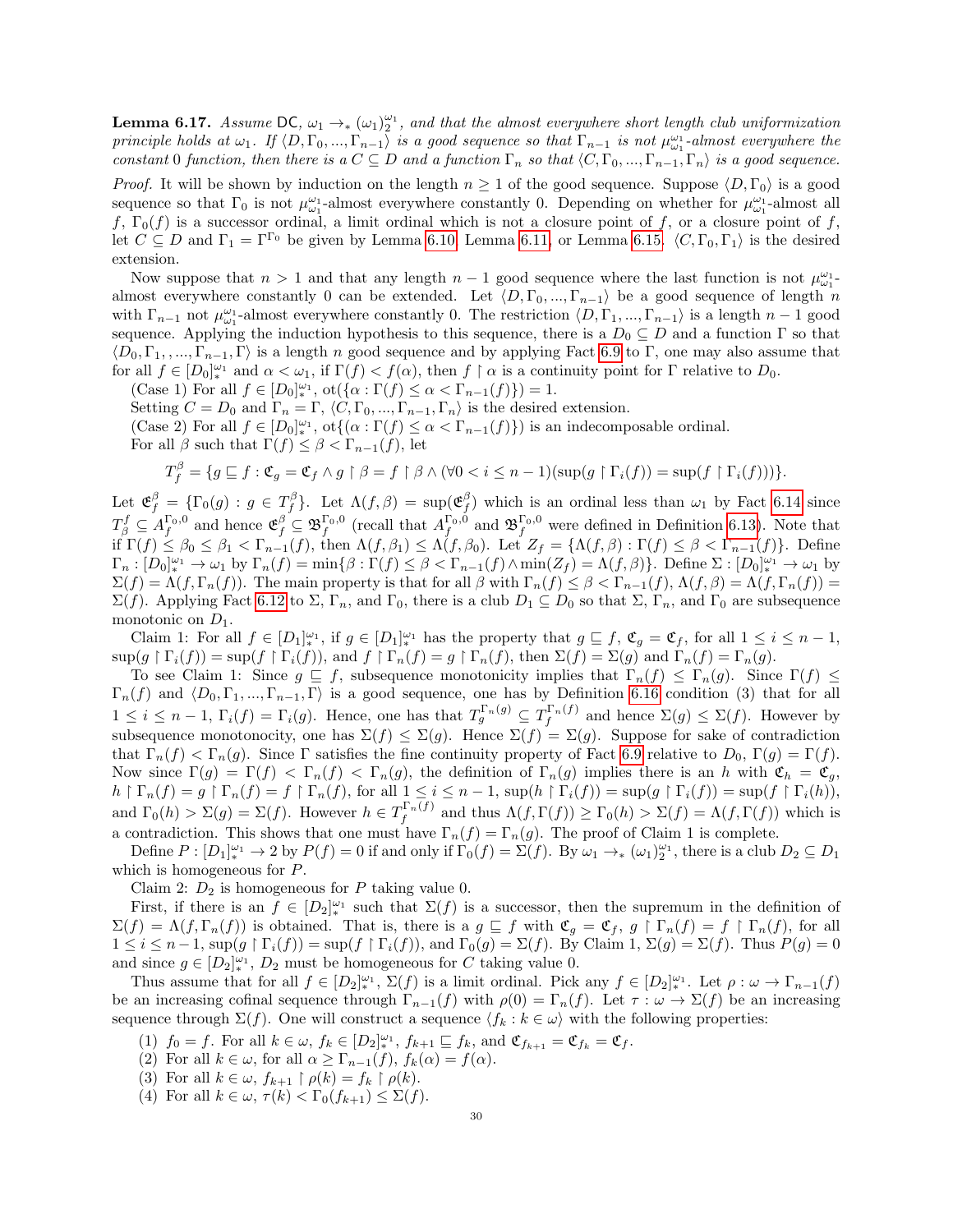Let  $f_0 = f$ . Suppose  $f_k$  has been constructed satisfying the above properties. Claim 1 implies that  $\Sigma(f_k)$  =  $\Sigma(f)$  and  $\Gamma_n(f_k) = \Gamma_n(f)$ . The main property above and the fact that  $\rho(k) \ge \rho(0) = \Gamma_n(f_k)$  give that  $\Lambda(f_k, \rho(k)) = \Lambda(f_k, \Gamma_n(f_k)) = \Sigma(f_k) = \Sigma(f)$ . Thus there is an  $h \sqsubseteq f_k$  with  $\mathfrak{C}_h = \mathfrak{C}_{f_k}$ ,  $h \upharpoonright \rho(k) = f_k \upharpoonright \rho(k)$ , for all  $1 \leq i \leq n-1$ ,  $\sup(h \restriction \Gamma_i(f_k)) = \sup(f_k \restriction \Gamma_i(f_k))$ , and  $\tau(k) < \Gamma_0(h) \leq \Sigma(f_k)$ . Now define  $f_{k+1}$  by

$$
f_{k+1}(\alpha) = \begin{cases} h(\alpha) & \alpha < \Gamma_{n-1}(f) \\ f(\alpha) & \Gamma_{n-1}(f) \le \alpha \end{cases}.
$$

Since  $\langle D_0, \Gamma_1, ..., \Gamma_{n-1}, \Gamma \rangle$  is a good sequence and  $h \restriction \Gamma(f) = f \restriction \Gamma(f)$ , one has that  $\Gamma_i(h) = \Gamma_i(f)$  for all  $1 \leq i \leq n-1$ . (In particular,  $\Gamma_{n-1}(h) = \Gamma_{n-1}(f)$ .) Since  $f_{k+1} \upharpoonright \Gamma_{n-1}(h) = h \upharpoonright \Gamma_{n-1}(h)$ , for all  $i < n-1$ ,  $\sup(f_{k+1} \restriction \Gamma_i(h)) = \sup(h \restriction \Gamma_i(h))$ , and  $\langle D, \Gamma_0, ..., \Gamma_{n-1} \rangle$  is a good sequence, one has that  $\Gamma_0(f_{k+1}) = \Gamma_0(h) > \tau(k)$ . Thus  $f_{k+1}$  satisfies the required properties.

By DC, there is a sequence  $\langle f_k : k \in \omega \rangle$  with the desired properties. Define  $f_\omega \in [D_2]_{*}^{\omega_1}$  by  $f_\omega(\alpha) =$  $\sup\{f_k(\alpha): k < \omega\}$ . Since  $f_\omega \sqsubseteq f_{k+1}$ , the subsequence monotonicity of  $\Gamma_0$  implies that  $\tau(k) < \Gamma_0(f_{k+1}) \leq$  $\Gamma_0(f_\omega)$ . Hence  $\Sigma(f) \leq \Gamma_0(f_\omega)$ . Claim 1 implies that  $\Sigma(f) = \Sigma(f_\omega)$ . Therefore,  $\Sigma(f_\omega) \leq \Gamma_0(f_\omega)$ . Since  $\Gamma_0(f_\omega) \leq \Sigma(f_\omega)$  by definition, one has shown that  $\Gamma_0(f_\omega) = \Sigma(f_\omega)$ . Since  $P(f_\omega) = 0$  and  $f_\omega \in [D_2]_{\ast}^{\omega_1}$ , one must have that  $D_2$  is homogeneous for P taking value 0. This completes the proof of Claim 2.

Claim 2 implies that  $\langle C, \Gamma_0, ..., \Gamma_{n-1}, \Gamma_n \rangle$  is a good sequence where  $C = D_2$ . This completes the argument.  $\Box$ 

<span id="page-30-0"></span>**Theorem 6.18.** Assume DC,  $\omega_1 \to_{\ast} (\omega_1)_2^{\omega_1}$ , and that the almost everywhere short length club uniformization principle holds at  $\omega_1$ . Let  $\Phi : [\omega_1]_*^{\omega_1} \to \omega_1$ . There is a club  $C \subseteq \omega_1$  and finitely many functions  $\Upsilon_0, ..., \Upsilon_{n-1}$ so that for all  $f \in [C]_{*}^{\omega_1}$ , for all  $g \in [C]_{*}^{\omega_1}$ , if  $\mathfrak{C}_g = \mathfrak{C}_f$  and for all  $i < n$ ,  $\sup(g \upharpoonright \Upsilon_i(f)) = \sup(f \upharpoonright \Upsilon_i(f)),$ then  $\Phi(f) = \Phi(g)$ .

Proof. Fix  $\Phi : [\omega_1]_*^{\omega_1} \to \omega_1$ . Let T consists of good sequences  $\langle C, \Gamma_0, ..., \Gamma_{n-1} \rangle$  with  $\Gamma_0(f) = \Phi(f)$  for all  $f \in C$ . Define an ordering on  $\prec$  on  $\mathcal T$  by  $\langle D, \Psi_0, ..., \Psi_{m-1} \rangle \prec \langle C, \Gamma_0, ..., \Gamma_{n-1} \rangle$  if and only if  $m < n, D \subseteq C$ , and for all  $f \in [D]_{*}^{\omega_1}$ , for all  $i < m$ ,  $\Gamma_i(f) = \Psi_i(f)$ .

Claim 1: There is a  $\langle C, \Gamma_0, ..., \Gamma_{n-1} \rangle \in \mathcal{T}$  so that  $\Gamma_{n-1}$  is  $\mu_{\omega_1}^{\omega_1}$ -almost everywhere constantly 0.

To see Claim 1: Suppose not. Then Lemma [6.17](#page-29-0) implies that  $(\mathcal{T}, \prec)$  is a tree with no dead branches. DC implies there is an infinite  $\prec$ -descending sequence  $\langle \langle C_j, \Gamma_0^j, ..., \Gamma_j^j \rangle : j \in \omega \rangle$ . Let  $C = \bigcap_{j < \omega} C_j$ . Pick  $f \in [C]_*^{\omega_1}$ . Then  $\langle \Gamma_i^i(f) : i \in \omega \rangle$  is an infinite descending sequence of ordinals. Contradiction. This completes the proof of Claim 1.

Let  $\langle C, \Gamma_0, ..., \Gamma_{n-1}\rangle$  be a good sequence so that for all  $f \in [C]_{*}^{\omega_1}$ ,  $\Gamma_0(f) = \Phi(f)$  and  $\Gamma_{n-1}(f) = 0$ . Now suppose  $f, g \in [C]_*^{\omega_1}$  with the property that  $\mathfrak{C}_g = \mathfrak{C}_f$  and for all  $0 < i < n$ ,  $\sup(g \upharpoonright \Gamma_i(f)) = \sup(f \upharpoonright \Gamma_i(f))$ . Let  $h: \omega_1 \to \omega_1$  be defined by  $h(0) = \min\{f[\omega_1] \cup g[\omega_1]\}\$ . Suppose  $h \restriction \alpha$  has been defined. Let  $h(\alpha)$ be the least element of  $f[\omega_1] \cup g[\omega_1]$  greater than  $\sup(h \restriction \alpha)$ . Note that  $h \in [C]_*^{\omega_1}$ , i.e. is increasing, discontinuous, and has uniform cofinality  $\omega$ . For each  $0 < i < n-1$ , let  $K_i = {\alpha : \Gamma_{i+1}(f) \leq \alpha < \Gamma_i(f)}$ and  $\nu_i = \text{ot}(K_i)$  which is either an additively indecomposable ordinal or 1. Therefore for each  $0 < i < n-1$ ,  $\operatorname{ot}(\{h(\alpha): \alpha \in K_i\}) = \nu_i$ . Hence for each  $0 < i < n$ ,  $\operatorname{sup}(f \upharpoonright \Gamma_i(f)) = \operatorname{sup}(g \upharpoonright \Gamma_i(f)) = \operatorname{sup}(h \upharpoonright \Gamma_i(f)),$  $\mathfrak{C}_f = \mathfrak{C}_g = \mathfrak{C}_h, f \sqsubseteq h$ , and  $g \sqsubseteq h$ .

Claim 2: For all  $k < n$ ,  $\Gamma_{n-1-k}(h) = \Gamma_{n-1-k}(f) = \Gamma_{n-1-k}(g)$ .

To see Claim 2: This will be shown by induction on k. If  $k = 0$ , then  $\Gamma_{n-1}(h) = \Gamma_{n-1}(f) = \Gamma_{n-1}(h) = 0$ . Now suppose  $k < n$  and for all  $j < k$ , it has been shown that  $\Gamma_{n-1-j}(h) = \Gamma_{n-1-j}(f) = \Gamma_{n-1-j}(g)$ . Since it was shown above that  $f \subseteq h$ ,  $\mathfrak{C}_f = \mathfrak{C}_h$ ,  $\sup(f \restriction \Gamma_{n-1-j}(h)) = \sup(f \restriction \Gamma_{n-1-j}(f)) = \sup(h \restriction \Gamma_{n-1-j}(f)) =$  $\sup(h \restriction \Gamma_{n-1-j}(h))$  for each  $j < k$ , Definition [6.16](#page-28-0) condition (3) for the pair  $(f, h)$  at  $\Gamma_{n-1-k}$  implies that  $\Gamma_{n-1-k}(f) = \Gamma_{n-1-k}(h)$ . The same argument for the pair  $(g,h)$  implies  $\Gamma_{n-1-k}(g) = \Gamma_{n-1-k}(h)$ . This concludes the proof of Claim 2.

Applying Claim 2 for  $k = n - 1$ , one has that  $\Phi(f) = \Gamma_0(f) = \Gamma_0(h) = \Gamma_0(g) = \Phi(g)$ . For each  $i < n - 2$ , let  $\Upsilon_i = \Gamma_{i+1}$ . Then C and the function  $\Upsilon_0, ..., \Upsilon_{n-2}$  are the desired objects.

Next, one will show that the continuity property expressed in Theorem [6.18](#page-30-0) holds under the axiom of determinacy. The following is a consequence of the Moschovakis coding lemma:

<span id="page-30-1"></span>**Fact 6.19.** Assume AD.  $\mathscr{P}(\omega_1) = (\mathscr{P}(\omega_1))^{L(\mathbb{R})}$ .